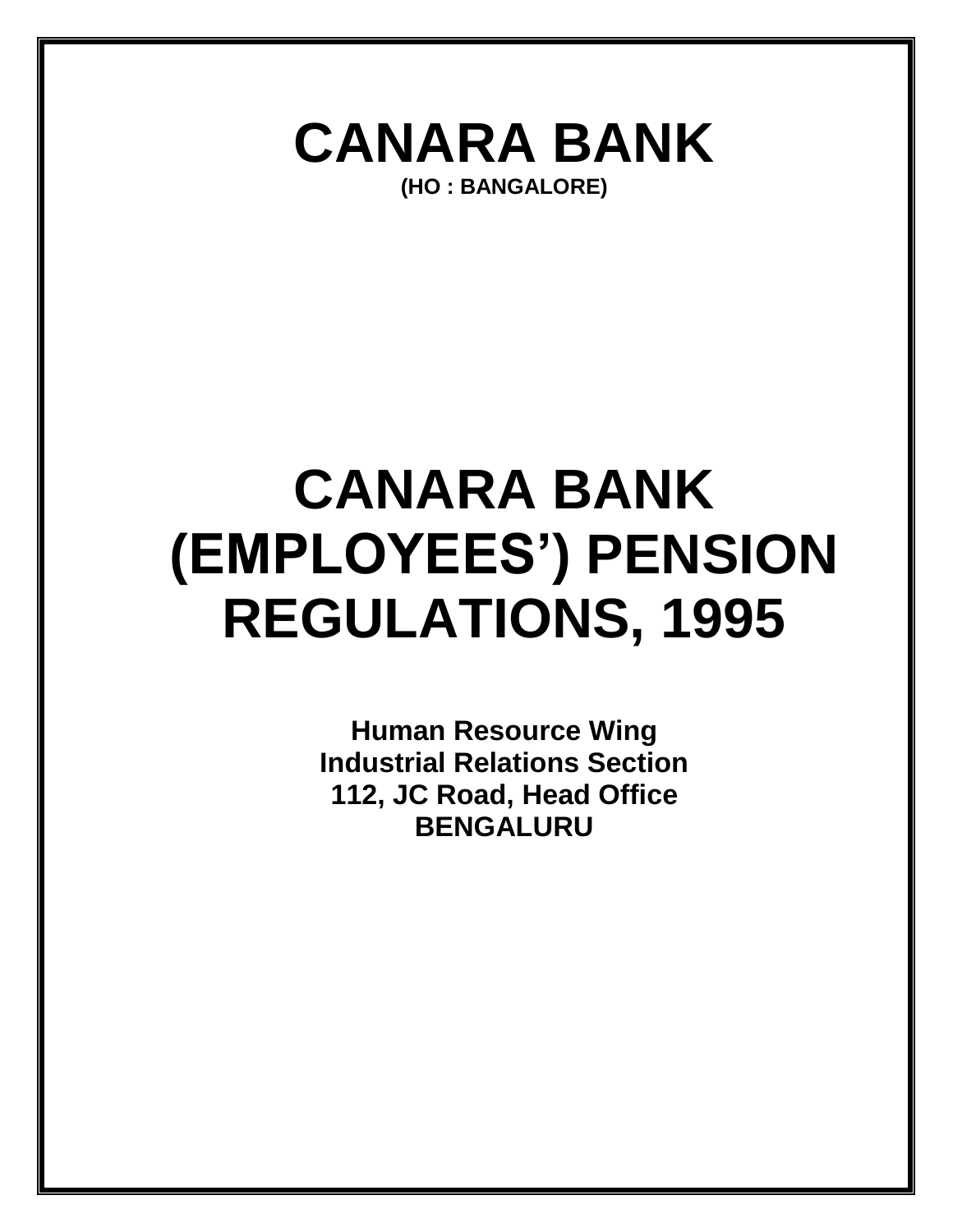# **CANARA BANK (EMPLOYEES') PENSION REGULATIONS, 1995**

In exercise of the powers conferred by Clause (f) of sub section (2) of Section 19 of the Banking Companies (Acquisition and Transfer of Undertakings) Act, 1970 (5 of 1970), the Board of Directors of CANARA BANK after consultation with the Reserve Bank of India and with the previous sanction of the Central Government hereby makes the following regulations, namely:-

# **CANARA BANK (EMPLOYEES') PENSION REGULATIONS, 1995**

# **CHAPTER I**

# **PRELIMINARY**

#### **1. Short title and commencement –**

- (1) These regulations may be called "Canara Bank (Employees') Pension Regulations, 1995.
- (2) Save as otherwise expressly provided in these regulations, these regulations shall be deemed to have come into force on the date of their publication in the official Gazette i.e., on 29.09.1995.

#### **2. Definitions:- In these regulations, unless the context otherwise requires:-**

- a) **"Act"** means the Banking Companies (Acquisition and Transfer of Undertakings) Act, 1970 (5 of 1970);
- b) **"actuary"** shall have the meaning assigned to it in clause (1) of section 2 of the Insurance Act, 1938 (4 of 1938);
- c) **"Appendix"** means, an Appendix annexed to these regulations;
- d) **"average emoluments"** means the average of the pay drawn by an employee during the last ten months of his service in the Bank;
- e) **"Bank"** means Canara Bank mentioned under column 2 of THE FIRST SCHEDULE of the Act:
- f) **"Board"** means the Board of Directors of the Bank;
- g) **"Child"** means a child of the employee, who, if a son, is under twenty-five years of age and if a daughter, is unmarried and is under twenty-five years of age and the expression "children" shall be construed accordingly;
- h) **"Competent Authority"** means the authority appointed by the Board for the purposes of these regulations;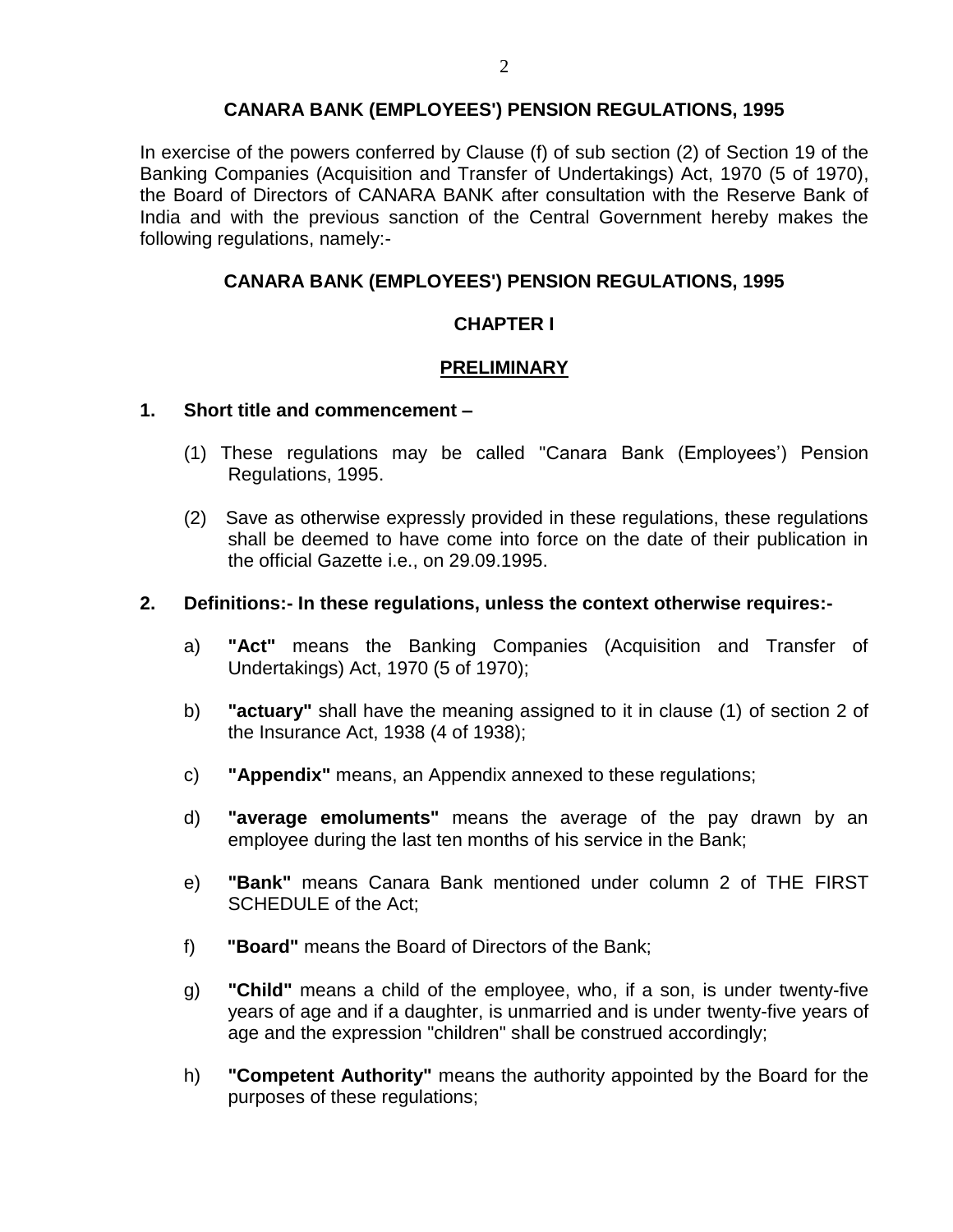- i) **"consolidated wages"** means lump sum amount payable to part time employee belonging to the subordinate staff who is not drawing scale wages;
- j) **"Contribution"** means any sum credited by the Bank on behalf of employee to the Fund, but shall not include any sum credited as interest;
- k) **"date of retirement"** means the last date of the month in which an employee attains the age of superannuation or the date on which he is retired by the Bank or the date on which the employee voluntarily retires; or the date on which the officer is deemed to have retired;
- l) **"deemed to have retired"** means cessation from service of the Bank on appointment by Central Government as a whole-time Director or Managing Director or Chairman in the Bank or in any other Bank specified in column 2 of the FIRST SCHEDULE of the Act or Banking Companies (Acquisition and Transfer of Undertakings) Act, 1980 (40 of 1980) or in any public financial institution or State Bank of India established under State Bank of India Act, 1955 (23 of 1955);
- m) **"Discipline and Appeal Regulations"** means the Canara Bank Officer Employees' (Discipline and Appeal) Regulations, 1976 made under section 19 of the Act;
- n) **"employee"** means any person employed in the service of the Bank, whether as a workman on full time work on permanent basis or on part-time work on permanent basis on scale wages or as an officer and who opts and is governed by these regulations, but does not include a person employed either on contract basis or daily wage basis or on consolidated wages<sup>1</sup>;
- o) **"family"** in relation to an employee means:-
	- (a) Wife in the case of a male employee or husband in the case of a female employee;
	- (b) a judicially separated wife or husband, such separation not being granted on the ground of adultery and the person surviving was not held guilty of committing adultery;
	- (c) son or daughter including widow or divorced daughter till he or she attains the age of twenty five years or upto his or her marriage or remarriage, whichever is earlier including such son or daughter adopted legally $^2$ .
	- (d) parents who were wholly dependant on the employee when he/she was alive, provided the deceased employee had left behind neither a widow/ widower nor a child. $3$

 $\overline{a}$ 1 Amended w.e.f. 30.11.2002 ref Circular No.265/2002 dated 24.12.2002

<sup>&</sup>lt;sup>2</sup> Amended w.e.f. 20.11.2010 ref Circular No.13/2011 dated 11.01.2011

<sup>3</sup> Amended w.e.f. 30.11.2002 ref Circular No.265/2002 dated 24.12.2002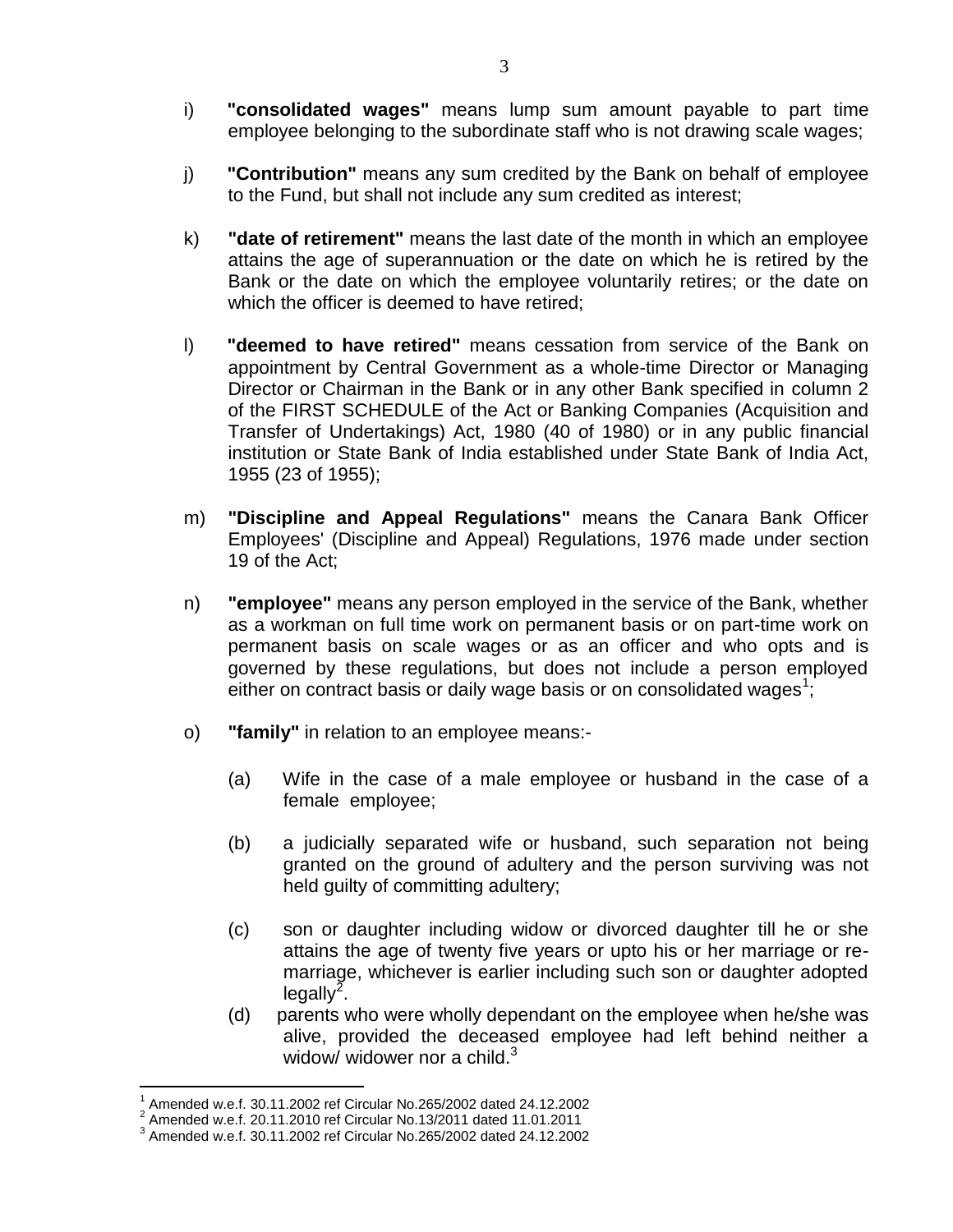- p) **"financial year"** means a year commencing on the 1<sup>st</sup> day of April;
- q) **"Fund"** means the Canara Bank (employees') Pension Fund constituted under regulation 5;
- r) **"notified Date"** means the date on which these regulations are published in the official Gazette: $4$
- s) "Pay" includes<sup>5</sup>, -
	- (a) in relation to a workman who had either retired or died on or after the 1<sup>st</sup> day of January, 1986 but before the  $1<sup>st</sup>$  day of November, 1992; and in relation to an officer who had either retired or died on or after the  $1<sup>st</sup>$  day of January, 1986 but before the 1<sup>st</sup> day of July, 1993,
		- i) the basic pay including stagnation increments, if any, and
		- ii) all allowances counted for the purposes of making contribution to the Provident Fund and for the payment of dearness allowance;
	- (b) in relation to a workman who retired or died while in service on or after the  $1<sup>st</sup>$  day of November, 1992; and in relation to an officer who retired or died while in service on or after the 1<sup>st</sup> day of July, 1993,
		- i) the basic pay including stagnation increments, if any; and
		- ii) all allowances counted for the purpose of making contribution to the Provident Fund and for the payment of dearness allowance; and
		- iii) increment component of Fixed Personal Allowance;
		- iv) dearness allowance calculated upto index number 1148 points in the All India Average Consumer Price Index for industrial workers in the series  $1960 = 100^6$ ;
	- (c) in relation to an employee who retired or died while in service on or after the  $1<sup>st</sup>$  day of April, 1998 -
		- (i) the basic pay including stagnation increments, if any; and
		- (ii) all other components of pay counted for the purpose of making contributions to the Provident Fund and for the payment of dearness allowance; and
		- (iii) increment component of Fixed Personal Allowance; and
	- (iv) dearness allowance thereon on the above calculated upto Index Number 1616 points in the All India Average Consumer price Index for Industrial Workers in the series 1960=100.

 $\overline{a}$ 4 i.e. 29th Sept-1995

<sup>5</sup> Amended w.e.f. 30.11.2002 ref Circular No.265/2002 dated 24.12.2002

<sup>6</sup> Amended w.e.f. 17.04.2004 ref Circular No. 131/2004 dated 03.06.2004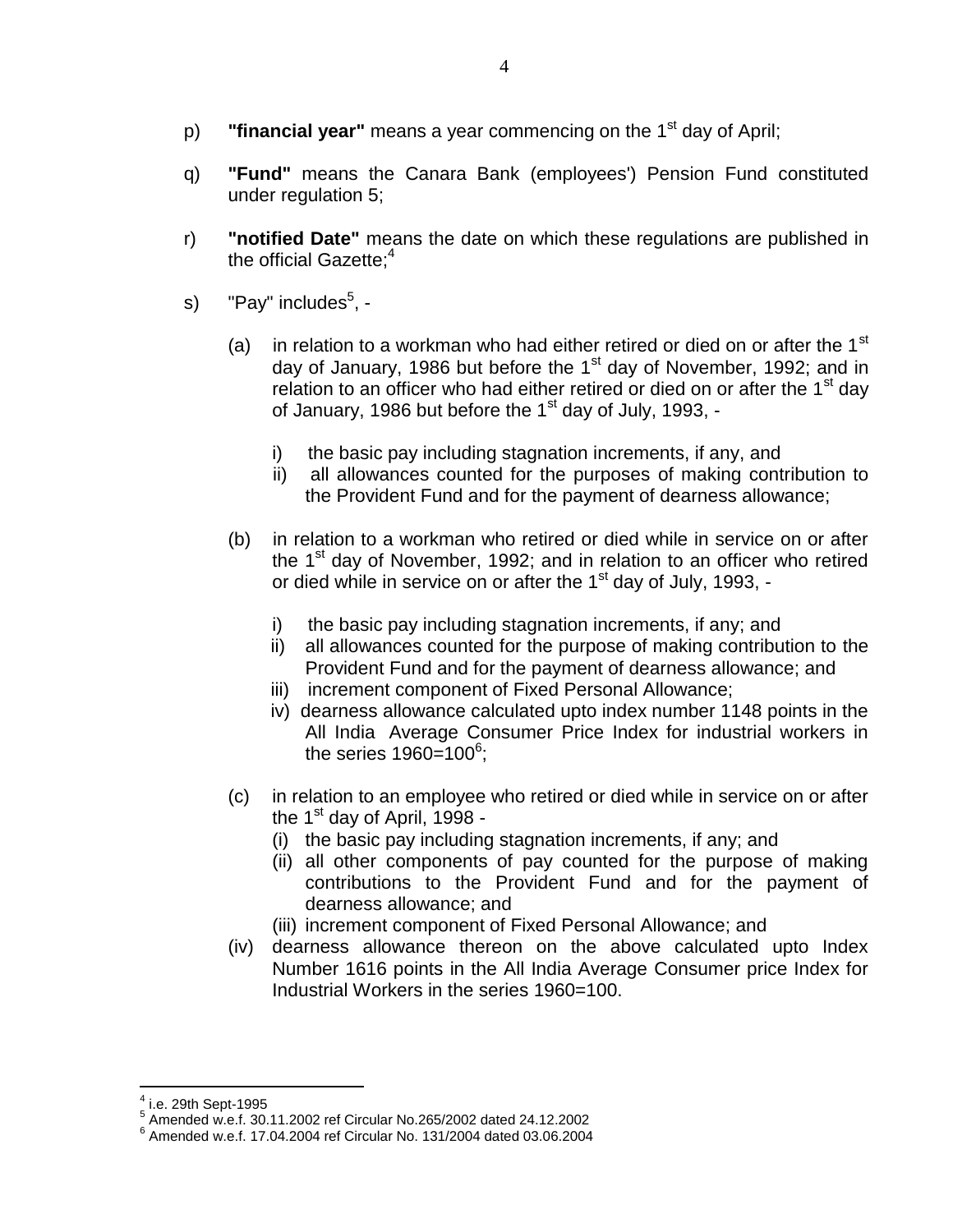# **Explanation:**

For the purpose of this clause, basic pay, other components of pay and Fixed Personal Allowance would mean the basic pay, other components of pay and Fixed Personal Allowance drawn by the employee in terms of the scales of pay as applicable and the rates at which the other components of pay were payable prior to 01.11.1997 (in the case of workmen) and prior to 01.04.1998 (in the case of officers);

(d) in relation to an employee who retired or died while in service on or after the first day of May, 2005 the basic pay including stagnation increments, if any, and Special pay, Graduation Pay, Professional Qualification Pay, increment component of Fixed Personal Pay and Officiating Pay, if any, drawn by the employee during the last ten months of his service in the Bank:

Provided that with effect from  $1<sup>st</sup>$  day of May, 2005 the provisions of this clause shall have effect in relation to an employee who retired or died while in service on or after 1<sup>st</sup> day of April, 1998 but before  $30<sup>th</sup>$  day of April, 2005.<sup>7</sup>"

- t)**"pension"** includes the basic pension and additional pension referred to in Chapter VI of these regulations;
- u) **"pensioner"** means an employee eligible for pension under these regulations;
- v) **"public financial institution"** means a financial institution regarded as a public financial institution for the purposes of section 4A of the Companies Act, 1956 (1 of 1956);
- w) **"qualifying service"** means the service rendered while on duty or otherwise which shall be taken into account for the purpose of pension under these regulations;
- x) **"retired"** includes deemed to have retired under clause (l);

5

<sup>----------------------------------------------</sup> 7 Amended HO Cir. No.107/2018 dated 27.02.2018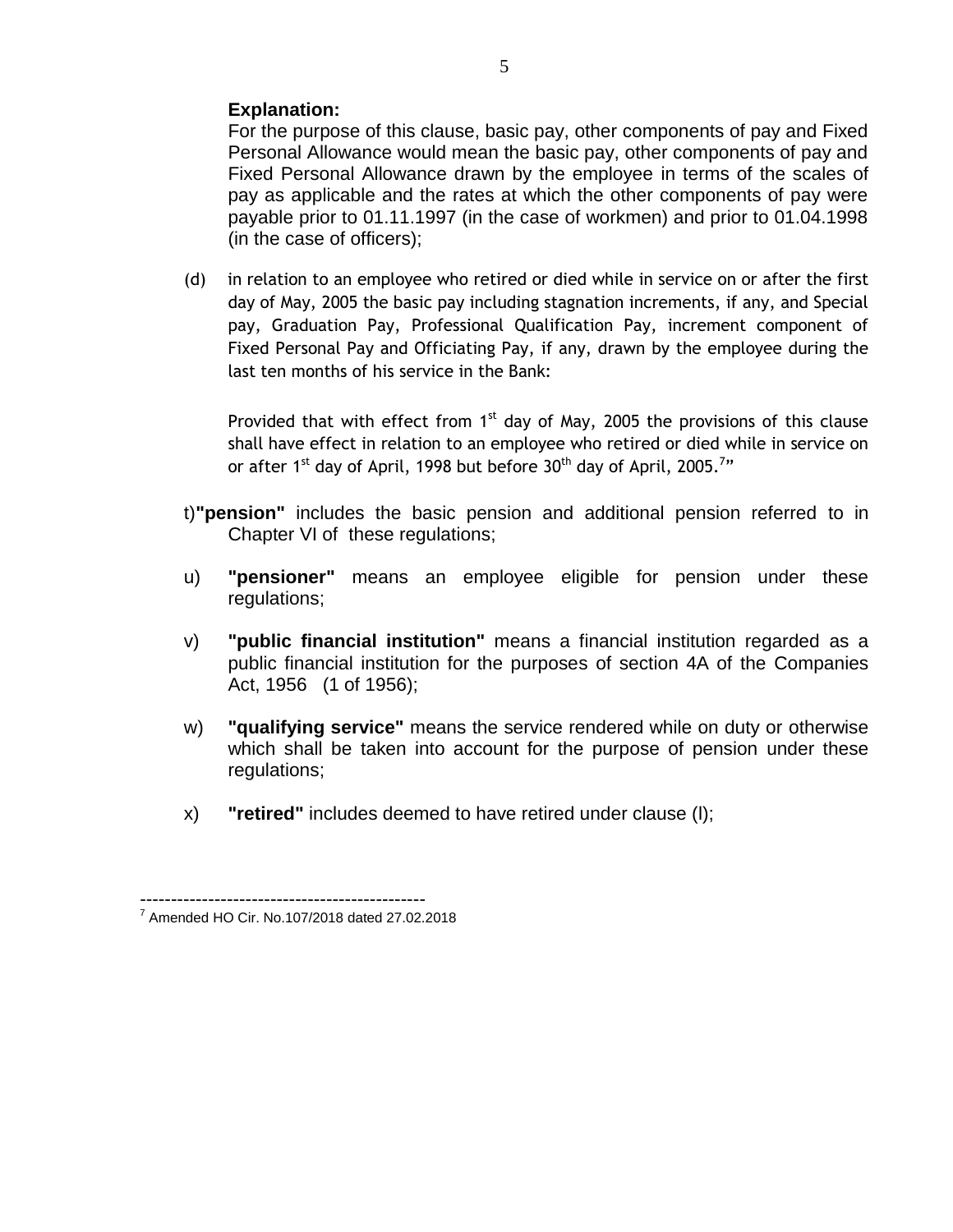- y) **"retirement"** means cessation from Bank's service,
	- (a) on attaining the age of superannuation specified in Service Regulations or Settlements;
	- (b) on voluntary retirement in accordance with provisions contained in regulation 29 of these regulations;
	- (c) on premature retirement by the Bank before attaining the age of superannuation specified in Service Regulations or Settlement;
- z) "**scale wages**" in relation to part-time employees means the basic pay, City Compensatory Allowance, Special allowances, House Rent Allowance and other allowances, if any, and dearness allowance payable from time to time under the settlement;
- (za) **"service regulations"** means Canara Bank (Officers') Service Regulations, 1979 made under section 19 of the Act;
- (zb) **"settlement"** means memorandum of settlement agreed between the management of the Bank represented by the association authorised by them and workmen of such Bank represented by trade unions authorised by them;
- (zc) **"trust"** means the trust of the Canara Bank (Employees') Pension Fund constituted under sub- regulation (1) of regulations 5;
- (zd) **"trustee"** means the trustees of the Canara Bank (Employees') Pension Fund constituted under regulations 5;
- (ze) **"trustee of the Provident Fund"** means the trustees of the Provident Fund of the Bank;
- (zf) all other words and expressions used in these regulations but not defined, and defined in the Act or the Service Regulations or settlements shall have the same meanings respectively assigned to them in the Act, the Service Regulations or settlement, as the case may be.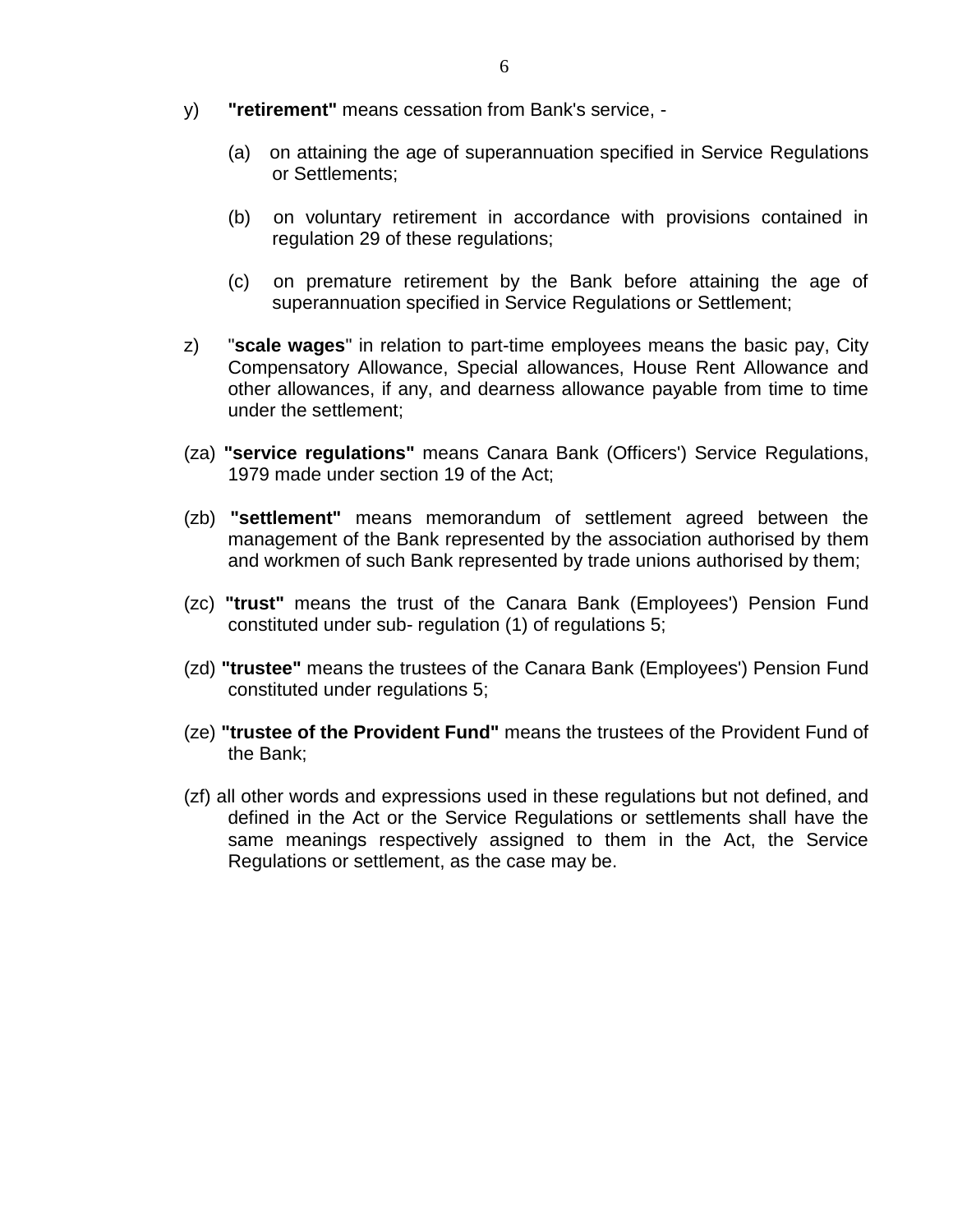# **CHAPTER II**

#### **APPLICATION AND ELIGIBILITY**

- **3. Application:-** These regulations shall apply to employees who,
	- (1) (a) were in the service of the Bank on or after the  $1<sup>st</sup>$  day of January, 1986 but had retired before the 1<sup>st</sup> day of November, 1993; and

(b) exercise an option in writing within one hundred and twenty days from the notified date to become member of the Fund; and

(c) refund within sixty days after the expiry of the said period of one hundred and twenty days specified in clause (b) the entire amount of the Bank's contribution to the Provident Fund including interest accrued thereon together with a further simple interest at the rate of six per cent per annum on the said amount from the date of settlement of the Provident Fund account till the date of refund of the aforesaid amount to the Bank or till the  $1<sup>st</sup>$  day of April, 1995 whichever is earlier<sup>8</sup>; or

(2) (a) have retired on or after the  $1<sup>st</sup>$  day of November, 1993 but before the notified date; and

 (b) exercise an option in writing within one hundred and twenty days from the notified date to become member of the Fund; and

 (c) refund within sixty days after the expiry of the said period of one hundred and twenty days specified in clause (b) the entire amount of the Bank's contribution to the Provident Fund and interest accrued thereon together with a further simple interest at the rate of six per cent per annum on the said amount from the date of settlement of the Provident Fund account till the date of the refund of the aforesaid amount to the Bank; or

- (3) (a) are in the service of the Bank before the notified date and continue to be in the service of the Bank on or after the notified date; and (b)exercise an option in writing within one hundred and twenty days from the notified date to become member of the Fund; and (c)authorise the trust of the Provident Fund of the Bank to transfer the entire contribution of the Bank along with the interest accrued thereon to the credit of the Fund constituted for the purpose under Regulation 5; or
- (4) join the service of the bank on or after the notified date and on or before the  $31<sup>st</sup>$  day of March, 2010.  $9<sup>g</sup>$

<sup>-----------------------------------------</sup> 8 Amended w.e.f. 30.11.2002 Ref Circular No.265/2002 dated 24.12.2002

 $^9$  substituted for the words "join the service of the Bank on or after the notified date; or" Ref. HO Circular 107/2018 dated 27.02.2018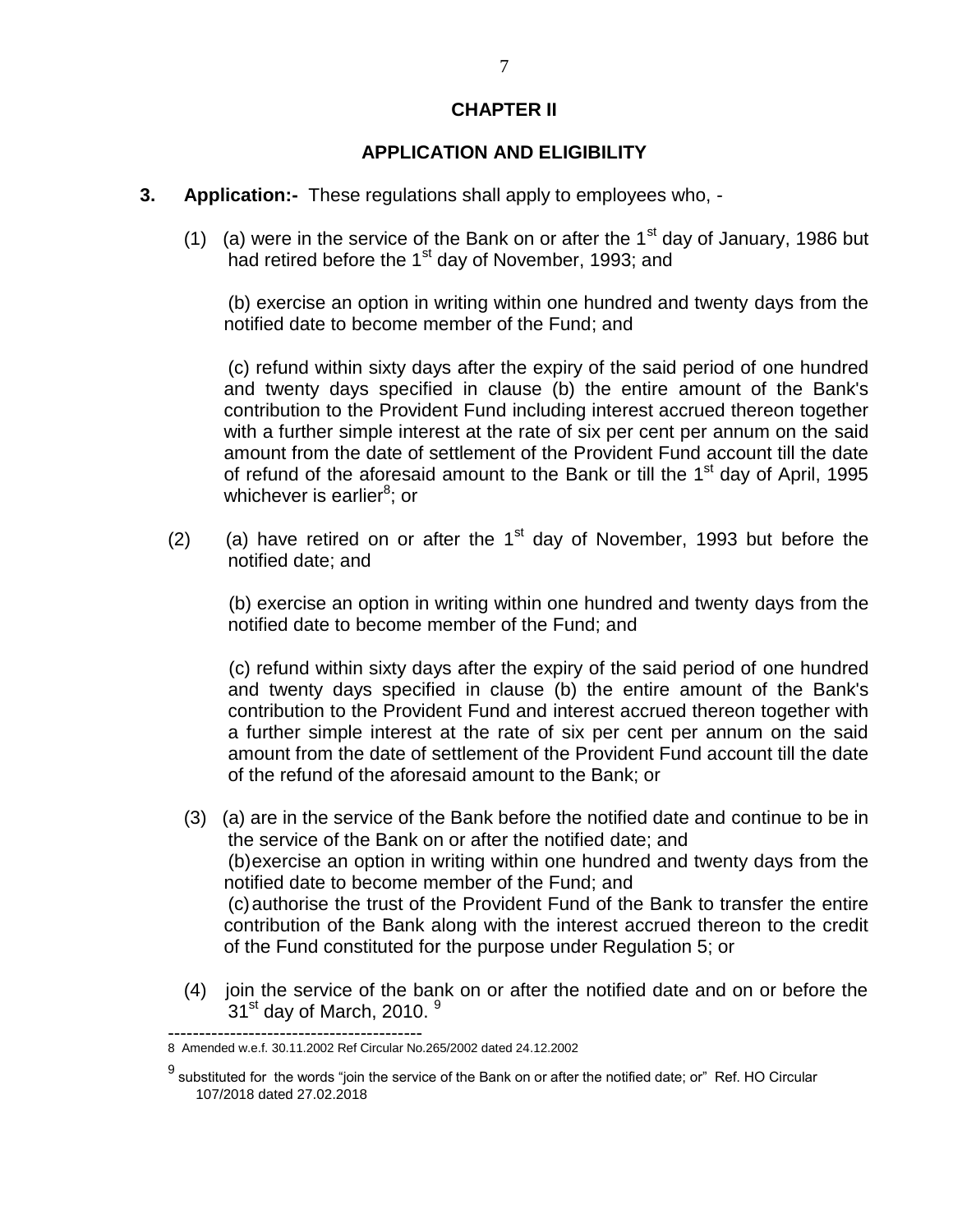- (5) were in the service of the Bank during any time on or after the  $1<sup>st</sup>$  day of November, 1993 and had died after retirement but before the notified date, their family shall be entitled for the amount of pension payable to them from the date on which they would have been entitled to pension under these regulations, had they been alive till the date on which they died, if the family of the deceased –
	- (a) exercise an option in writing one hundred and twenty days from the notified date to become member of the Fund; and
	- (b) refund within sixty days after the expiry of the said period of one hundred and twenty days specified in clause (a) above the entire amount of the Bank's contribution to the Provident Fund and interest accrued thereon together with a further simple interest at the rate of six per cent per annum from the date of settlement of the Provident Fund account till the date of refund of the aforesaid amount to the Bank; or
- (6) joined the service of the Bank on or after the  $1<sup>st</sup>$  day of November, 1993 but who have died while in the service of the Bank before the notified date, their family shall be entitled to the family pension under these regulations:

 Provided that the family of such a deceased employee refunds within one hundred and eighty days from the notified date the entire amount of the Bank's contribution to the Provident Fund, if any, and interest accrued thereon together with further simple interest at the rate of six per cent per annum from the date of settlement of the Provident Fund account till the date of refund of the aforesaid amount to the Bank;

 Provided further that the family of such a deceased employee shall apply in writing for grant of family pension; or

- (7) Were in the service of the Bank during any time on or after the  $1<sup>st</sup>$  day of January, 1986 and had died while in service on or before the 31<sup>st</sup> day of October, 1993 or had retired on or before the 31<sup>st</sup> day of October, 1993 but died before the notified date in which case their family shall be entitled to the pension or the family pension as the case may be under these regulations, if the family of the deceased,
	- (a) exercise an option in writing within one hundred and twenty days from the notified date to become member of the Fund; and
	- (b) refund within sixty days of the expiry of the said period of one hundred and twenty days specified in clause (a) above the entire amount of the Bank's contribution to the Provident Fund and interest accrued thereon together with a further simple interest at the rate of six per cent per annum from the date of settlement of the Provident Fund account till the date of refund of the aforesaid amount to the Bank or till the  $1<sup>st</sup>$  day of April, 1995, whichever is earlier; or  $10<sup>-10</sup>$

\_\_\_\_\_\_\_\_\_\_\_\_\_\_\_\_\_\_\_\_\_\_\_\_\_\_\_\_\_\_\_\_\_\_

<sup>10</sup> Inserted w.e.f. 30.11.2002 ref Circular No.265/2002 dated 24.12.2002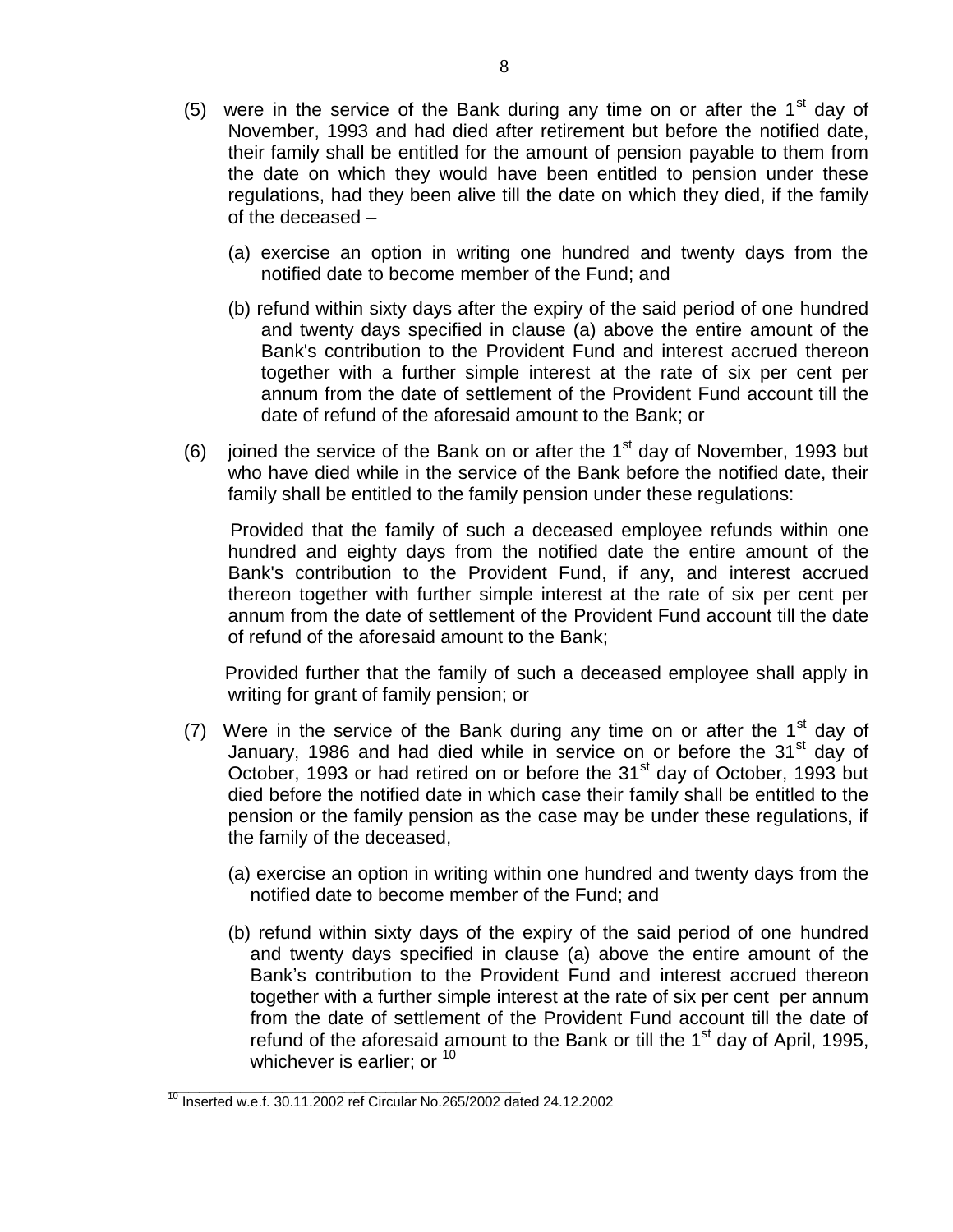- (8) joined the service of the Bank on or before the  $31<sup>st</sup>$  day of October, 1993 and who died while in service on or after the  $1<sup>st</sup>$  day of November, 1993, but before the notified date in which case their families shall be entitled to family pension under these regulations if the family of the deceased employee,-
	- (a) exercise an option in writing within one hundred and twenty days from the notified date to become a member of the Fund; and
	- (b) refund within sixty days of the expiry of the said period of one hundred and twenty days specified in clause (a) above the entire amount of the Bank's contribution to the Provident Fund, including interest accrued thereon together with a further simple interest at the rate of six per cent per annum from the date of settlement of the Provident Fund account of the employee till the date of refund of the aforesaid amount to the Bank;
- (9) Notwithstanding anything contained in sub-regulations (1), (2), (3), (5) and (8) an option exercised before the notified date by an employee or the family of a deceased employee in pursuance of the settlement shall be deemed to be an option for the purpose of this Chapter if such an employee or the family of deceased employee refund within sixty days from the notified date, the amount of the Bank's contribution to the Provident Fund including interest accrued thereon together with a further simple interest in accordance with the provisions of this Chapter and in case employer's contribution of Provident Fund has not been received from Provident Fund Trust, has authorised or authorises within sixty days from the notified date the trustees of the Provident Fund of the Bank to transfer the entire contributions of the Bank to the Provident Fund including interest accrued thereon in accordance with the provisions of this Chapter to the credit of the fund constituted for this purpose under regulation 5.
- (10) Notwithstanding anything contained in sub-regulation (2), (5), (6) and (8), in cases where an employee had retired / died after retirement on or after the 1<sup>st</sup> day of November, 1993 but on or before the 1<sup>st</sup> day of April, 1995 or where an employee had died while in service of the Bank on or after the 1<sup>st</sup> day of November, 1993 but on or before the 1<sup>st</sup> day of April, 1995 such an employee or the family of the deceased employee, as the case may be, shall refund within the period specified in aforesaid sub-regulations the entire amount of the Bank's contribution to the Provident Fund including interest accrued thereon with a further simple interest at the rate of six per cent per annum on the said amount from the date of settlement of the Provident Fund account till the date of refund of the aforesaid amount to the Bank or till the 1<sup>st</sup> day of April, 1995, whichever is earlier<sup>11</sup>.

\_\_\_\_\_\_\_\_\_\_\_\_\_\_\_\_\_\_\_\_  $11$  Inserted w.e.f. 30.11.2002 – Ref. HO Circular 265/2002 dated 24.12.2002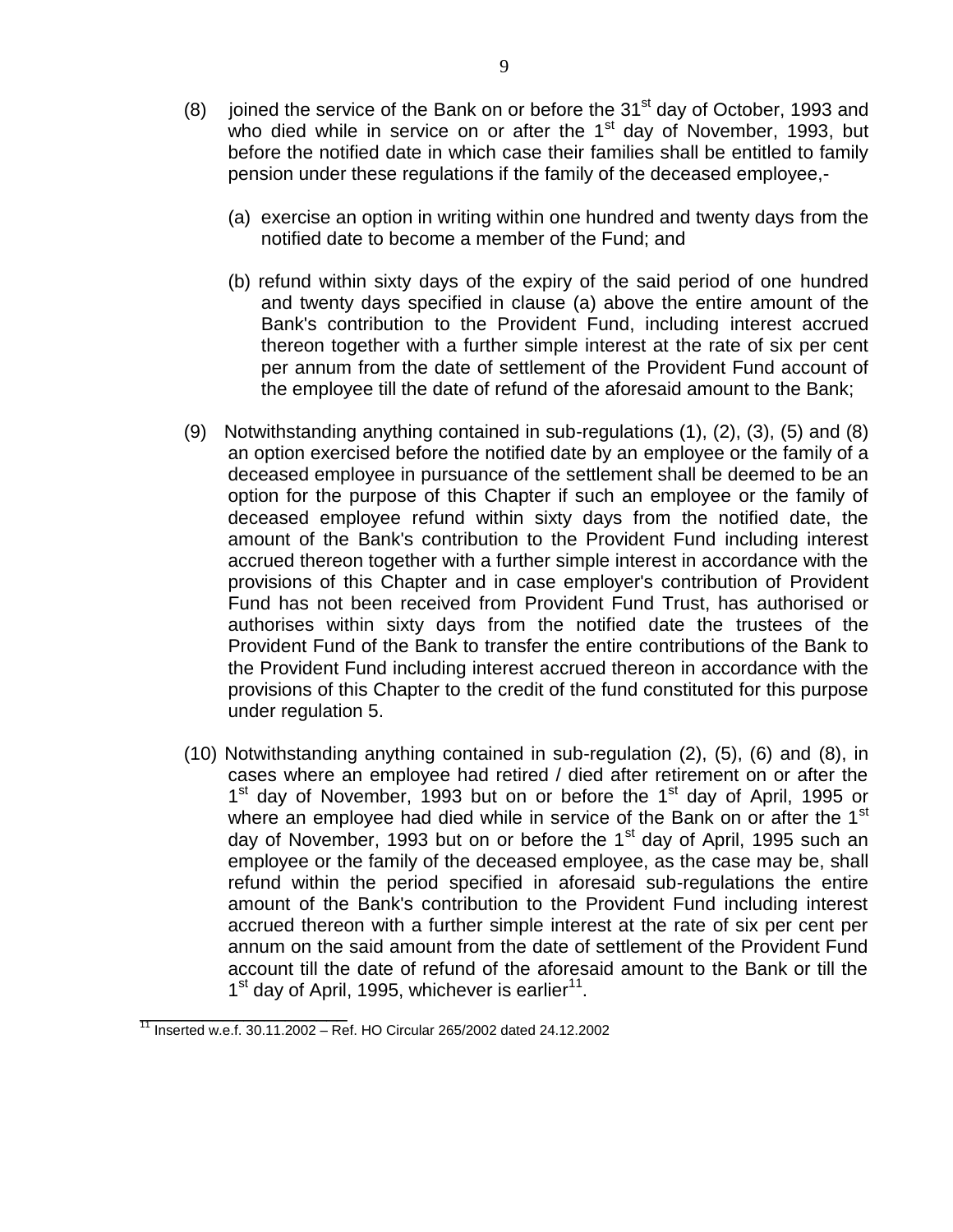- (11)were in the service of the Bank prior to the 29th September, 1995 and continue in the service of the Bank as on the 27<sup>th</sup> April, 2010 provided such employee meets the requirement and comply with the conditions laid down in the settlement;
- (12) were in the service of the Bank prior to the 29<sup>th</sup> September, 1995 and retired after that date and prior to the  $27<sup>th</sup>$  April, 2010 provided such employee meets the requirements and comply with the conditions laid down in the settlement;
- (13) were in the service of the Bank, prior to the  $29<sup>th</sup>$  September, 1995 retired after that date and had died in which case their family shall be entitled to the pension or the family pension, as the case may be under these regulations, if the family of the deceased meets the requirement and complies with the conditions laid down in the settlement;
- (14) were in the service of the bank prior to the 29th September, 1995 and died while in service of the Bank after that date in which case their family shall be entitled to the pension or the family pension, as the case may be under these regulations, if the family of the deceased meet the requirement and complies with the conditions laid down in the settlement  $12$ .

# **4. Option to subscribe to the Provident Fund-**

- (1) Notwithstanding anything contained in sub-regulation (4) of regulation 3, an employee who joins the service of the Bank on or after the notified date at the age of thirty five years or more, may, within a period of ninety days from the date of his appointment, elect, to forego his right to pension, whereupon these regulations shall not apply to him.
- (2) The option referred to in sub regulation (1) and regulation 3, once exercised, shall be final.

**\_\_\_\_\_\_\_\_\_\_\_\_\_\_\_\_\_\_\_** <sup>12</sup> Inserted vide HO Circular No.107/2018 dated 27.02.2018 in view of 9<sup>th</sup> Bipartite Settlement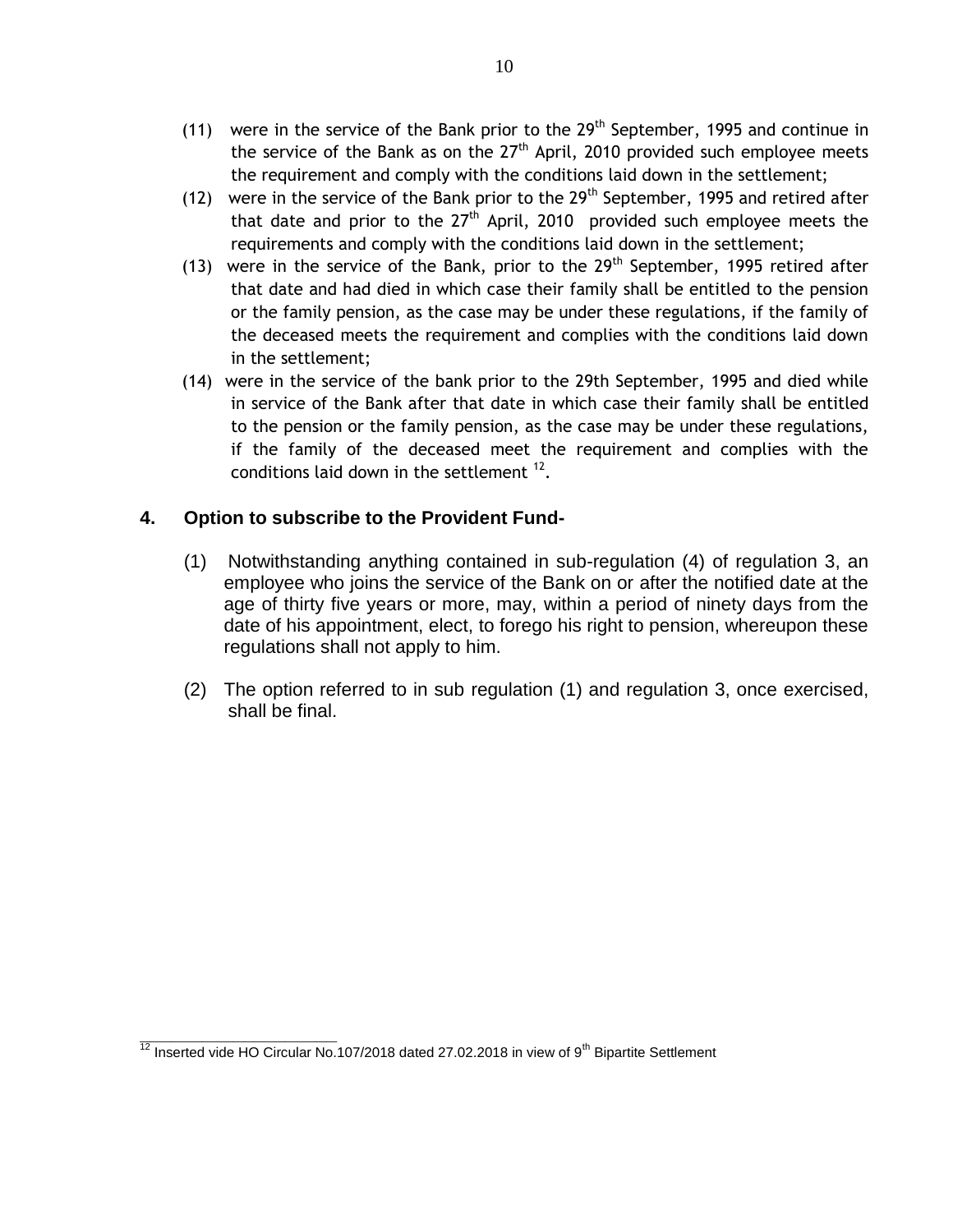# **CHAPTER III**

# **THE FUND**

#### **5. Constitution of the Fund-**

- (1) The Bank shall constitute a Fund to be called the Canara Bank (Employees') Pension Fund under an irrevocable trust within one hundred twenty days from the notified date.
- (2) The Fund shall have for its sole purpose the provision of the payment of pension or family pension in accordance with these regulations to the employee or his family.
- (3) The Bank shall be a contributor to the Fund and shall ensure that sufficient sums are placed in it to enable the trustees to make due payments to beneficiaries under these regulations.
- **6. Liability of the Provident Fund Trust -** The Provident Fund trust shall, immediately after the constitution of the Fund, transfer to the Canara Bank (Employees') Pension Fund the accumulated balance of the contribution of the Bank to the Provident Fund and interest accrued thereon upto the date of such transfer in respect of every employee.
- **7. Composition of the Fund -** The Fund shall consist of the following, namely-
	- (a) the contribution by the Bank at the rate of ten per cent. per month of the pay of the employee;
	- (b) the accumulated contributions of the Bank to the Provident Fund and interest accrued thereon upto the date of such transfer in respect of the employees;
	- (c) the amount consisting of contributions of the Bank along with interest refunded by the employees who had retired before the notified date but who opt for pension in accordance with the provisions contained in these Regulations;
	- (d) the investment in annuities or securities purchased out of the moneys of the Fund and interest thereon;
	- (e) amount of any capital gains arising from the capital assets of the Fund;
	- (f) the additional annual contribution made by the Bank in accordance with the provisions contained in regulation 11 of these regulations;
	- (g) any income from investments of the amounts credited to the Fund;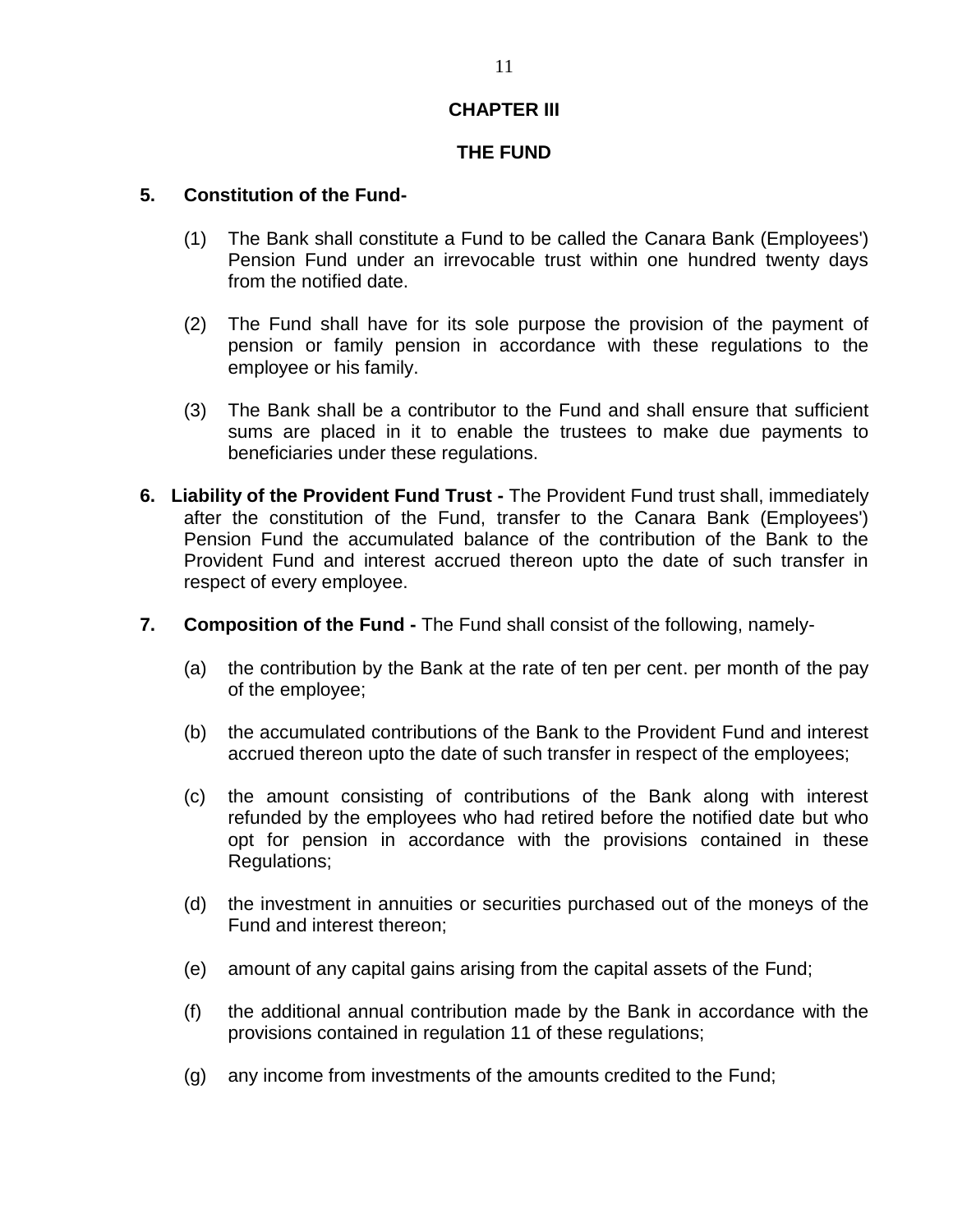(h) the amount consisting contribution of the Bank along with interest refunded by the family of the deceased employee.

# **8. Board of Trustees -**

- (1) The Board of trustees shall consist of such number of persons not less than three and not more than nine, as may be determined by the Board, to be appointed by the Bank.
- (2) The power to appoint the trustees shall be vested with the Bank and all such appointments shall be made in writing.
- (3) The Bank shall nominate one of the trustees to be the Chairman of the Board of trustees. The Bank shall also nominate a trustee to be an alternate Chairman who shall act as Chairman in the absence of the Chairman.
- (4) The term of appointment of trustee shall be for a period of three years and the Bank may re-appoint a trustee who has already completed his term; provided that no trustee shall be appointed for more than two terms  $^{13}$ .

# **9. Trustees to carry out the directions of the Bank –**

The trustees shall comply with all such directions as may be given by the Bank for the proper functioning of the Fund.

Provided that all such direction shall be given in writing and shall specify the purpose or objective <sup>14</sup>.

# **10. Books of accounts of the Fund;-**

- (1) The accounts of the Fund, shall contain the particulars of all financial transactions relating to the Fund in such form as may be specified by the Bank.
- (2) Within sixty days from the date of publication of the Balance Sheet of the Bank, the trust shall prepare a financial statement of the trust indicating therein the general account of assets and liabilities of the trust and forward a copy of the same to the Bank  $15$ .
- (3) The accounts of the Fund shall be audited in accordance with the provisions of section 10 of the Act.

\_\_\_\_\_\_\_\_\_\_\_\_\_\_\_\_\_\_\_\_\_\_\_\_\_\_\_\_\_\_\_\_\_\_\_\_\_\_\_\_\_\_\_\_ 13 Inserted w.e.f. 20.11.2010 Ref. HO Circular 13/2011 dated 11.01.2011

<sup>14</sup> Inserted w.e.f. 20.11.2010 Ref. HO Circular 13/2011 dated 11.01.2011

<sup>15</sup> Amended w.e.f. 20.11.2010 Ref. HO Circular 13/2011 dated 11.01.2011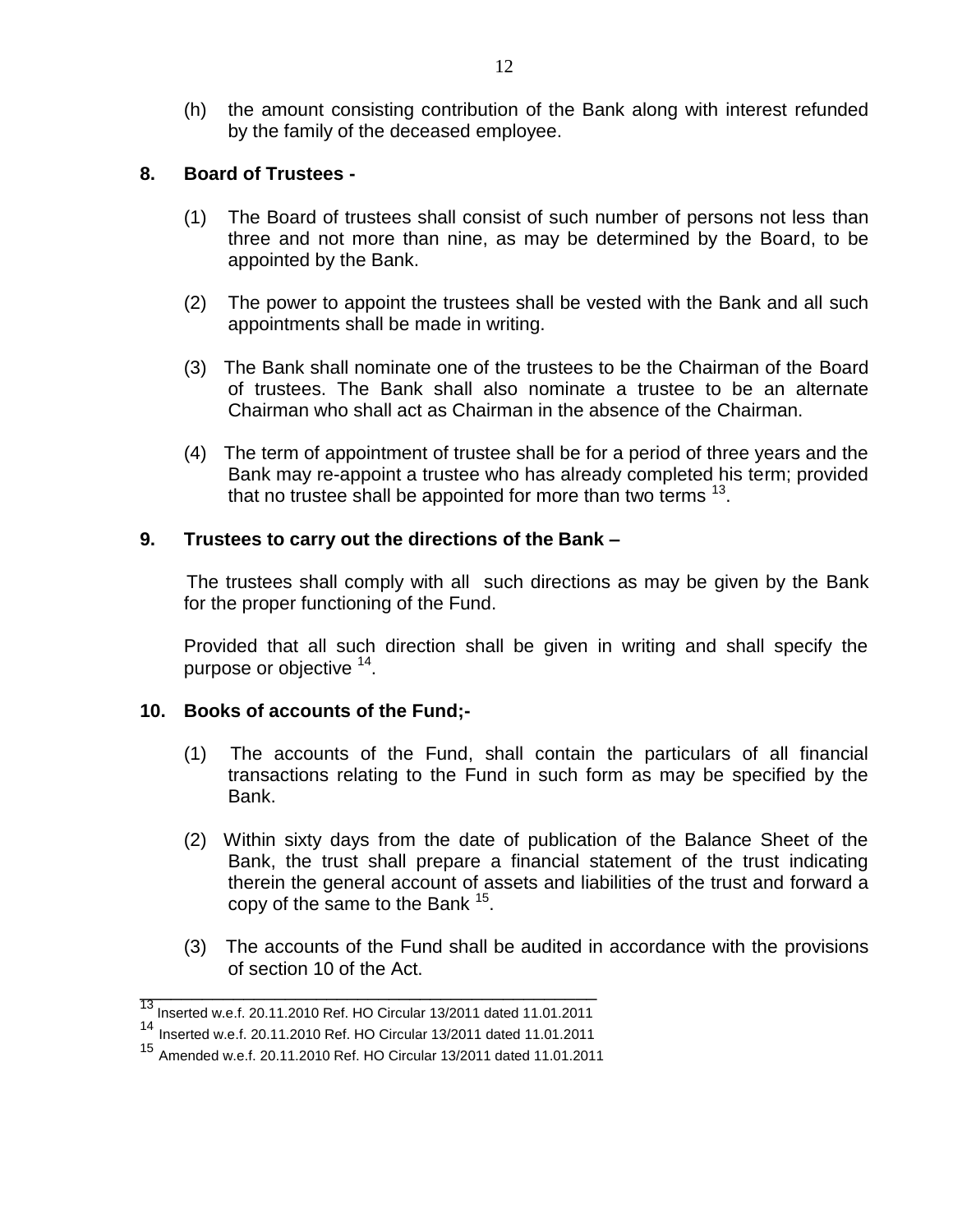#### **11. Actuarial investigation of the Fund:-**

The Bank shall cause an investigation to be made by an Actuary into the financial condition of the Fund every financial year, on the  $31<sup>st</sup>$  day of March, and make such additional annual contributions to the Fund as may be required to secure payment of the benefits under these regulations.

Provided that the Bank shall cause an investigation to be made by an Actuary into the financial condition of the Fund, as on the  $31<sup>st</sup>$  day of March immediately following the financial year in which the Fund is constituted.

# **12. Investment of the Fund:-**

All moneys contributed to the Fund or received or accruing after that date by way of interest or otherwise to the Fund, may be deposited in a Post Office Savings Bank Account in India or in a Current Account or in a savings account with any scheduled bank or utilised in making payment of pensionary benefits in accordance with Pension Regulations and to the extent such moneys as are not so deposited or utilised shall be invested in the manner specified in sub-rule (2) of rule 67 of Income Tax Rules, 1962.<sup>16</sup>;

# **13. Payment out of the fund:-**

The payment of benefits by the trust shall be administered for grant of pensionary benefits to the employees of the Bank or the family pension to the families of the deceased employees of the Bank.

**\_\_\_\_\_\_\_\_\_\_\_\_\_\_\_\_\_\_\_\_\_\_\_\_\_\_\_\_\_\_**

<sup>16</sup> Amended w.e.f. 30.11.2002 Ref. HO Circular 265/2002 dated 24.12.2002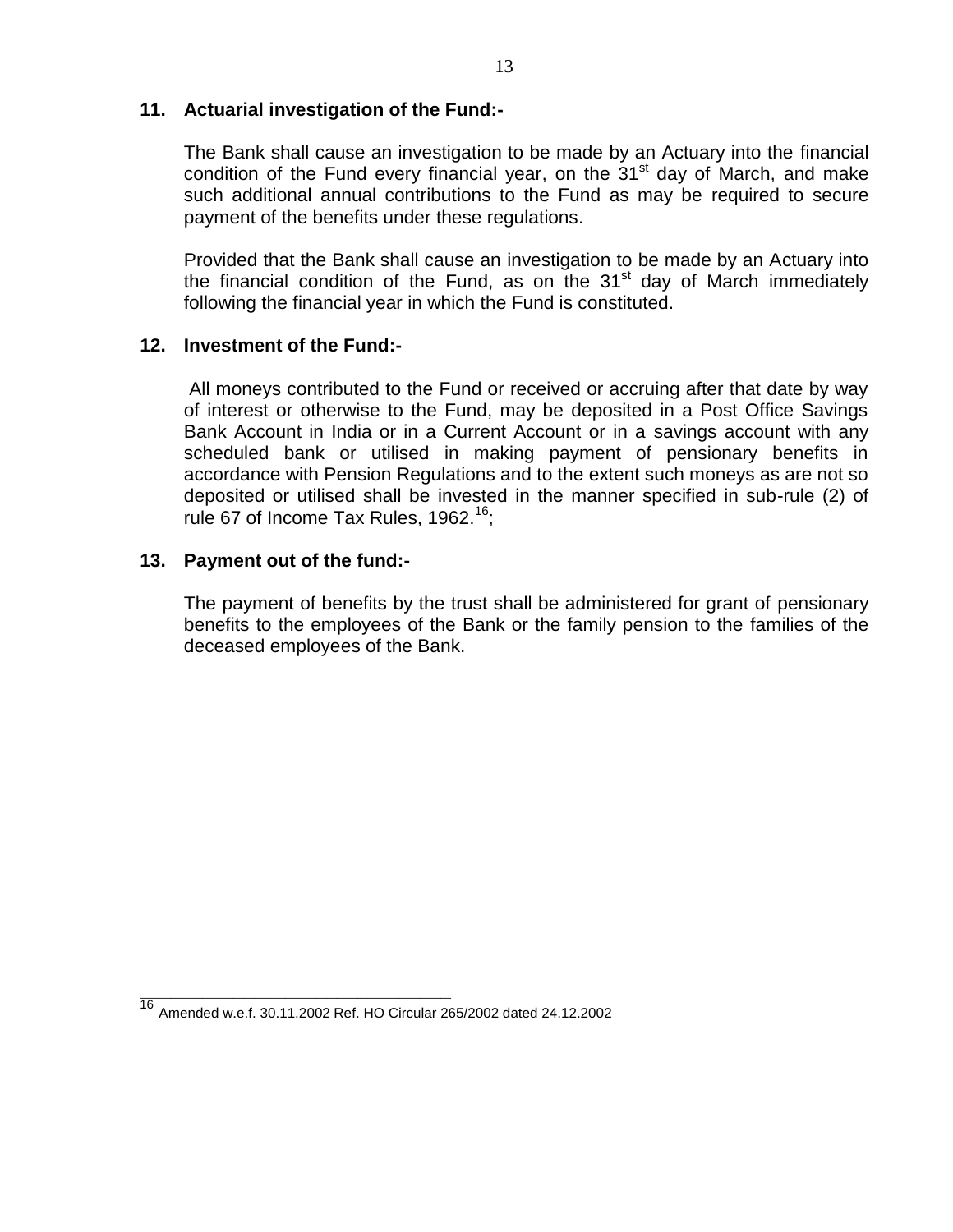# **CHAPTER IV**

# **QUALIFYING SERVICE**

#### **14. Qualifying service:-**

Subject to the other conditions contained in these regulations, an employee who has rendered a minimum of ten years of service in the Bank on the date of his retirement or the date on which he is deemed to have retired shall qualify for pension.

#### **15. Commencement of qualifying service:-**

Subject to the provisions contained in these regulations, qualifying service of an employee shall commence from the date he takes charge of the post to which he is first appointed on a permanent basis.

#### **16. Counting of service on probation:-**

Service on probation against a post in the Bank if followed by confirmation in the same or any other post shall qualify.

#### **17. Counting of periods spent on leave :-**

All leave during service in the Bank for which leave salary is payable shall count as qualifying service.

Provided that extraordinary leave on loss of pay shall not count as qualifying service except when the sanctioning authority has directed that such leave not exceeding twelve months during the entire service, may count as service for all purposes including pension.

#### **18. Broken period of service of less than one year:-**

If the period of service of an employee includes broken period of service less than one year, then if such broken period is more than six months, it shall be treated as one year and if such broken period is six months or less, it shall be ignored.

Provided that provisions of this regulation shall not apply for determining the minimum service required to make an employee eligible for pension.<sup>17</sup>;

\_\_\_\_\_\_\_\_\_\_\_\_\_\_\_\_\_\_\_\_\_\_\_\_\_\_\_\_\_

<sup>17</sup> Inserted w.e.f. 30.11.2002 – Ref. HO Circular No.265/2002 dated 24.12.2002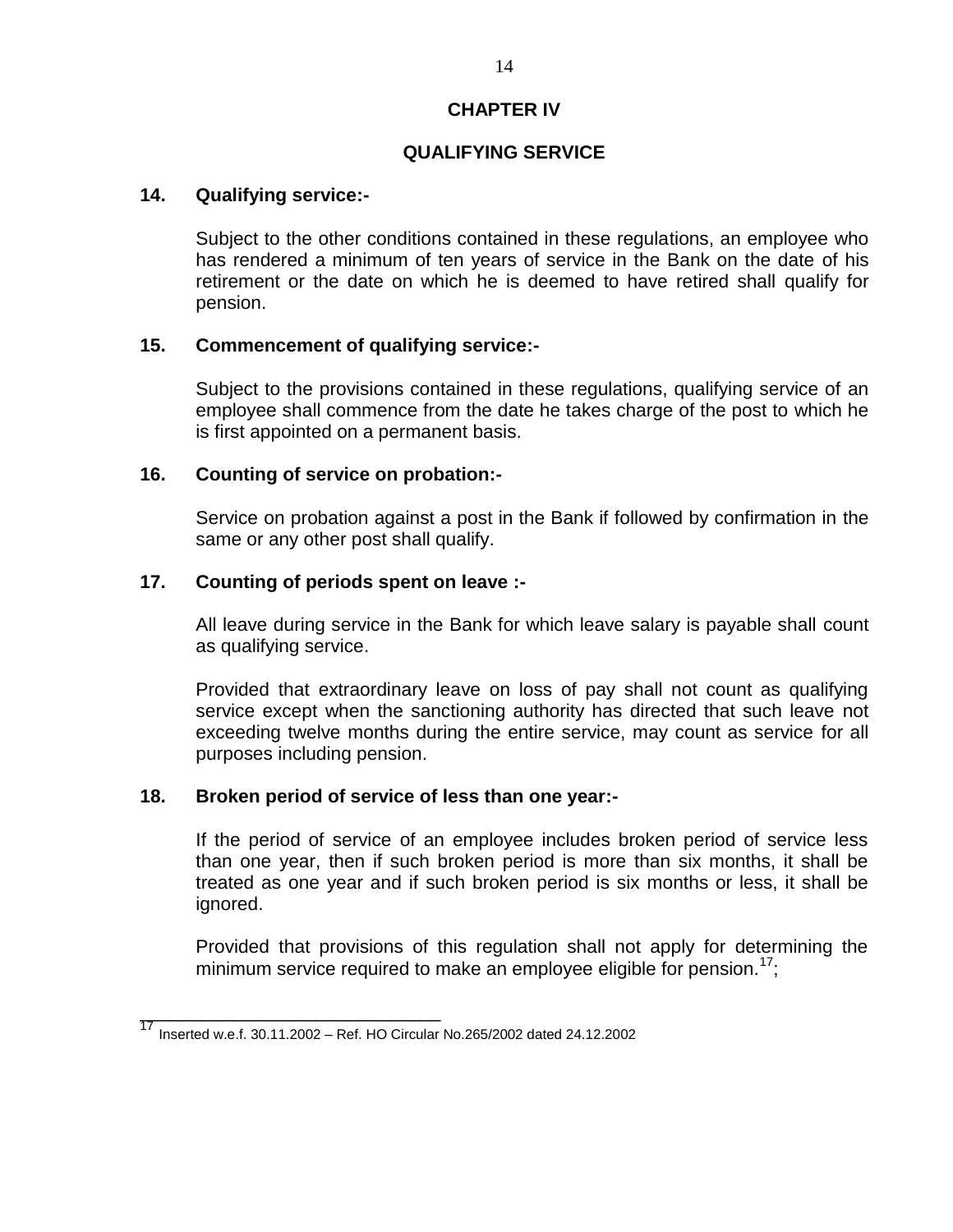#### **19. Counting of period spent on training:-**

Period spent by an employee on training in the Bank immediately before his appointment shall count as qualifying service.

#### **20. Counting of past service in the erstwhile Bank:-**

In the case of an employee who is permanently transferred to a service in the Bank from any other Bank on merger, amalgamation of any other Bank with the Bank to which these regulations apply, the continuous service rendered by such an employee in any other Bank on permanent basis, if any, followed without interruption, by permanent appointment, or the continuous service rendered under that Bank in a permanent capacity, as the case may be, shall qualify:

Provided that nothing contained in this regulation shall apply to any such employee who is appointed on contract basis or on daily wage basis or on consolidated wages.

# **21. Period of suspension:-**

Period of suspension of an employee pending enquiry shall count for qualifying service where, on conclusion of such enquiry, he has been fully exonerated or the suspension is held to be wholly unjustified, and in other cases, the period of suspension shall not count as qualifying service unless the Competent Authority passing the orders under the Service Regulations or Discipline and Appeal Regulations or Settlements governing such cases expressly declares at the time that it shall count to such extent as such authority may declare.

# **22. Forfeiture of service:-**

- (1) Resignation or dismissal or removal or termination of an employee from the service of the Bank shall entail for forfeiture of his entire past service and consequently shall not qualify for pensionary benefits;
- (2) An interruption in the service of a Bank employee entails forfeiture of his past service, except in the following cases, namely:-
	- (a) authorised leave of absence;
	- (b) suspension, where it is immediately followed by reinstatement, where in the same or a different post, or where the bank employee dies or is permitted to retire or is retired on attaining the age of compulsory retirement while under suspension;
	- (c) transfer to non-qualifying service in an establishment under the control of the Government or Bank if such transfer has been ordered by a competent authority in the public interest;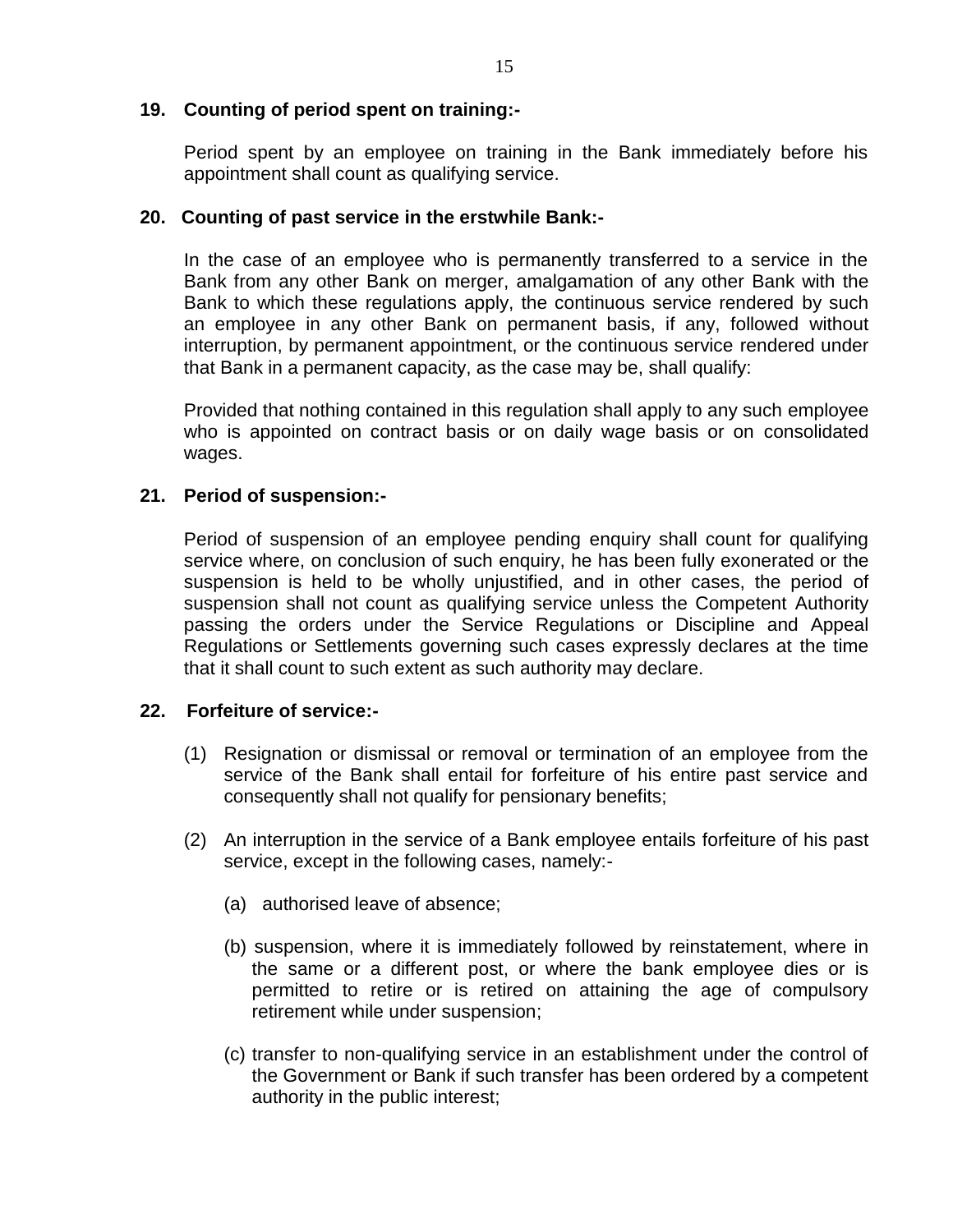- (d) joining time while on transfer from one post to another.
- (3) Notwithstanding anything contained in sub-regulation (2), the appointing authority may, by order, commute retrospectively the periods of absence without leave as extraordinary leave.
- (4) (a) In the absence of specific indication to the contrary in the service record, an interruption between two spells of service rendered by a bank employee shall be treated as automatically condoned and the preinterruption service treated as qualifying service;
	- (b)Nothing in clause [a] shall apply to interruption caused by resignation, dismissal or removal from service.<sup>18</sup>

# **23. Period of deputation to foreign service:-**

An employee deputed on foreign service to the United Nations or any other foreign body or organisation may at his option,

- (a) pay pension contribution in respect of his foreign service and count such service as qualifying service under these regulations; or
- (b) avail of the retirement benefits admissible under the rules of the foreign employer and not count such service as qualifying service under these regulations:

Provided that where an employee opts for clause (b), retirement benefits shall be payable to him in India in rupees from such date and in such manner as the Bank may, by order specify.

# **24. Military Service:-**

An employee who has rendered military service before appointment in the Bank shall continue to draw the military pension, if any, and military service rendered by the employee shall not count as qualifying service for pension.

\_\_\_\_\_\_\_\_\_\_\_\_\_\_\_\_\_\_\_\_\_\_\_\_\_\_\_\_\_\_\_\_\_\_\_\_\_\_

<sup>18</sup> Amended w.e.f. 01.05.1999 – Ref. HO Circular 151/1999 dated 22.06.1999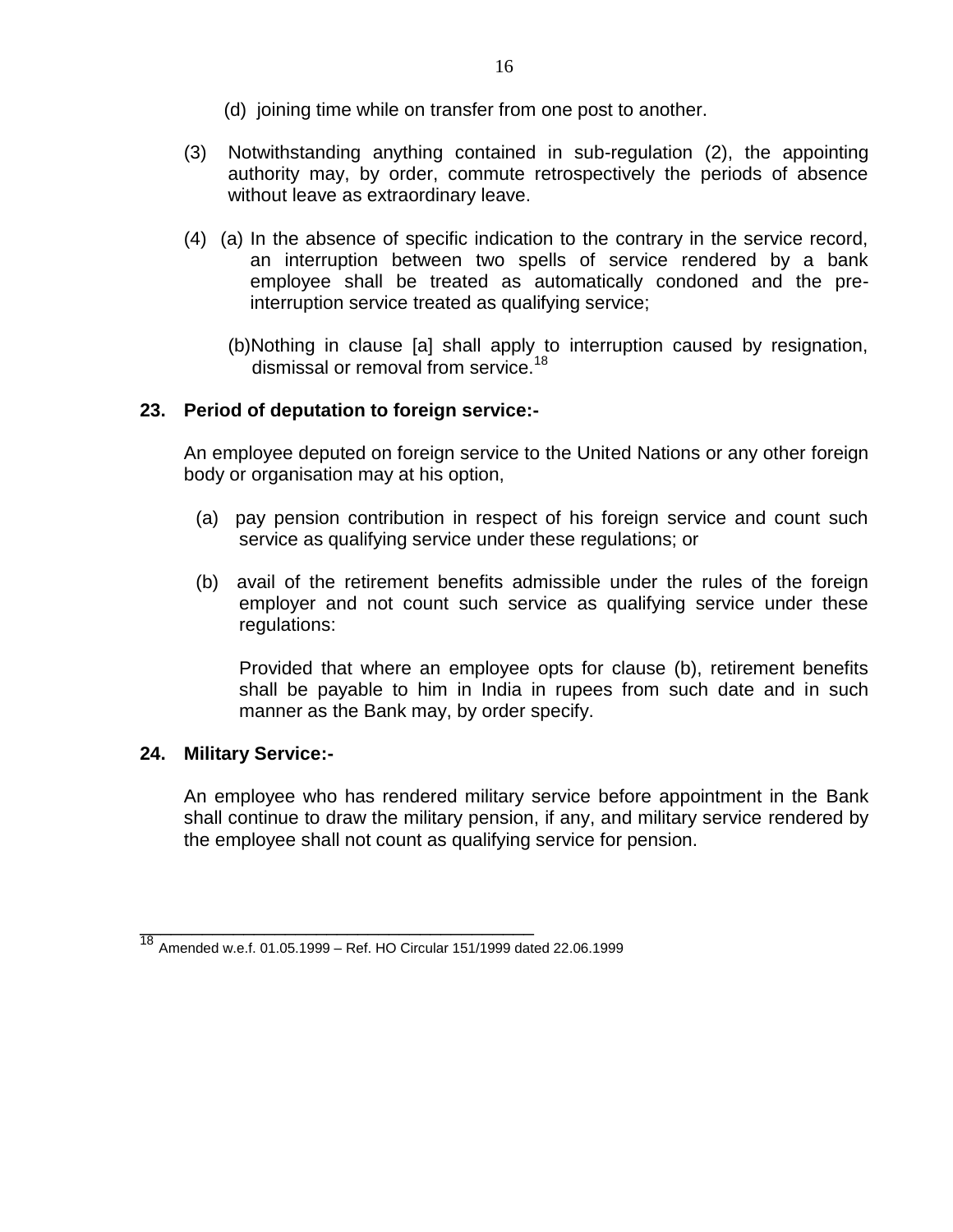#### **25. Period of deputation to an organisation in India:-**

Period of deputation of an employee to another organisation in India will count as qualifying service,

Provided the organisation to which he is deputed or the employee pays the pensionary contributions at the rates specified in sub regulation (a) of regulation 7 of these regulations or at the rates specified by the Bank at the time of deputation, whichever is higher to the Bank.

#### **26. Addition to qualifying service in special circumstances:-**

An employee shall be eligible to add to his service qualifying for superannuation pension (but not for any other class of pension) the actual period not exceeding one fourth of the length of his service or the actual period by which his age at the time of recruitment exceeded the upper age limit specified by the Bank for direct recruitment or a period of five years, whichever is less, if the service or post to which the employee is appointed is one,

- (a) for which post-graduate research, or specialist qualification or experience in scientific, technological; or professional fields, is essential; and
- (b) to which candidates of age exceeding the upper age limit specified for direct recruitment are normally recruited;
- (c) for which the candidate was given age relaxation over and above the maximum age limit fixed by the Bank on account of his possessing higher qualifications or experience:

Provided that this concession shall not be admissible to an employee unless his actual qualifying service at the time he quits the service in the Bank is not less than ten years:

Provided further that this concession shall be admissible if the recruitment rules in respect of the said service or post contain specific provision that the service or post is one, which carries benefit of this regulation:

Provided also that the recruitment rules in respect of any service or post which carries the benefit of this regulation shall be made with the approval of the Central Government.

#### **27. Counting of service rendered on permanent part-time basis -**

(1) In case of an employee who was employed on scale wages and on a permanent part-time basis in the service of Bank and was contributing to the Provident Fund, such service rendered by him on a permanent part-time basis from the date he became a member of the Provident Fund shall be counted as qualifying service.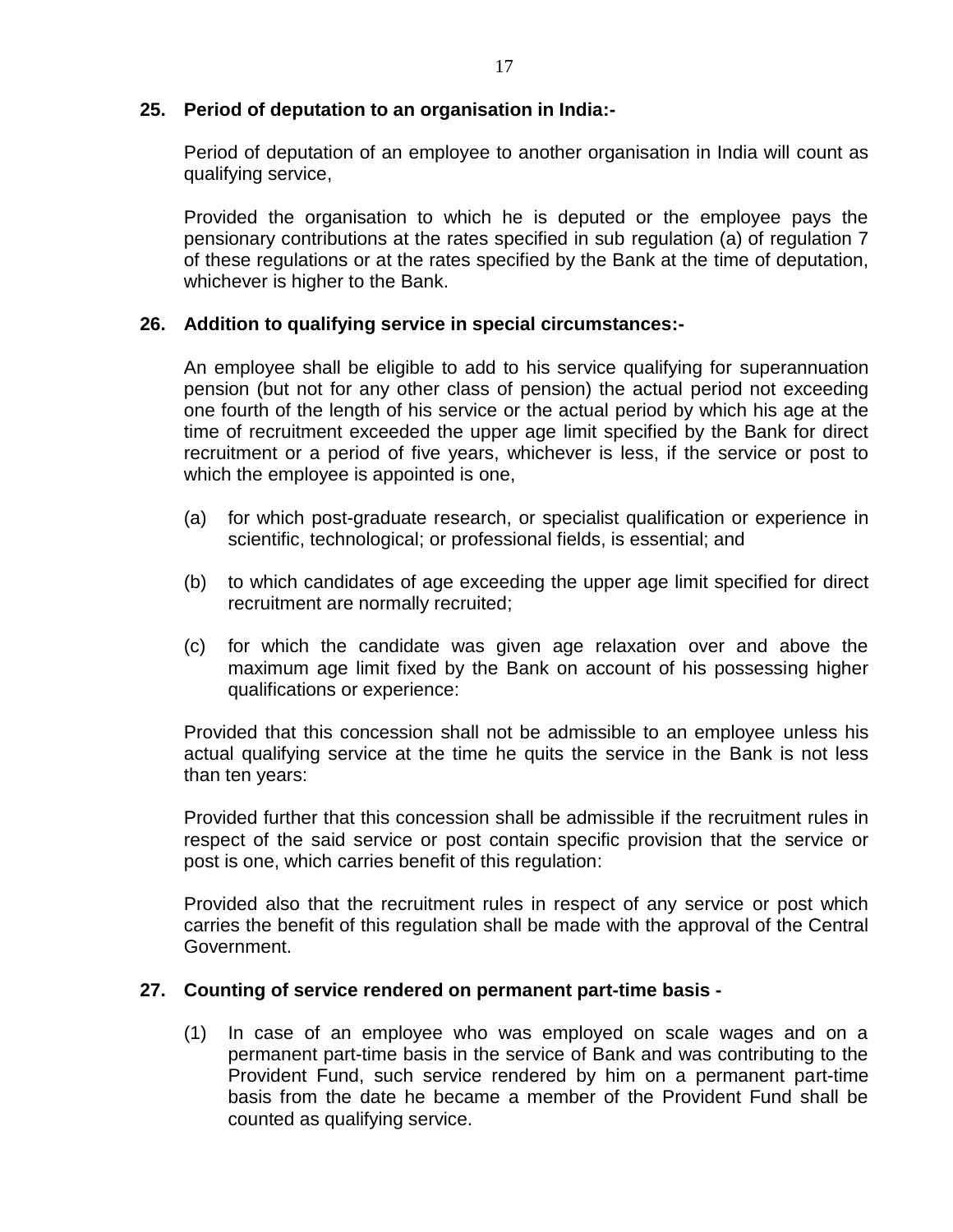- (2) For the purpose of calculating the amount of pension in respect of a part time employee who was/is initially recruited on a lower scale wage and later fitted on higher scale wages including full scale wages, the length of qualifying service shall be determined in accordance with Appendix IV  $^{19}$ .
- (3) in respect of part time employees who continue to be in the same scale wages since their recruitment, for the purpose of calculating the amount of pension, the actual service put in shall be taken as qualifying service. In such cases the actual pay drawn on scale wages at the time of retirement shall be reckoned for the purpose of average emoluments $^{20}$ .

#### **Note:**

\_\_\_\_\_\_\_\_\_\_\_\_\_\_\_\_\_\_\_\_\_\_\_\_\_\_\_

The actual service / qualifying service shall be calculated from the date of recruitment or 01.09.1978, whichever is later.

<sup>19</sup> Amended w.e.f. 30.11.2002 – Ref. HO Circular 265/2002 dated 24.12.2002

<sup>20&</sup>lt;br><sup>20</sup> Inserted w.e.f. 30.11.2002 – Ref. HO Circular 265/2002 dated 24.12.2002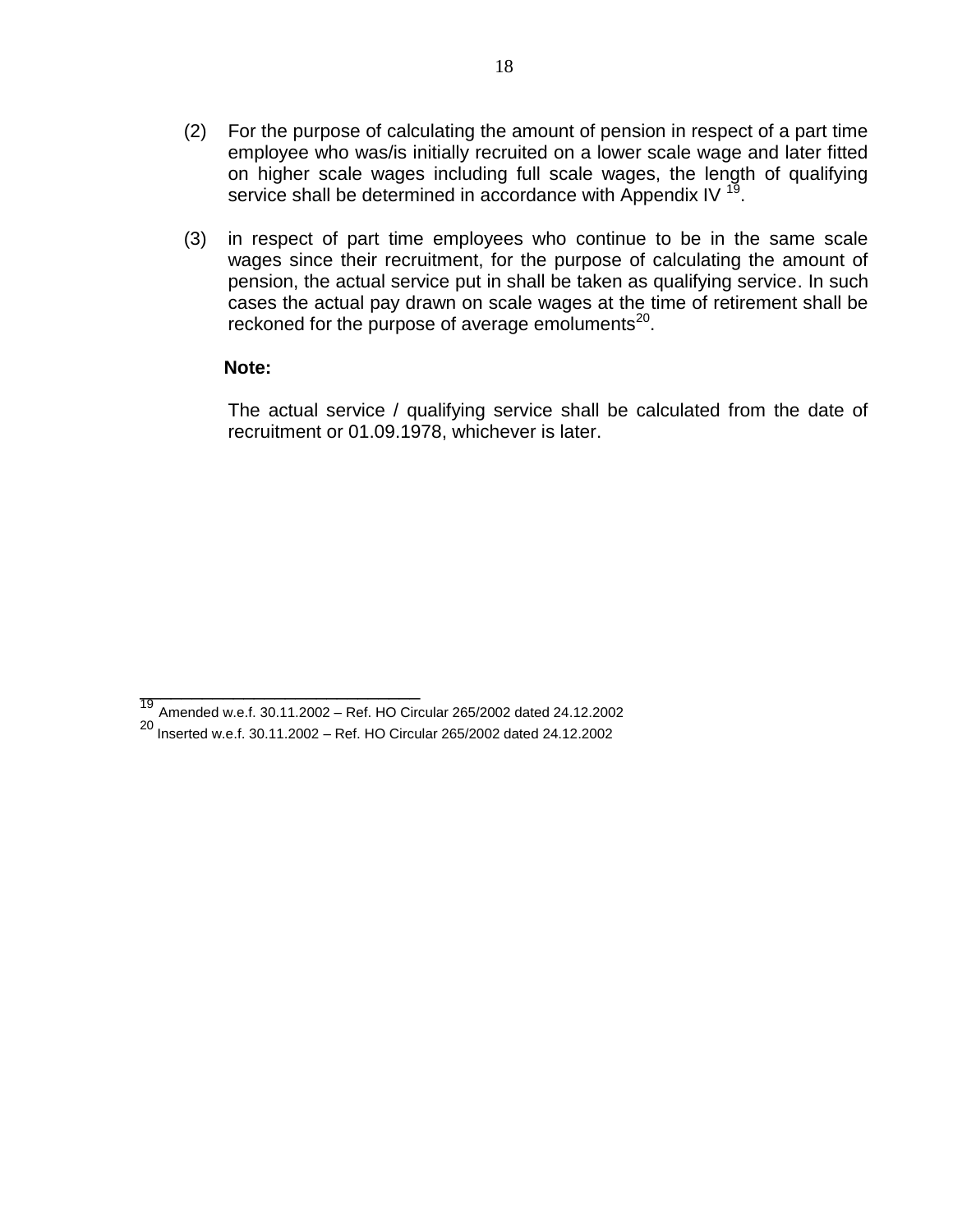#### **CHAPTER V**

# **CLASSES OF PENSION**

#### **28. Superannuation Pension** <sup>21</sup>**:-**

Superannuation Pension shall be granted to an employee who has retired on his attaining the age of superannuation specified in the Service Regulations or Settlements.

Provided that, with effect from 1<sup>st</sup> day of September, 2000 pension shall also be granted to an employee who opts to retire before attaining the age of superannuation, but after rendering service for a minimum period of 15 years in terms of any scheme that may be framed for such purpose by the Board with the approval of the Government.

Provided further that employee who ceased to be in service on or after the  $29<sup>th</sup>$ September, 1995 on account of voluntary retirement before attaining the age of superannuation but after rendering service for a minimum period of 15 years in accordance with the Scheme framed in this regard by the Board with the approval of the Government, shall be entitled to join the Pension Fund, subject to the compliance of the terms and conditions mentioned in the Scheme.<sup>22</sup>

#### **29. Pension on Voluntary Retirement:-**

(1) On or after the  $1<sup>st</sup>$  day of November, 1993 at any time after an employee has completed twenty years of qualifying service he may, by giving notice of not less than three months in writing to the appointing authority retire from service;

Provided that this sub-regulation shall not apply to an employee who is on deputation or on study leave abroad unless after having been transferred or having returned to India he has resumed charge of the post in India and has served for a period of not less than one year;

Provided further that this sub-regulation shall not apply to an employee who seeks retirement from service for being absorbed permanently in an autonomous body or a public sector undertaking or company or institution or body, whether incorporated or not to which he is on deputation at the time of seeking voluntary retirement:

Provided that this sub-regulation shall not apply to an employee who is deemed to have retired in accordance with clause (1) of regulation 2.

\_\_\_\_\_\_\_\_\_\_\_\_\_\_\_\_\_\_\_\_\_\_\_\_\_\_\_\_\_\_\_\_\_

 $\frac{21}{21}$  Amended w.e.f. 27.04.2002 – Ref. HO Circular 130/2002 dated 10.06.2002

Explanatory Memorandum is provided in the Annexure

<sup>22</sup> Inserted vide HO Circular No.107/2018 dated 27.02.2018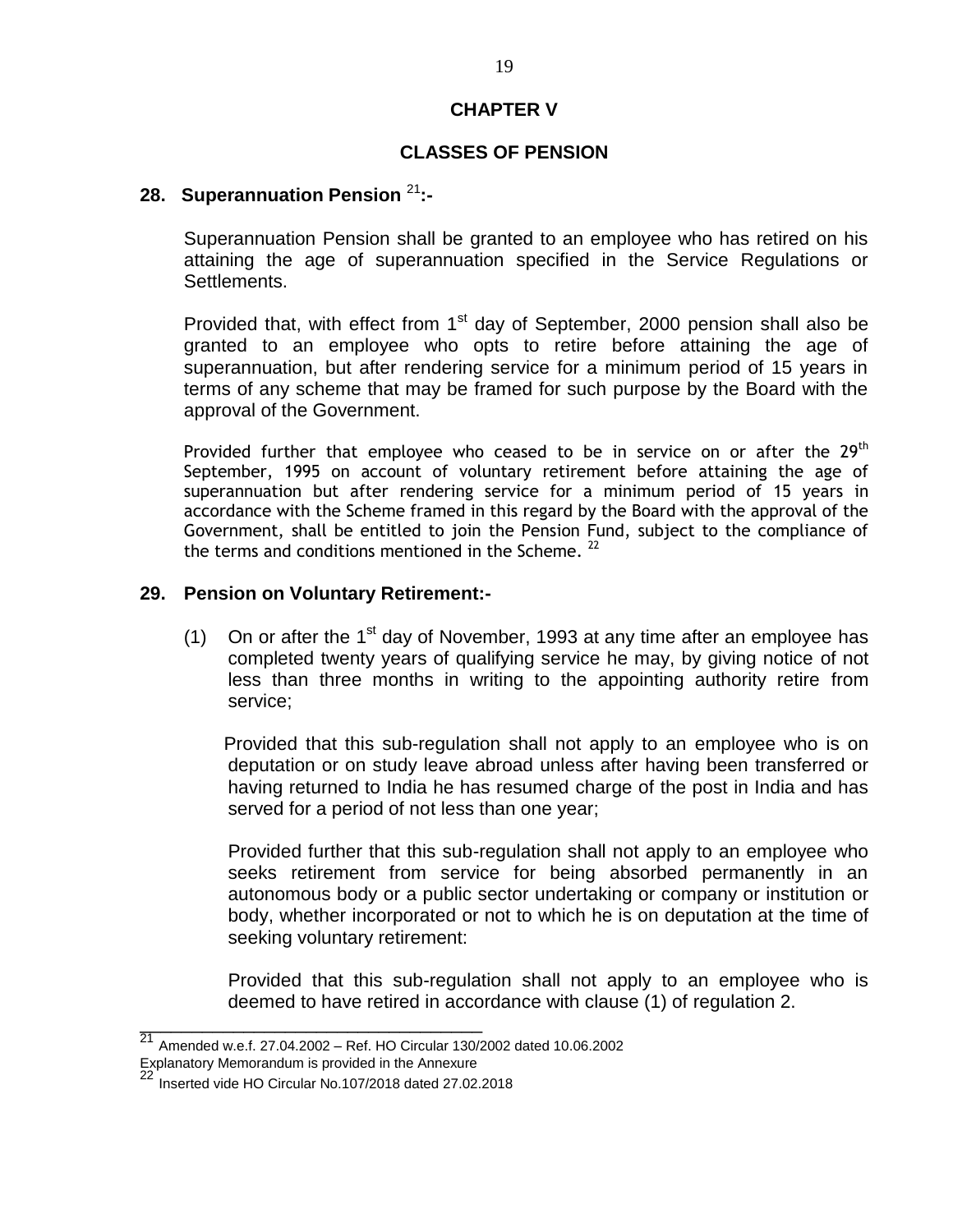(2) The notice of voluntary retirement given under sub-regulation (1) shall require acceptance by the appointing authority.

Provided that where the appointing authority does not refuse to grant the permission for retirement before the expiry of the period specified in the said notice, the retirement shall become effective from the date of expiry of the said period.

- (3) (a) An employee referred to in sub-regulation (1) may make a request in writing to the appointing authority to accept notice of voluntary retirement of less than three months giving reasons therefor;
	- (b) On receipt of a request under clause (a), the appointing authority may, subject to the provisions of sub-regulation (2), consider such request for the curtailment of the period of notice of three months on merits and if it is satisfied that the curtailment of the period of notice will not cause any administrative inconvenience, the appointing authority may relax the requirement of notice of three months on the condition that the employee shall not apply for commutation of a part of his pension before the expiry of the notice of three months.
- (4) An employee, who has elected to retire under this regulation and has given necessary notice to that effect to the appointing authority, shall be precluded from withdrawing his notice except with the specific approval of such authority:

Provided that the request for such withdrawal shall be made before the intended date of his retirement.

- (5) The qualifying service of an employee retiring voluntarily under this regulation shall be increased by a period not exceeding five years, subject to the condition that the total qualifying service rendered by such employee shall not in any case exceed thirty-three years and it does not take him beyond the date of superannuation.
- (6) The pension of an employee retiring under this regulation shall be based on the average emoluments as defined under clause (d) of regulation 2 of these regulations and the increase, not exceeding five years in his qualifying service, shall not entitle him to any notional fixation of pay for the purpose of calculating his pension.

#### **30. Invalid Pension:-**

- (1) Invalid pension may be granted to an employee who,
	- (a) has rendered minimum ten years of service; and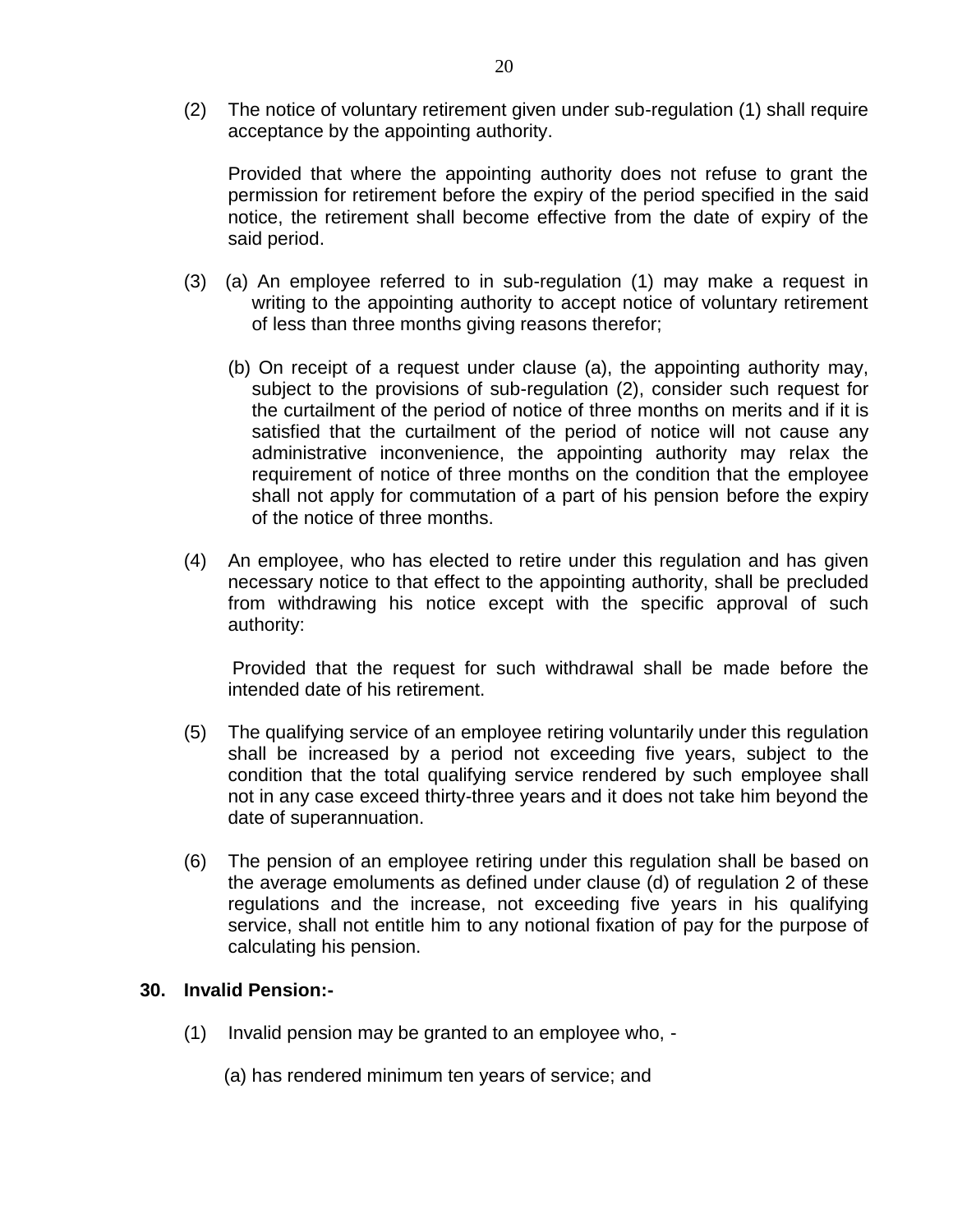- (b) retires from the service, on or after the  $1<sup>st</sup>$  day of November, 1993, on account of any bodily or mental infirmity which permanently incapacitates him for the service.
- (2) An employee applying for an invalid pension shall submit a medical certificate incapacity from a medical officer approved by the Bank.
- (3) Where the Medical Officer approved by the Bank has declared the employee fit for further service of less laborious character than that which he had been doing, he should, provided he is willing to be so employed, be employed on lower post and if there be no means of employing him even on a lower post, he may be admitted to invalid pension.
- (4) No medical certificate of incapacity for service may be granted unless the applicant produces a letter to show that the Competent Authority is aware of the intention of the applicant to appear before the medical officer approved by the Bank.
- (5) The medical officer approved by the Bank shall also be supplied by the Competent Authority in which the applicant is employed with a statement of what appears from official records to be the age of the applicant.

#### **31. Compassionate Allowance:-**

(1) An employee, who is dismissed or removed or terminated from service, shall forfeit his pension:

Provided that the authority higher than the authority competent to dismiss or remove or terminate him from service may, if –

- (i) such dismissal removal, or termination is on or after the  $1<sup>st</sup>$  day of November, 1993; and
- (ii) the case is deserving of special consideration, sanction a compassionate allowance not exceeding two-thirds of the pension which would have been admissible to him on the basis of the qualifying service rendered upto the date of his dismissal, removal or termination.
- (2) The Compassionate Allowance sanctioned under the proviso to subregulation (1) shall not be less than the amount of minimum pension payable under regulation 36 of these regulations.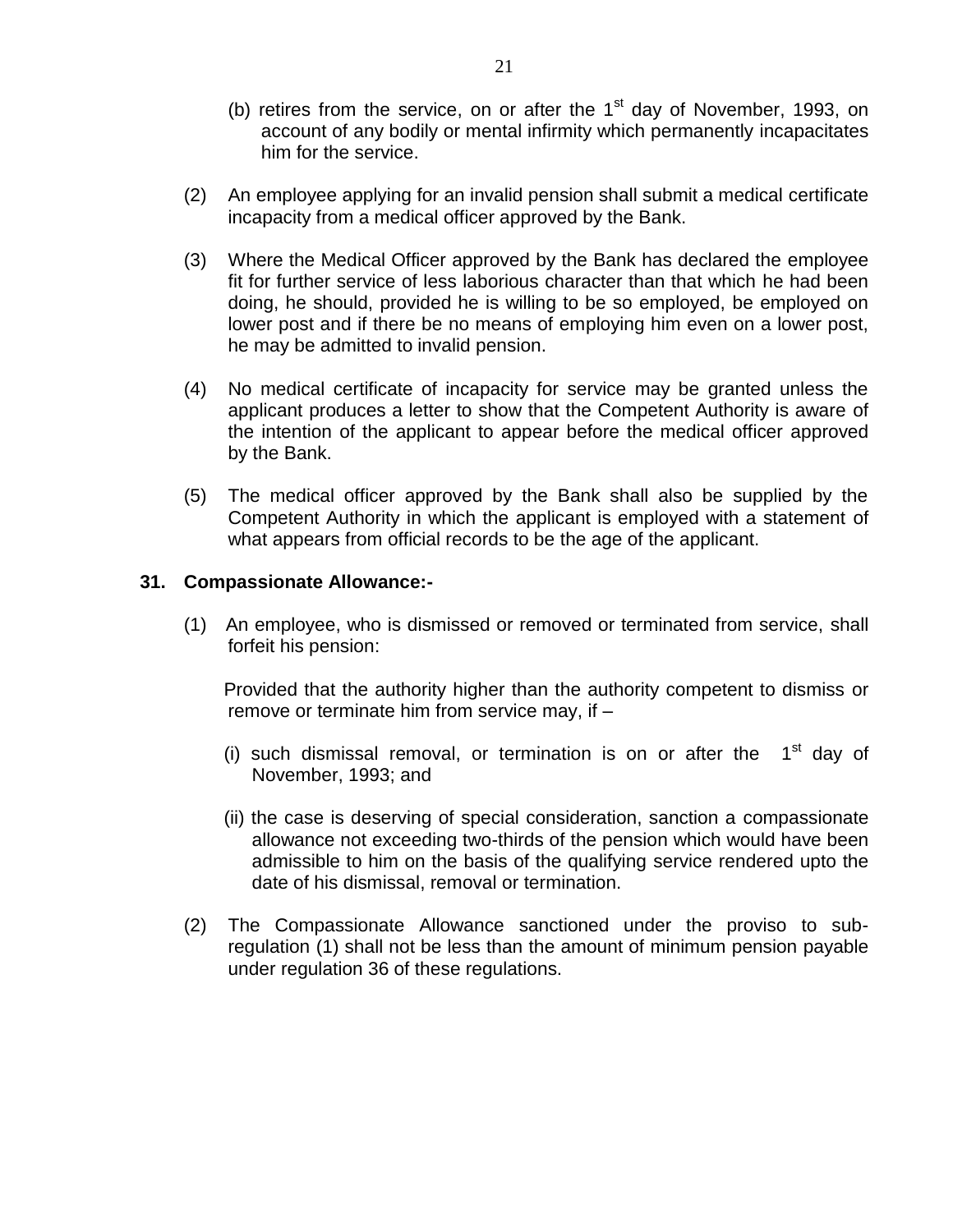# **32. Premature Retirement Pension:- Premature Retirement Pension may be granted to an employee who:-**

- (a) has rendered minimum ten years of service; and  $23$
- (b) retires from service on account of orders of the Bank to retire prematurely in the public interest or for any other reason specified in service regulations or settlement, if otherwise he was entitled to such pension on superannuation on that date.

# **33. Compulsory Retirement Pension:-**

- (1) An employee compulsorily retired from service as a penalty on or after  $1<sup>st</sup>$  day of November, 1993 in terms of Canara Bank Officer Employees' (Discipline and Appeal) Regulations, 1976 or awards/ settlements may be granted by the authority higher than the authority competent to impose such penalty, pension at a rate not less than two-thirds and not more than full pension admissible to him on the date of his compulsory retirement if otherwise he was entitled to such pension on superannuation on that date.<sup>24</sup>
- (2) Whenever in the case of a bank employee the Competent Authority passes an order (whether original, appellate or in exercise of power of review) awarding a pension less than the full compensation pension admissible under these regulations, the Board of Directors shall be consulted before such order is passed.
- (3) A pension granted or awarded under sub-regulation (1) or, as the case may be, under sub-regulation (2) shall not be less than the amount of rupees three hundred and seventy five per mensem.

# **34. Payment of pension or family pension in respect of employees who retired or died between 1.1.1986 to 31.10.1993:-**

- (1) Employees who have retired from the service of the Bank between the  $1<sup>st</sup>$ day of January, 1986 and the 31<sup>st</sup> day of October, 1993 shall be eligible for pension with effect from the 1<sup>st</sup> day of November, 1993.
- (2) The family of a deceased employee governed by the provisions contained in sub-regulation (7) of regulation 3 shall be eligible for pension or family pension as the case may be, with effect from  $1<sup>st</sup>$  day of November, 1993.<sup>25</sup>

**\_\_\_\_\_\_\_\_\_\_\_\_\_\_\_\_\_\_\_\_\_\_\_\_\_\_\_\_\_\_\_\_\_\_\_\_\_\_\_\_\_\_\_\_**

<sup>23</sup> Amended w.e.f. 30.11.2002 – Ref. HO Circular 265/2002 dated 24.12.2002

<sup>24</sup> Amended w.e.f. 30.11.2002 – Ref. HO Circular 265/2002 dated 24.12.2002

<sup>25</sup> Amended w.e.f. 30.11.2002 – Ref. HO Circular 265/2002 dated 24.12.2002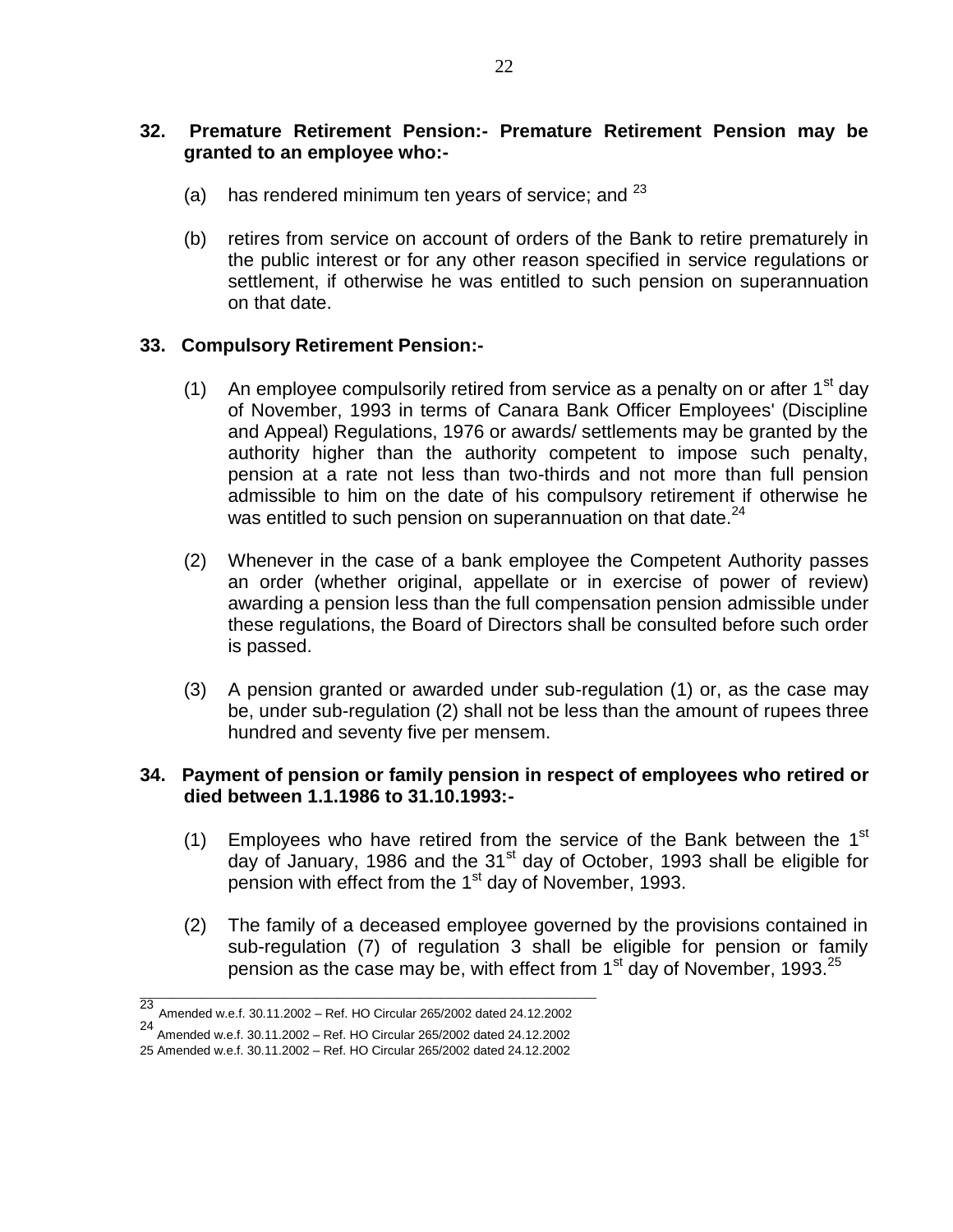# **CHAPTER VI**

# **RATE OF PENSION**

#### **35. Amount of Pension:-**

- (1) Basic Pension and additional pension, wherever applicable, shall be updated as per the formulae given in Appendix  $I^{26}$
- (2) In the case of an employee retiring in accordance with the provisions of the Service Regulations or Settlement after completing a qualifying service of not less than thirty three years the amount of basic pension shall be calculated at fifty per cent of the average emoluments.
- (3) (a) Additional pension shall be fifty per cent. of the average amount of the allowances drawn by an employee during the last ten months of his service;
	- (b) no dearness relief shall be paid on the amount of additional pension.

**Explanation:-** For the purpose of this sub-regulation "allowance" means allowances which are admissible to the extent counted for making contributions to the Provident Fund.

- (4) Pension as computed being aggregate of sub-regulations (2) and (3) above shall be subject to the minimum pension, as specified in these regulations.
- (5) An employee who has commuted the admissible portion of his pension as per the provisions of regulation 41 of these regulations shall receive only the balance of pension, monthly.
- (6) (a) In the case of an employee retiring before completing a qualifying service of thirty-three years, but after completing a qualifying service of ten years, the amount of pension shall be proportionate to the amount of pension admissible under sub-regulations (2) and (3) and in no case the amount of pension shall be less than the amount of minimum pension specified in these regulations.
	- (b) Notwithstanding anything contained in these regulations, the amount of invalid pension shall not be less than the ordinary rate of family pension which would have been payable to his family in the event of his death while in service.

\_\_\_\_\_\_\_\_\_\_\_\_\_\_\_\_\_\_\_\_\_\_\_\_\_\_\_\_\_\_\_\_\_\_\_\_

<sup>26</sup> Amended w.e.f. 30.11.2002 – Ref. HO Circular 265/2002 dated 24.12.2002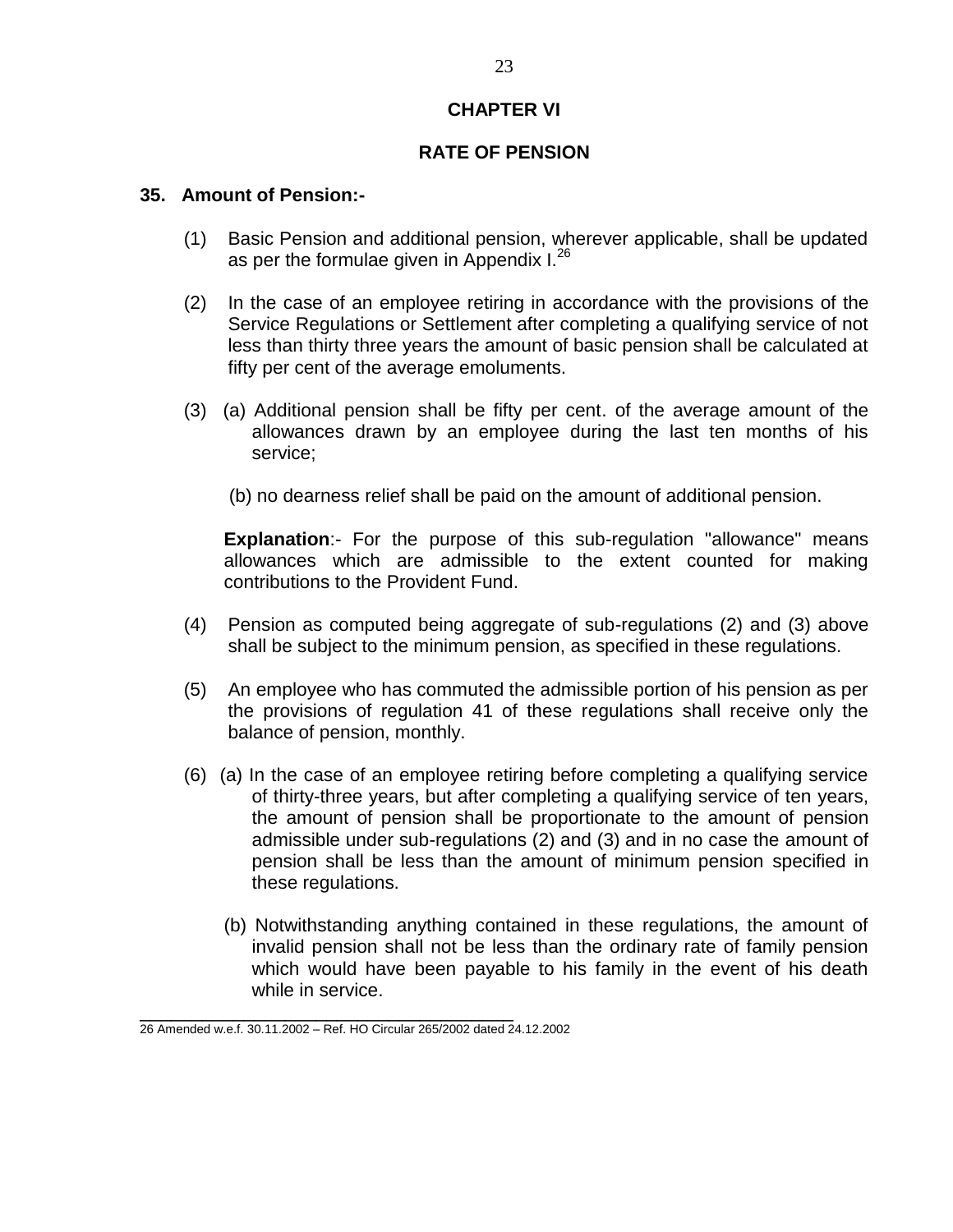- (7) The amount of pension finally determined under this regulation shall be expressed in whole rupee and where the pension contains a fraction of a rupee it shall be rounded off to the next higher rupee.
- **36. Minimum Pension** <sup>27</sup>:- The amount of minimum pension shall be, -
	- (a) rupees three hundred and seventy five per month in respect of an employee other than a part-time employee where the employee had retired before  $1<sup>st</sup>$ day of November, 1992 (in case of workmen) or before  $1<sup>st</sup>$  day of July, 1993 (in case of officers) and proportionate amount thereof in relation to the rate of scale of wages in the case of a part-time employee who had retired before the  $1<sup>st</sup>$  day of November, 1992;
	- (b) rupees seven hundred and twenty per month in respect of an employee other than a part-time employee, where the employee retired on or after the  $1<sup>st</sup>$  day of November, 1992 (in case of workmen) or on or after the 1<sup>st</sup> day of July, 1993 (in case of officers) and proportionate amount thereof in relation to the rate of scale of wages in the case of a part time employee who retired on or after the 1<sup>st</sup> day of November, 1992.
	- (c) rupees one thousand and fifteen per month in respect of an employee other than a part-time employee where the employee retired on or after the  $1<sup>st</sup>$  day of April, 1998 and rupees three hundred and thirty nine per month in respect of a part-time employee drawing 1/3 scale wages, rupees five hundred and eight per month in respect of a part-time employee drawing 1/2 scale wages and rupees seven hundred and sixty two per month in respect of a part-time employee drawing 3/4 scale wages where the part-time employee retired on or after the 1<sup>st</sup> day of April, 1998.

Provided that on and from the  $1<sup>st</sup>$  day of May, 2005 the amount of minimum pension, in respect of an employee, other than a part-time employee, who retired on or after the 1<sup>st</sup> April, 1998 but before the 31<sup>st</sup> October, 2002 shall be rupees one thousand and sixty per month and rupees three hundred and fifty five in respect of a part-time employee drawing 1/3 scale wages, rupees five hundred and thirty in respect of a part-time employee drawing  $\frac{1}{2}$  scale wages and rupees seven hundred and ninety five in respect of a part-time employee drawing ¾ scale wages, where the part-time employee retired on or after 1<sup>st</sup> day of April, 1998.

(d) rupees one thousand four hundred and thirty five per month in respect of an employee, other than a part-time employee, where the employee retired on or after 1st day of May 2005 and rupees four hundred and eighty per month in respect of a part-time employee drawing 1/3 scale of wages, rupees seven hundred and twenty per month in respect of part-time employee drawing  $\frac{1}{2}$ scale wages and rupees one thousand and eighty per month in respect of a part-time employee drawing ¾ scale wages, where the part-time employee retired on or after the 1st day of May 2005:

\_\_\_\_\_\_\_\_\_\_\_\_\_\_\_\_\_\_\_\_\_\_\_\_\_\_\_\_\_\_\_\_

<sup>27</sup> Amended w.e.f. 30.11.2020 Ref. Circular No.265/2002 dated 24.12.2002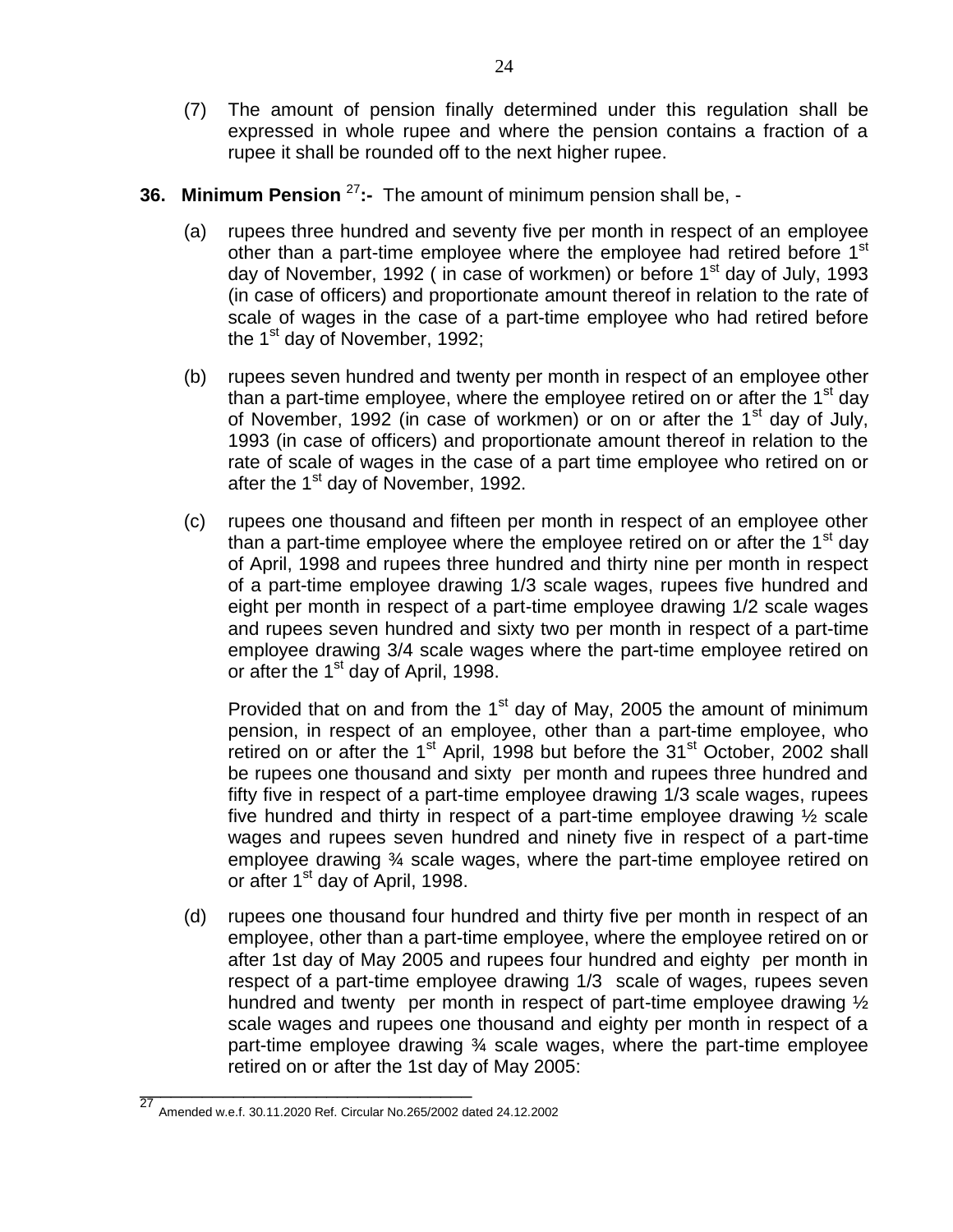Provided that on and from the 1st day of May 2005 the provisions of this clause shall also apply to an employee including a part-time employee who retired on or after 1st November 2002 but on or before 30th April 2005.;

(e) rupees one thousand seven hundred and seventy nine per month in respect of an employee, other than a part-time employee, where the employee retired on or after 1st day of November 2007 and rupees five hundred and ninety five per month in respect of a part-time employee drawing 1/3 scale of wages, rupees eight hundred and ninety two per month in respect of parttime employee drawing ½ scale of wages and rupees one thousand three hundred and thirty nine per month in respect of a part-time employee drawing ¾ scale wages, where the part-time employee retired on or after the 1st day of November 2007.<sup>28</sup>

# **37. Dearness Relief:-**

- (1) Dearness relief shall be granted on basic pension or family pension or invalid pension or on compassionate allowance in accordance with the rates specified in Appendix II.
- (2) Dearness relief shall be allowed on full basic pension even after commutation.

#### **38. Determination of the period of ten months for average emoluments:-**

- (1) The period of the preceeding ten months for the purpose of average emoluments shall be reckoned from the date of retirement.
- (2) In the case of voluntary retirement or premature retirement the period of the preceeding ten months for the purpose of average emoluments shall be reckoned from the date on which the employee voluntarily retires or is premature retired by the Bank.
- (3) In the case of dismissal or removal or compulsory retirement or termination of service the period of the preceeding ten months for the purpose of average emoluments shall be reckoned from the date on which the employee is dismissed or removed or compulsorily retired or terminated by the Bank.
- (4) If during the last ten months of the service an employee had been absent from duty on extraordinary leave on loss of pay or had been under suspension and the period whereof does not count as service, the aforesaid period of extraordinary leave or suspension shall not be taken into account in the calculation of the average emoluments and an equal period before the ten months shall be included.

<sup>28</sup>Inserted vide HO Circular No. 107/2018 dated 27.02.2018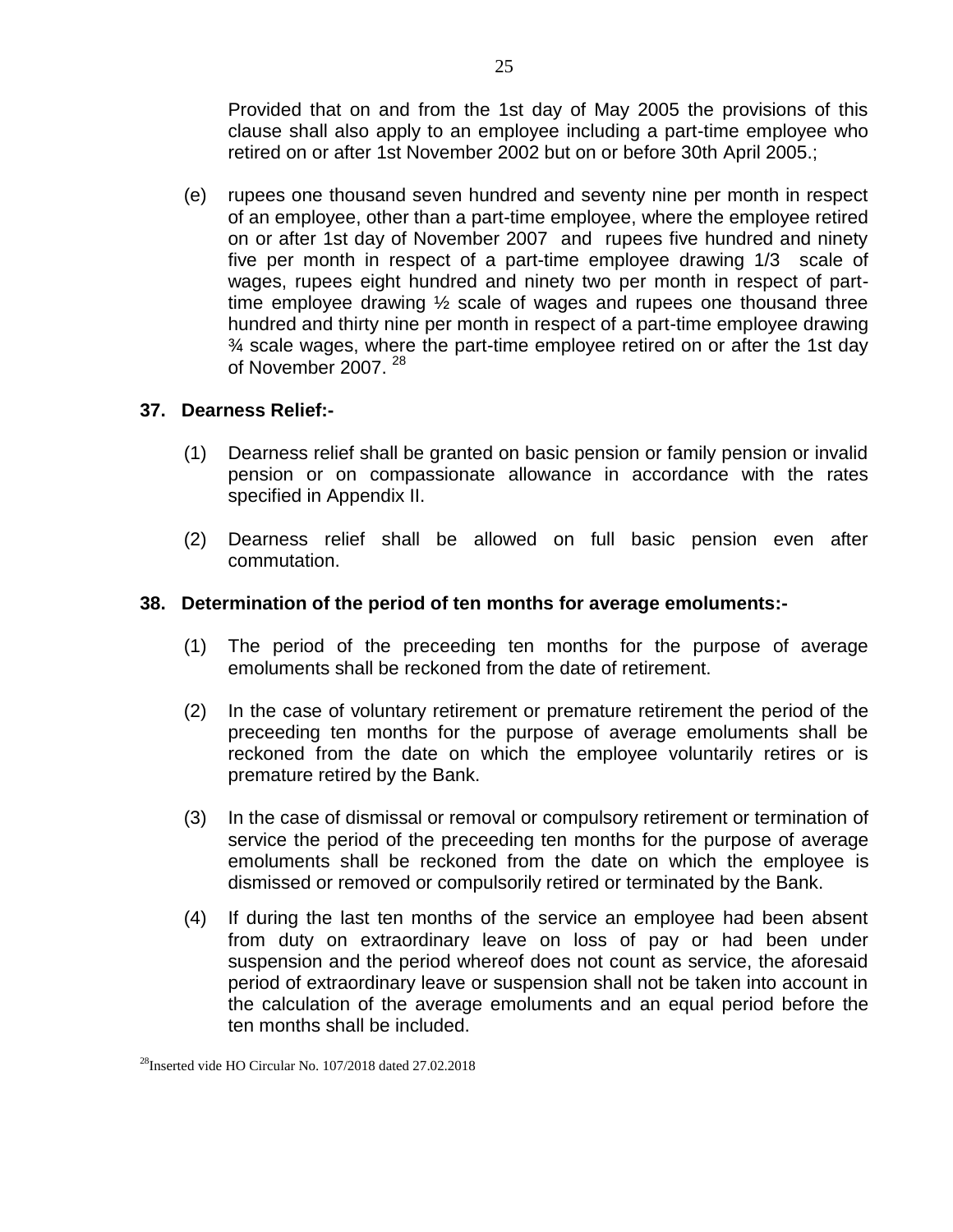# **CHAPTER VII**

# **FAMILY PENSION**

#### **39. Family Pension**

- (1) Without prejudice to the provisions contained in these regulations where an employee dies –
	- (a) after completion of one year of continuous service; or
	- (b) before completion of one year of continuous service provided the deceased employee concerned immediately prior to his appointment to the service or post was examined by a medical officer approved by the Bank and declared fit for employment in the Bank; or
	- (c) after retirement from service and was on the date of death in receipt of a pension, or compassionate allowance;

the family of the deceased shall be entitled to family pension, the amount of which shall be determined in accordance with Appendix III;

Provided that in respect of employees who were in the service of the Bank on or after the 1<sup>st</sup> day of January, 1986 and had died while in service on or before the 31 $\mathrm{s}^{\mathrm{f}}$  day of October, 1987 or had retired on or before 31<sup>st</sup> day of October 1987 but died later, the family of the deceased shall be entitled to family pension, the amount of which shall be determined in accordance with Appendix  $V^{29}$ 

(2) The amount of family pension shall be fixed at monthly rates and be expressed in whole rupees and where the family pension contains a fraction of a rupee, it shall be rounded off to the next higher rupee;

Provided that in no case a family pension in excess of the maximum prescribed under these regulations shall be allowed.

(3) (a) (i) Where an employee, who is not governed by the Workmen's Compensation Act, 1923 (8 of 1923), dies while in service after having rendered not less than seven years' continuous service, the rate of family pension payable to the family shall be equal to fifty per cent of the pay last drawn or twice the family pension admissible under sub-regulation (1), Whichever is less, and the amount so admissible shall be payable from the date following the date of death of the employee for a period of seven years or for a period upto the date on which the deceased employee would have attained the age of sixty five years had he survived whichever is less;

\_\_\_\_\_\_\_\_\_\_\_\_\_\_\_\_\_\_\_\_\_\_\_\_\_\_\_\_\_\_\_\_\_\_\_\_\_\_\_

 $^{29}$  Amended w.e.f. 30.11.2002 ref Circular No. 265/2002 dated 24.12.2002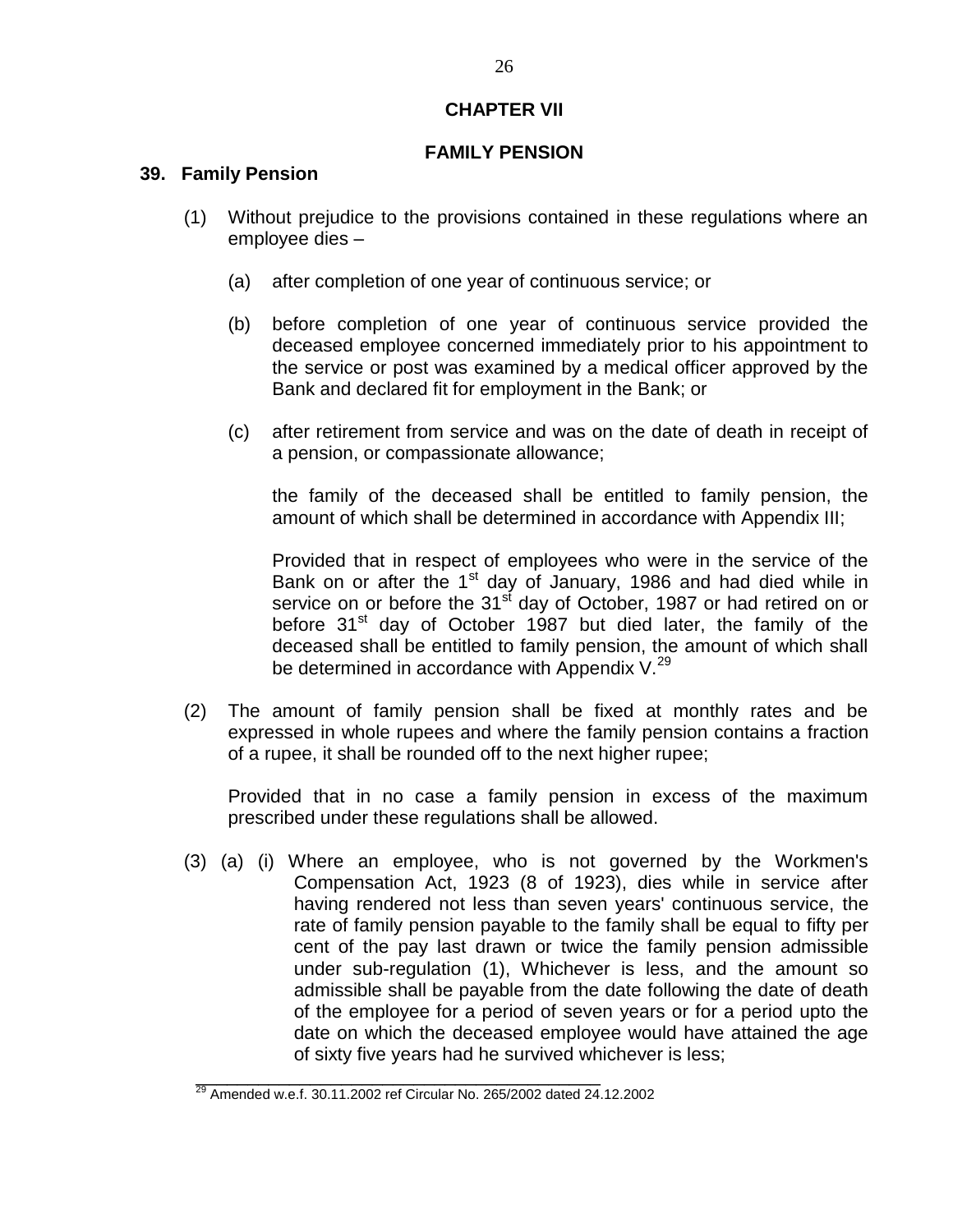(ii) In the event of death of an employee after retirement, the family pension as determined under clause (a) of this sub-regulation shall be payable for a period of seven years or for a period up to the date on which the retired deceased employee would have attained the age of sixty five years had he survived, whichever is less; $30$ 

Provided that in no case the amount of family pension determined under this clause shall exceed the pension authorised on retirement from the Bank. If the pension authorised to the employee on his retirement is less than the amount of family pension at the ordinary rates, then, the family shall be allowed family pension at the ordinary rates $^{31}$ .

Explanation: For the purpose of this sub-clause, "pension authorised on retirement" includes part of the pension which the retired employee might have commuted before death.

- (b) (i) Where an employee, who is governed by the Workmen's Compensation Act, 1923 (8 of 1923), dies while in service after having rendered not less than seven years' continuous service, the rate of family pension payable to the family shall be equal to fifty per cent of the pay last drawn or one and half times the family pension admissible under sub-regulation (1), whichever is less;
	- (ii) the family pension so determined under sub-clause (i) shall be payable for the period mentioned in clause (a);
- (c) after the expiry of the period referred to in clause (a), the family in receipt of family pension under that clause or clause (b) shall be entitled to family pension at the rate admissible under sub-regulation (1).
- (4) Notwithstanding anything contained in these regulations where the family of a deceased employee opts for pension in accordance with sub-regulation (5) of regulation 3 or is governed by the provisions contained in sub-regulation (6) or (7) or (8) of regulation 3, such family of the deceased shall be eligible for family pension under these regulations.

# **40. Period of payment of family pension:-**

- (1) The period for which family pension is payable shall be
	- (a) in the case of a widow or a widower up to the date of death or remarriage, whichever is earlier;

\_\_\_\_\_\_\_\_\_\_\_\_\_\_\_\_\_\_\_\_\_\_\_\_\_\_\_\_\_\_\_\_\_\_\_\_\_\_\_\_\_\_\_\_\_\_\_\_\_\_\_

 $^{30}$  Amended w.e.f. 30.11.2002 ref Circular No. 265/2002 dated 24.12.2002

 $31$  Amended w.e.f. 30.11.2002 ref Circular No. 265/2002 dated 24.12.2002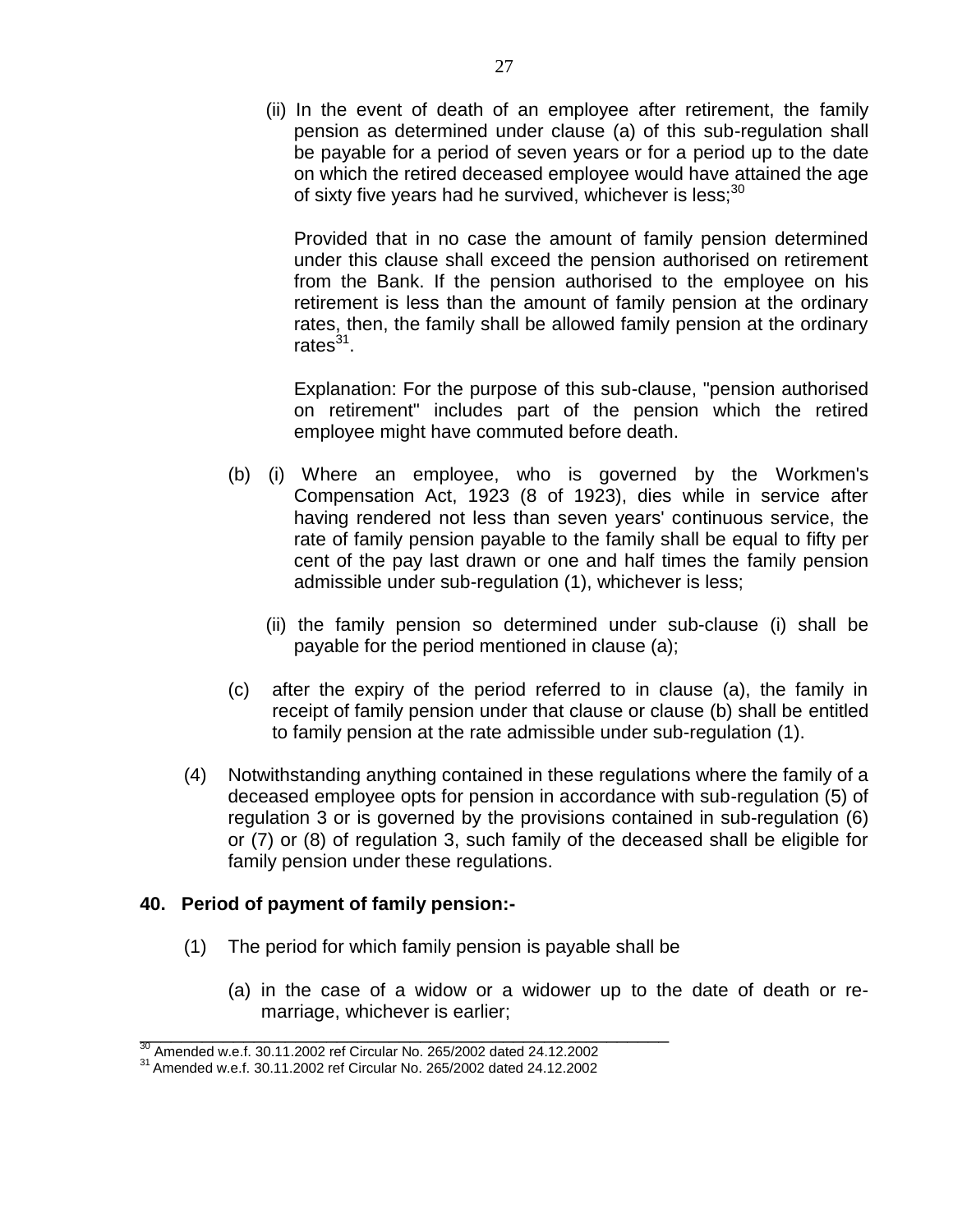(b) in the case of a son or daughter (including widowed/divorced) till he / she attains the age of twenty five years or upto the date of his/her marriage/ remarriage, whichever is earlier  $32$ ;

 Provided the family pension payable to sons/daughters (including widowed/divorced) shall be discontinued / not admissible when the eligible son/daughter starts earning a sum in excess of Rs.2,550/- per month from employment in Government / private sector / selfemployment, etc.

 Provided further that if the son or daughter of an employee is suffering from any disorder or disability of mind or is physically crippled or disabled so as to render him or her unable to earn a living even after attaining the age of twenty five years, the family pension shall be payable to such son or daughter for life subject to the following conditions, namely:-

- i. If such son or daughter is one among two or more children of the employee, the family pension shall be initially payable to the minor children in the order set out in clause (e) of sub-regulation (1) until the last minor child attains the age of twenty-five years and thereafter the family pension shall be resumed in favour of the son or daughter suffering from disorder or disability of mind or who is physically crippled or disabled and shall be payable to him or her for life ;
- ii. If there are more than one such children suffering from disorder or disability of mind or who are physically crippled or disabled, the family pension shall be paid in the order of their birth and the younger of them will get the family pension only after the elder next above him or her ceases to be eligible :

 Provided that where the family pension is payable to such twin children it shall be paid in the manner set out in clause (f) of subregulation (1);

- iii. The family pension shall be paid to such son or daughter through the guardian as if he or she were a minor except in the case of a physically crippled son or daughter who has attained the age of majority;
- iv. before allowing the family pension for life to any such son or daughter, the Competent Authority shall satisfy that the handicap is of such a nature as to prevent him or her from earning his or her livelihood and the same shall be evidenced by a certificate obtained from a medical officer approved by the Bank, setting out, as far as possible, the exact mental or physical condition of the child;

\_\_\_\_\_\_\_\_\_\_\_\_\_\_\_\_\_\_\_\_\_\_\_\_\_\_\_\_\_\_\_\_\_\_\_\_\_\_\_\_\_\_

<sup>32</sup> Amended w.e.f. 30.11.2002 ref Circular No. 265/2002 dated 24.12.2002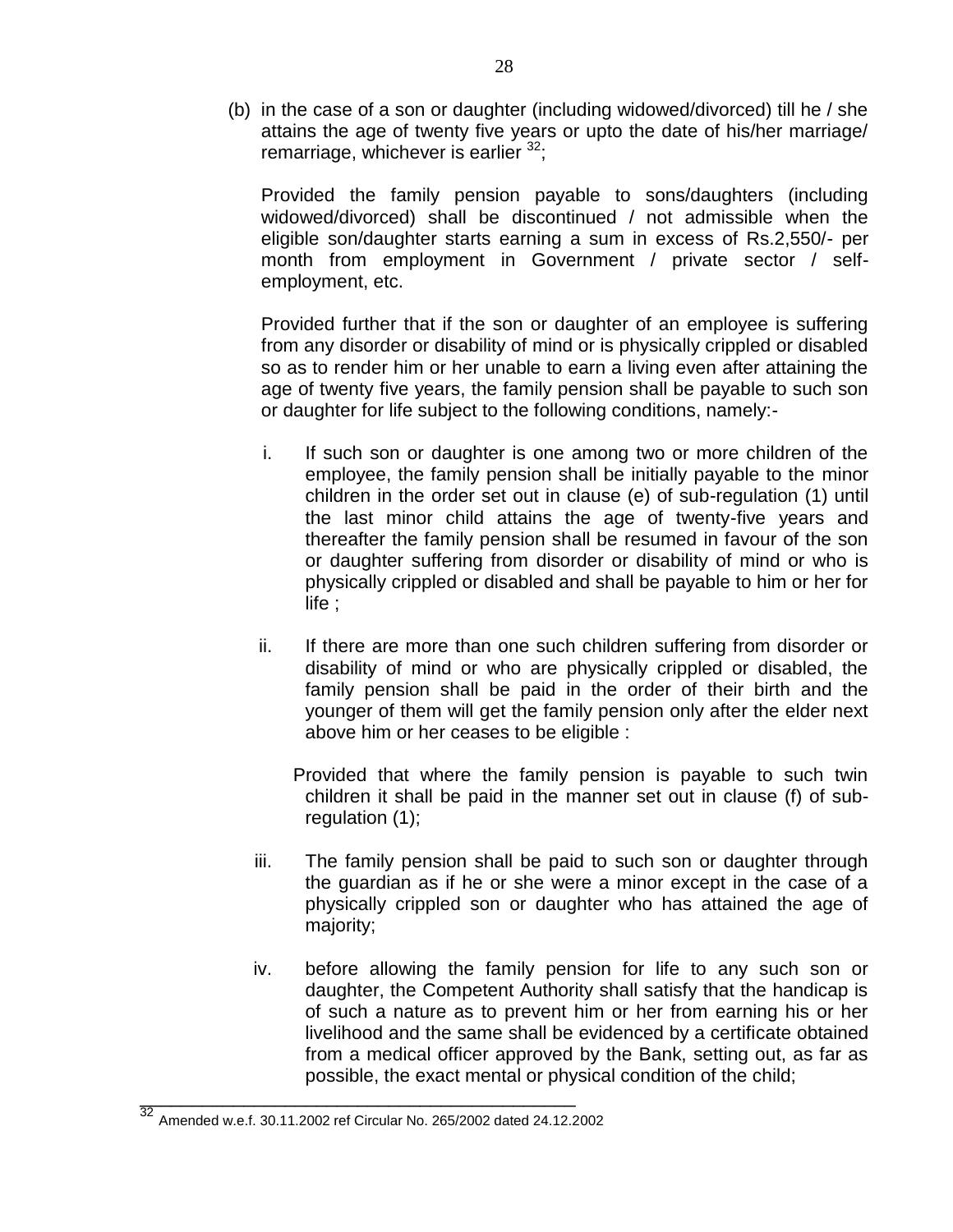v. The person receiving the family pension as guardian of such son or daughter or such son or daughter not receiving the family pension through a guardian shall produce every three years a certificate from a medical officer approved by the Bank to the effect that he or she continues to suffer from disorder or disability of mind or continues to be physically crippled or disabled.

Explanation: The grant of family pension to disabled children beyond the age limit specified in this regulation is subject to the following conditions, namely —

- (i) a daughter shall become ineligible for family pension under this sub-regulation from the date she gets married ;
- (ii) the family pension payable to such son or daughter shall be stopped if he or she starts earning his or her livelihood. In such cases, it shall be the duty of the guardian or son or daughter to furnish a certificate to the Bank every month that –
	- (A) he or she has not started earning his or her livelihood;
	- (B) in case of daughter that she has not yet married.
- (c) In the case of parents the family pension payable shall be discontinued / not admissible if the income of one of the parents or the aggregate income of both the parents from employment in government/private sector/self-employment etc. exceeds Rs.2,550/- per month.<sup>33</sup>
- (d) if a deceased employee or a pensioner leaves behind a widow or widower, the family pension shall become payable to the widow or widower, failing which to the eligible child;
- (e) family pension to the children shall be payable in the order of the their birth and the younger of them shall not be eligible for family pension unless the elder next above him or her has become ineligible for the grant of family pension;

 Provided that where the family pension is payable to twin children it shall be paid in the manner set out in clause (f) of the sub-regulation (i);

(f) where the family pension is payable to twin children it shall be paid to such children in equal shares;

\_\_\_\_\_\_\_\_\_\_\_\_\_\_\_\_\_\_\_\_\_\_\_\_\_\_\_

<sup>33</sup> Amended w.e.f. 30.11.2002 ref Circular No. 265/2002 dated 24.12.2002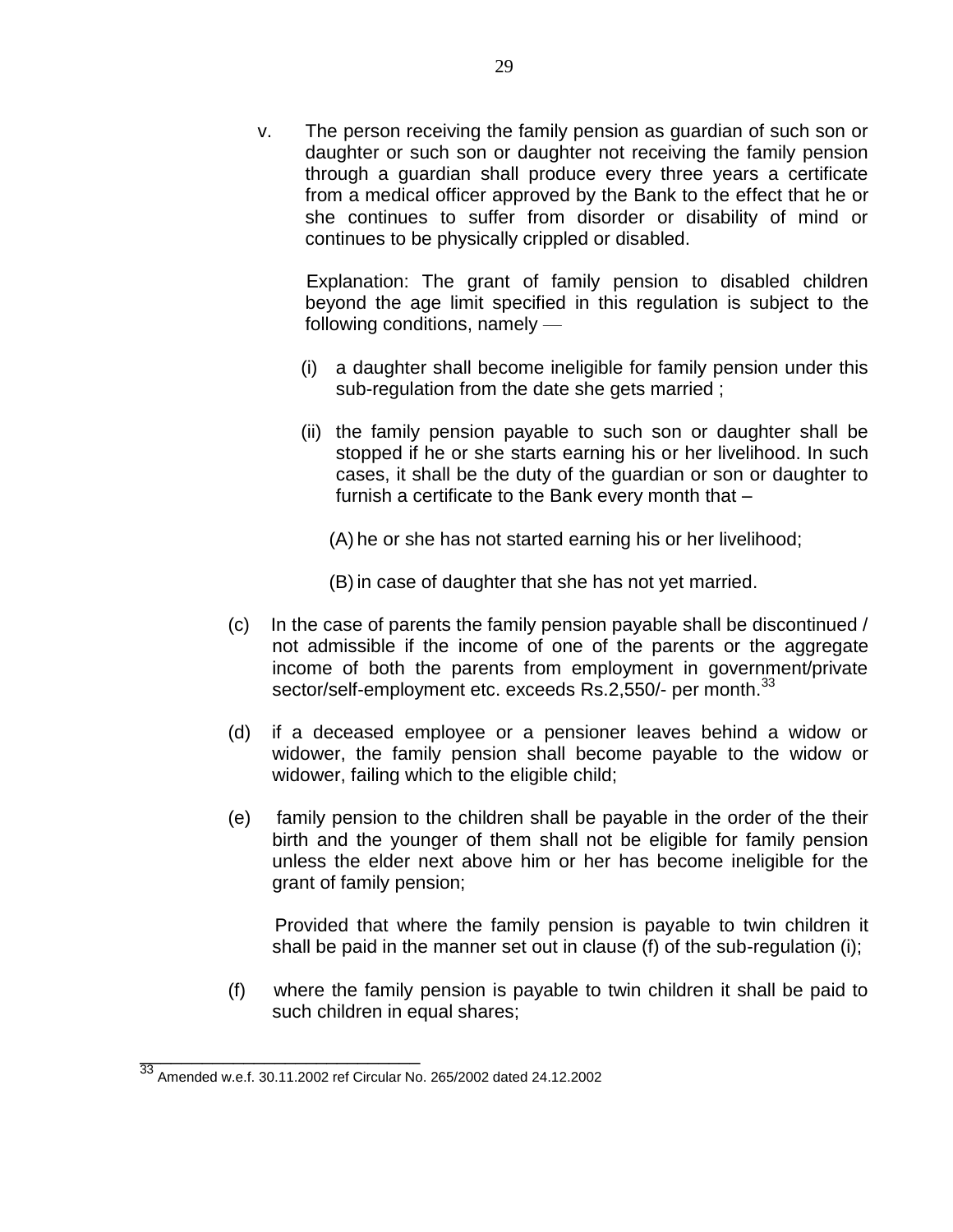Provided that where one such child ceases to be eligible, his or her share shall revert to the other child and where both of them cease to be eligible, the family pension shall be payable to the next eligible single child or twin children, as the case may be.

- (2) Where a deceased employee or a pensioner leaves behind more children than one, the eldest eligible child shall be entitled to the family pension for the period mentioned in clauses (b) or (c) of sub-regulation (1), as the case may be, and after the expiry of that period the next child shall become eligible for the grant of family pension.
- (3) Where family pension is granted under this regulation to a minor, it shall be payable to the guardian on behalf of the minor.
- (4) In case both wife and husband are employees of the Bank and are governed by the provisions of this regulation and one of them dies while in service or after retirement, the family pension in respect of the deceased shall be payable to the surviving husband or wife and in the event of death of the husband or wife, the surviving child or children shall be granted the two family pensions in respect of the deceased parents subject to the limits specified below, namely  $34$ :-
	- (a) if the surviving child or children is or are eligible to draw two family pensions at the rates mentioned in sub-clause (i) of clause (a) and subclause (i) of clause (b) of sub-regulation (3) of regulation 39, the amount of both pensions shall be limited to –
		- (i) two thousand five hundred rupees only per mensem in respect of employees who retired or died while in service prior to the  $1<sup>st</sup>$  day of November, 1992 (in the case of workmen) or prior to  $1<sup>st</sup>$  day of July1993 (in the case of officers);
		- (ii) four thousand eight hundred rupees per mensem only in respect of employees who retired or died on or after the 1<sup>st</sup> day of November 1992 (in the case of workmen) or on or after  $1<sup>st</sup>$  day of July, 1993 (in the case of officers); and
		- (iii) six thousand seven hundred and fifty six rupees per mensem only in respect of employees, both officers and workmen, who retired or died on or after 1st day of April, 1998.

Provided that on and from the  $1<sup>st</sup>$  day of May 2005 the provisions of this sub-clause shall have effect as if for the words "six thousand seven hundred and fifty six", the words "seven thousand and forty", had been substituted.;

\_\_\_\_\_\_\_\_\_\_\_\_\_\_\_\_\_\_\_\_\_\_\_\_\_\_\_\_\_\_\_\_\_\_\_\_\_\_\_\_\_\_\_\_\_

<sup>34</sup> Amended w.e.f. 30.11.2002 ref Circular No. 265/2002 dated 24.12.2002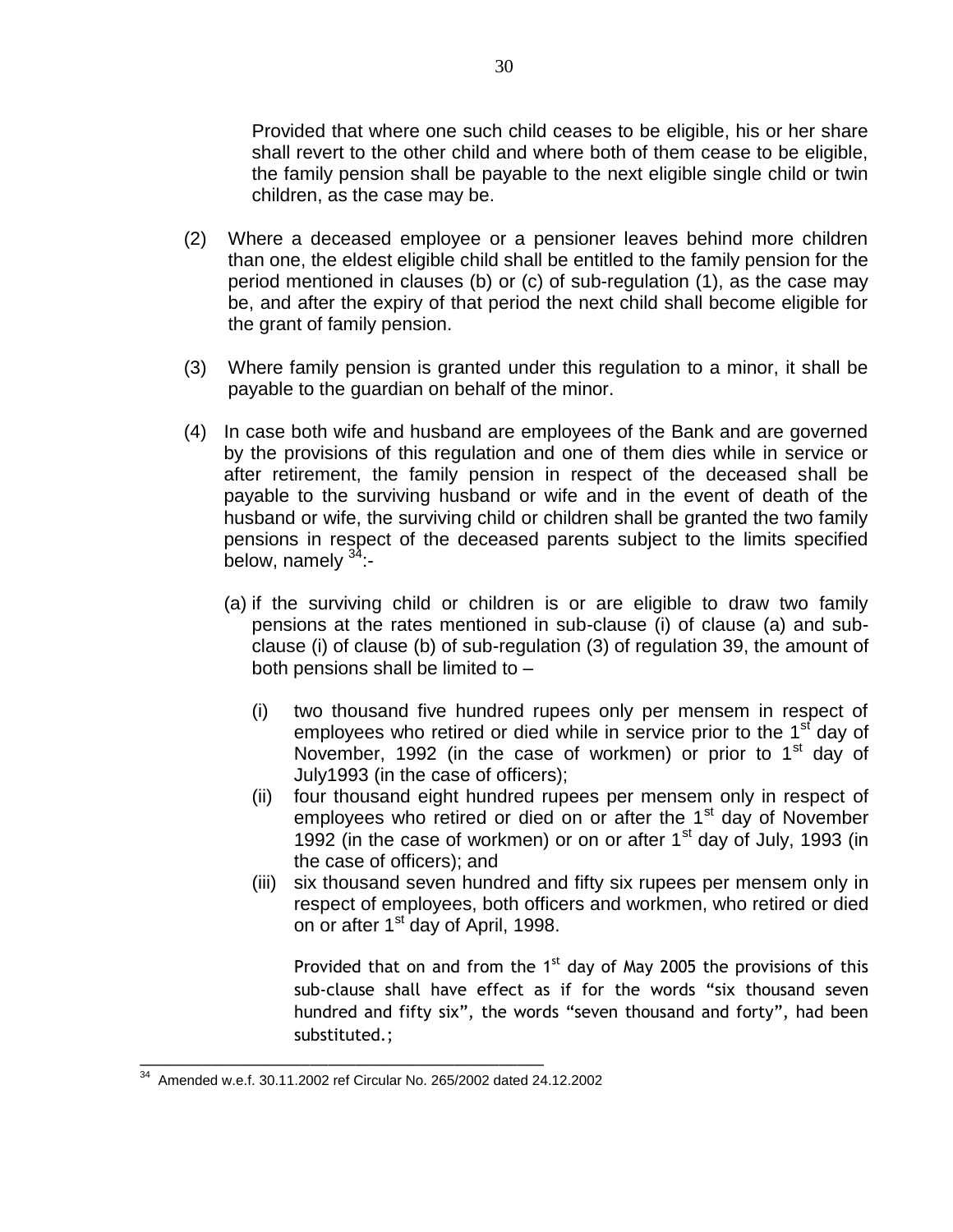- (iv) Nine thousand five hundred and sixty five rupees per mensem only in respect of employees, both officers and workmen, who retired or died on or after  $1<sup>st</sup>$  day of May 2005;'
- (v) Eleven thousand eight hundred and fifty six rupees per mensem only in respect of employees, both officers and workmen, who retired or died on or after 1st day of November 2007.**"** <sup>35</sup>
- (b) if one of the family pensions ceases to be payable at the rates mentioned in sub-clause (i) of clause (a) or sub-clause (i) of clause (b) of Sub-Regulation (3) of Regulation 39 and in lieu thereof the family pension at the rate mentioned in sub-regulation (1) of Regulation 39 becomes payable, the amount of both the pensions shall also be limited to -
	- (i) two thousand five hundred rupees only per mensem in respect of employees who retired or died while in service prior to the  $1<sup>st</sup>$  day of November, 1992 (in the case of workmen) or prior to  $1<sup>st</sup>$  day of July 1993 (in the case of officers);
	- (ii) four thousand eight hundred rupees per mensem only in respect of employees who retired or died on or after the  $1<sup>st</sup>$  day of November, 1992 (in the case of workmen) or on or after  $1<sup>st</sup>$  day of July, 1993 (in the case of officers); and
	- (iii) six thousand seven hundred and fifty six rupees per mensem only in respect of employees, both officers and workmen, who retired or died on or after 1<sup>st</sup> day of April, 1998.

Provided that on and from the  $1<sup>st</sup>$  day of May 2005 the provisions of this sub-clause shall have effect as if for the words "six thousand seven hundred and fifty six", the words "seven thousand and forty", had been substituted;

- (iv) nine thousand five hundred and sixty five rupees per mensem only in respect of employees, both officers and workmen, who retired or died on or after 1st day of May 2005';
- (v) Eleven thousand eight hundred and fifty six rupees per mensem only in respect of employees, both officers and workmen, who retired or died on or after 1st day of November 2007. <sup>36</sup>
- (c) if both the family pensions are payable at the rate mentioned in subregulation (1) of Regulation 39 amount of the two pensions shall be limited to -

\_\_\_\_\_\_\_\_\_\_\_\_\_\_\_\_\_\_\_\_\_\_\_\_\_\_\_\_\_\_\_\_\_\_\_\_\_\_\_\_\_

 $35$  Inserted vide HO Circular No.107/2018 dated 27.02.2018

<sup>&</sup>lt;sup>36</sup> Inserted vide HO Circular No.107/2018 dated 27.02.2018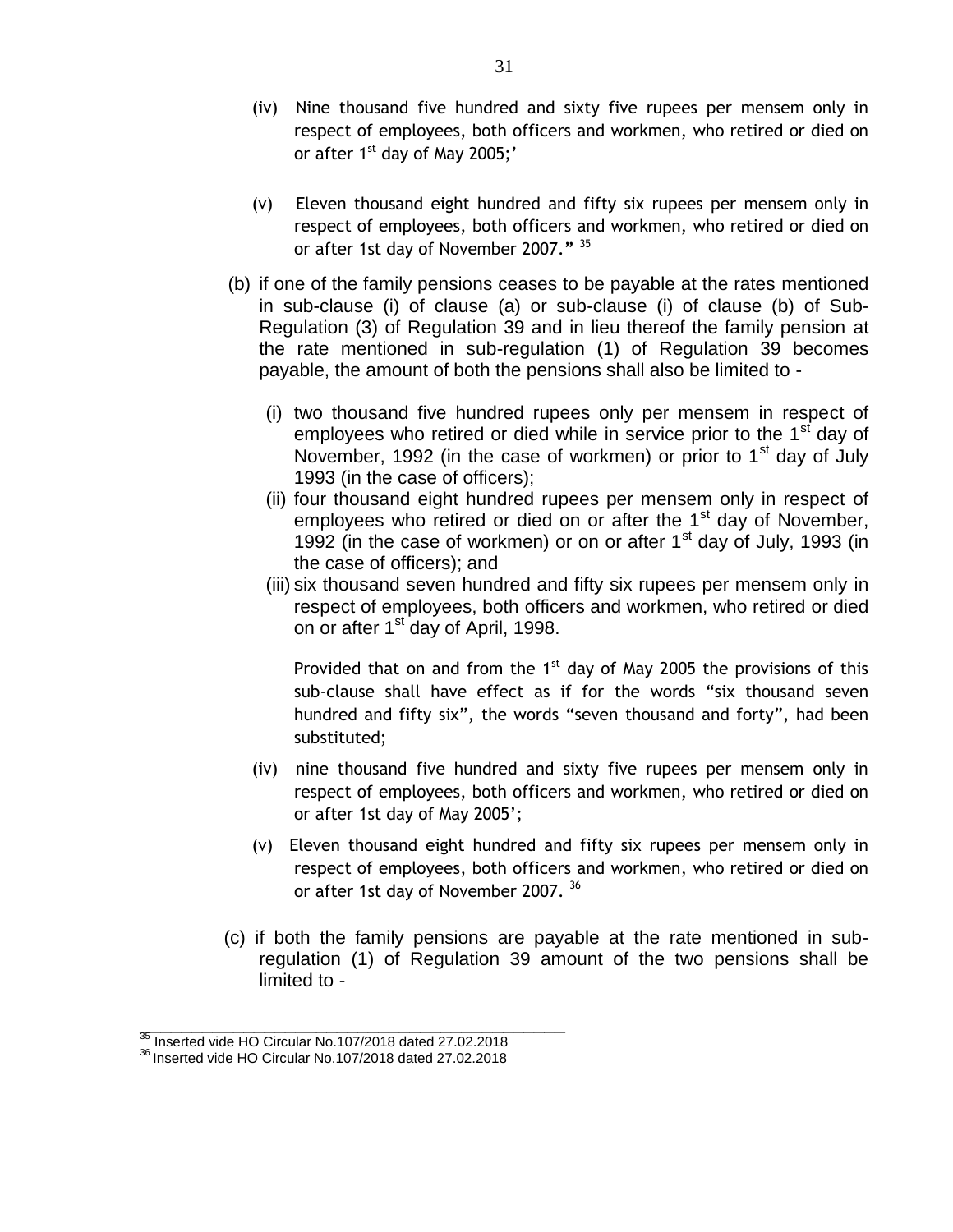- (i) one thousand two hundred and fifty rupees per mensem in the case of employees who retired or died while in service prior to the 1<sup>st</sup> day of November, 1992 (in the case of workmen) or  $1<sup>st</sup>$  day of July 1993 (in the case of officers);
- (ii) two thousand four hundred rupees per mensem in respect of employees who retired or died on or after the  $1<sup>st</sup>$  day of November, 1992 (in the case of workmen) or on or after  $1<sup>st</sup>$  day of July, 1993 (in the case of officers); and
- (iii) three thousand three hundred and seventy eight in respect of employees (both officers and workmen) who retired or died on or after 1<sup>st</sup> day of April, 1998.

Provided that on and from the 1st day of May 2005 the provisions of this subclause shall have effect as if for the words "three thousand three hundred and seventy eight," the words "three thousand five hundred and twenty," had been substituted;

- (iv) four thousand seven hundred and eighty three rupees per mensem only in respect of employees, both officers and workmen, who retired or died on or after 1<sup>st</sup> day of May 2005.'
- (v) five thousand nine hundred and twenty eight rupees per mensem only in respect of employees, both officers and workmen, who retired or died on or after 1st day of November 2007.<sup>37</sup>
- (5) (a) where family pension is payable to more widows than one, the family pension shall be paid to the widows in equal shares;
	- (b) on the death of a widow, her share of the family pension shall become payable to her eligible child;

Provided that if the widow is not survived by any child, her share of the family pension shall not lapse but shall be payable to the other widows in equal shares, or if there is only one such other widow, in full, to her;

(c) where the deceased employee or pensioner is survived by a widow but has left behind eligible child or children from another wife who is not alive, the eligible child or children shall be entitled to the share of family pension which the mother would have received if she had been alive at the time of the death of the employee or pensioner;

\_\_\_\_\_\_\_\_\_\_\_\_\_\_\_\_\_\_\_\_\_\_\_\_\_\_\_\_\_\_\_\_\_\_\_\_\_\_\_\_\_\_\_\_\_\_\_

<sup>37</sup> Inserted vide HO Circular No.107/2018 dated 27.02.2018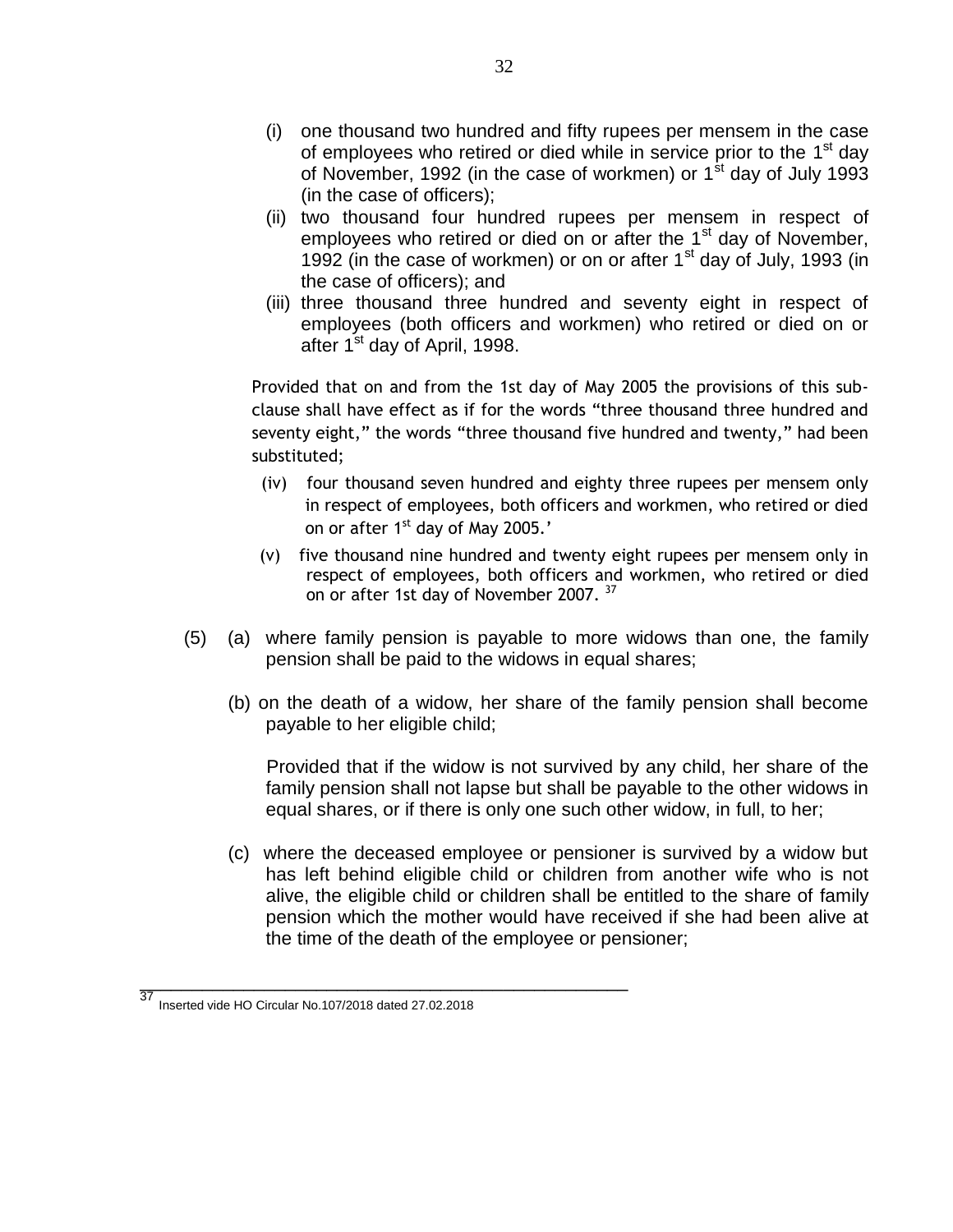Provided that on the share or shares of family pension payable to such a child or children or to widow or widows ceasing to be payable, such share or shares, shall not lapse, but shall be payable to the other widow or widows and / or to the other child or children otherwise eligible, in equal shares, or if there is only one widow or child, in full, to such widow or child; 38

(ca) Where the deceased employee or pensioner is survived by a widow but has left behind eligible child or children from a divorced wife or wives, such eligible child or children shall be entitled to the share of family pension which the mother would have received at the time of death of the employee or pensioner had she not been so divorced:  $39$ 

 Provided that on the share or shares of family pension payable to such a child or children or to a widow ceasing to be payable, such share or shares, shall not lapse, but shall be payable to the other widow or widows and / or to the other child or children otherwise eligible in equal shares, or if there is only one widow or child, in full, to such widow or child.

- (d) where the family pension is payable to twin children, it shall be paid to such children in the manner specified in clause (f) of sub-regulation (1) above;
- (e) except as provided in this sub-regulation the family pension shall not be payable to more than one member of the family at the same time.
- (6) Where a female employee or male employee dies leaving behind a judicially separated husband or widow and no child or children, the family pension in respect of the deceased shall be payable to the person surviving;

Provided that where in a case the judicial separation is granted on the ground of adultery and the death of the employee takes place during the period of such judicial separation, the family pension shall not be payable to the person surviving if such person surviving was held guilty of committing adultery.

(7) (a) where a female employee or male employee dies leaving behind a judicially separated husband or widow with a child or children, the family pension payable in respect of the deceased shall be payable to the surviving person provided he or she is the guardian of such child or children;

\_\_\_\_\_\_\_\_\_\_\_\_\_\_\_\_\_\_\_\_\_\_\_\_\_\_\_\_\_\_\_\_\_\_\_\_\_\_\_\_\_\_\_\_\_

<sup>38</sup> Amended w.e.f. 30.11.2002 – Ref HO Circular 265/2002 dated 24.12.2002

<sup>39</sup> Inserted w.e.f. 30.11.2002 – Ref HO Circular 265/2002 dated 24.12.2002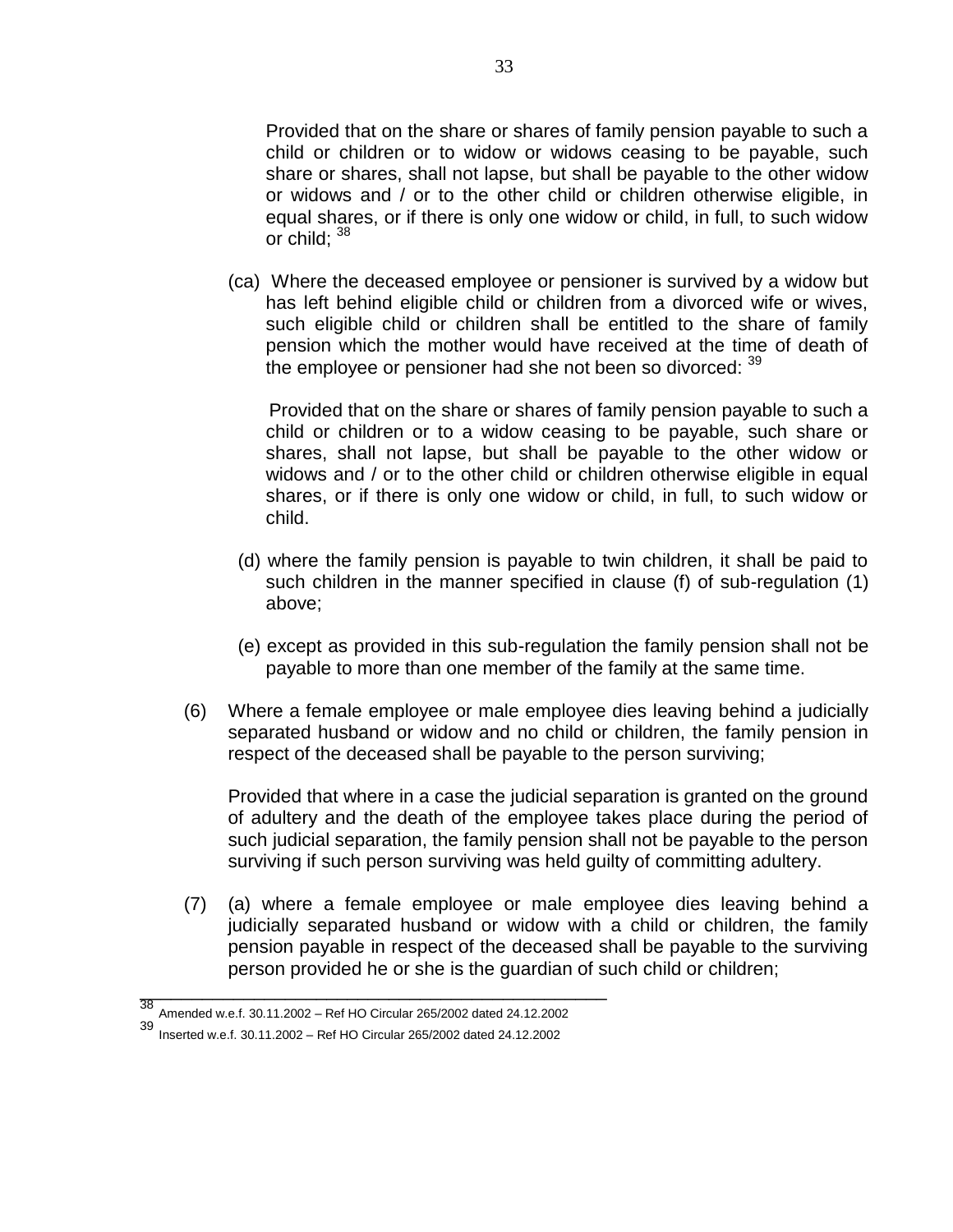- (b) Where the surviving person has ceased to be the guardian of such child or children, such family pension shall be payable to the person who is the actual guardian of such child or children.
- (8) If the son or unmarried daughter eligible for the grant of family pension has attained the age of eighteen years, the family pension may be paid to such son or unmarried daughter directly.
- (9) (a) If a person who in the event of death of an employee while in service, is eligible to receive family pension under these regulations, is charged with the offence of murdering the employee or for abetting in the commission of such an offence, the claim of such a person, including other eligible member or members of the family to receive the family pension, shall remain suspended till the conclusion of the criminal proceeding instituted against him;
	- (b) If on the conclusion of the criminal proceedings referred to in clause (a), the person concerned-
		- (i) is convicted for the murder or abetting in the murder of the employee, such a person shall be debarred from receiving the family pension which shall be payable to the other eligible member of the family, from the date of death of the employee;
		- (ii) is acquitted of the charge of murder or abetting in the murder of the employee, the family pension shall be payable to such a person from the date of death of the bank employee;
	- (c) the provisions of sub-clause (a) and (b) shall also apply for the family pension becoming payable on the death of an employee after his retirement.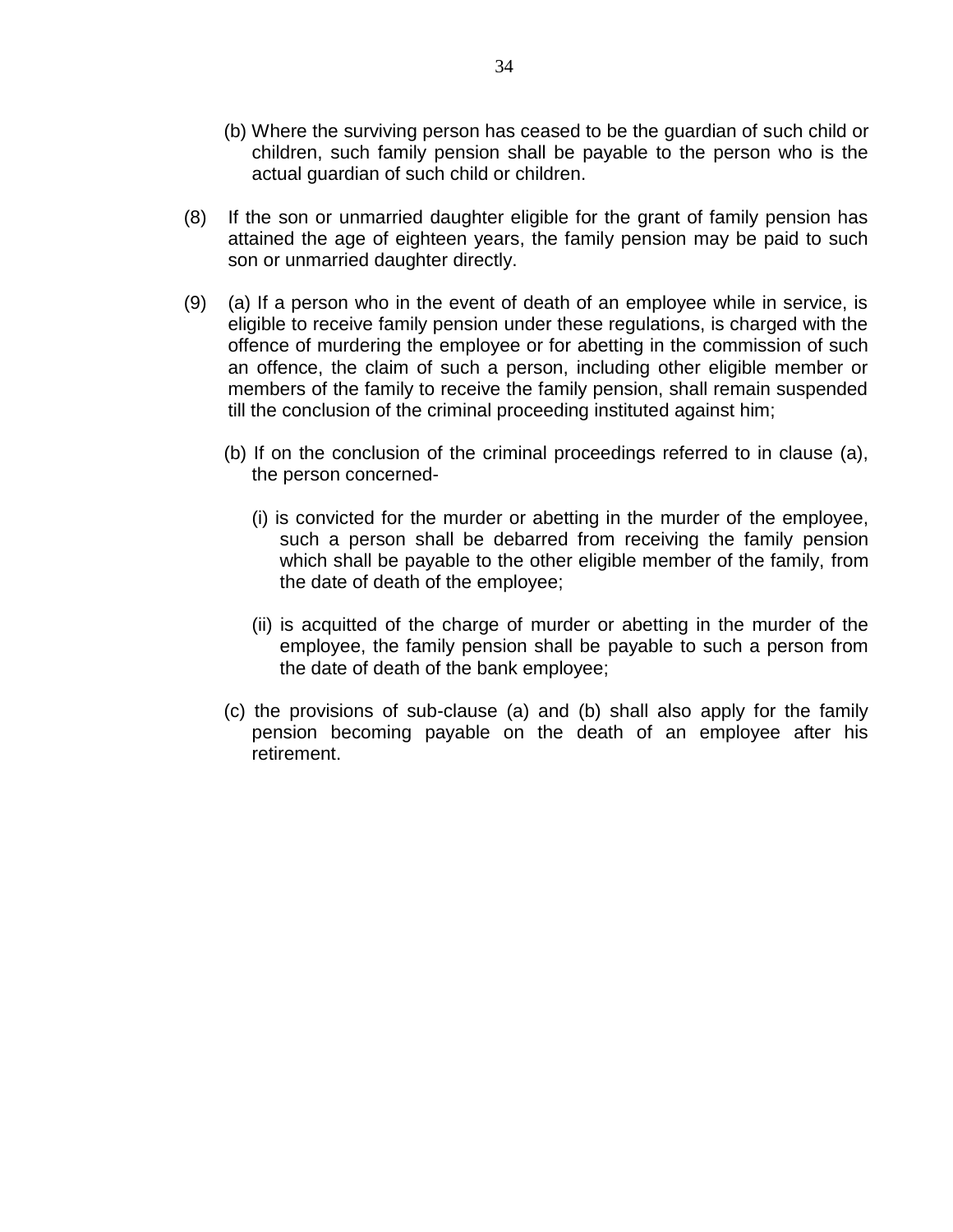# **CHAPTER VIII**

#### **COMMUTATION**

# **41. Commutation** <sup>40</sup> **:-**

(1) An employee shall be entitled to commute for a lump sum payment of a fraction not exceeding one-third of his pension:

Provided that in respect of an employee who is governed by sub-regulation (5) of Regulation 3 of these regulations, the family of such employee shall also be entitled to commute for a lump sum payment a fraction not exceeding one-third of the pension admissible to the employee.

- (2) An employee shall indicate the fraction of pension, which he desires to commute and may either indicate the maximum limit of one-third pension or such lower limit as he may desire to commute.
- (3) If fraction of pension to be commuted results in fraction of rupee, such fraction of a rupee shall be ignored for the purpose of commutation.
- (4) The lump sum payable to an applicant shall be calculated in accordance with the Table given below:-

# **TABLE**

| Age next | Commutation        | Age next | Commutation value   |
|----------|--------------------|----------|---------------------|
| Birthday | Value expressed as | birthday | expressed as number |
|          | number of year's   |          | of year's purchase  |
|          | purchase           |          |                     |
| 17       | 19.28              | 27       | 18.21               |
| 18       | 19.20              | 28       | 18.07               |
| 19       | 19.11              | 29       | 17.93               |
| 20       | 19.01              | 30       | 17.78               |
| 21       | 18.91              | 31       | 17.62               |
| 22       | 18.81              | 32       | 17.46               |
| 23       | 18.70              | 33       | 17.29               |
| 24       | 18.59              | 34       | 17.11               |
| 25       | 18.47              | 35       | 16.92               |
| 26       | 18.34              | 36       | 16.72               |

Commutation values for a pension of Re. one per annum

\_\_\_\_\_\_\_\_\_\_\_\_\_\_\_\_\_\_\_\_\_\_\_\_\_\_\_\_\_\_\_\_\_\_\_

<sup>40</sup> Amended w.e.f. 30.11.2002 ref Circular No.265/2002 dated 24.12.2002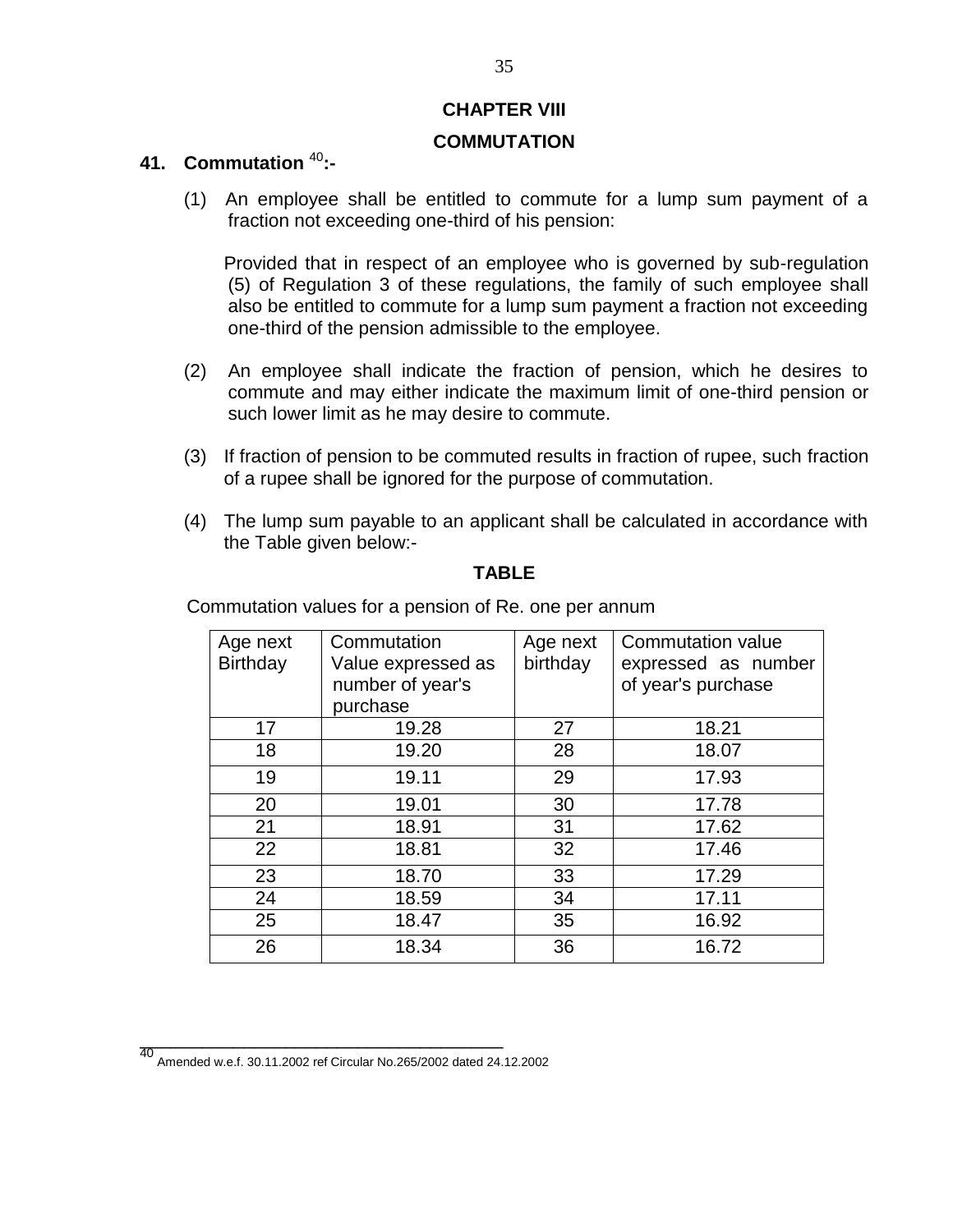| Age next<br><b>Birthday</b> | Commutation<br>Value<br>expressed as<br>number of year's<br>purchase | Age next<br>birthday | Commutation value<br>expressed as number<br>of year's purchase |
|-----------------------------|----------------------------------------------------------------------|----------------------|----------------------------------------------------------------|
| 37                          | 16.52                                                                | 62                   | 9.48                                                           |
| 38                          | 16.31                                                                | 63                   | 9.15                                                           |
| 39                          | 16.09                                                                | 64                   | 8.82                                                           |
| 40                          | 15.87                                                                | 65                   | 8.50                                                           |
| 41                          | 15.64                                                                | 66                   | 8.17                                                           |
| 42                          | 15.40                                                                | 67                   | 7.85                                                           |
| 43                          | 15.15                                                                | 68                   | 7.53                                                           |
| 44                          | 14.90                                                                | 69                   | 7.22                                                           |
| 45                          | 14.64                                                                | 70                   | 6.91                                                           |
| 46                          | 14.37                                                                | 71                   | 6.60                                                           |
| 47                          | 14.10                                                                | 72                   | 6.30                                                           |
| 48                          | 13.82                                                                | 73                   | 6.01                                                           |
| 49                          | 13.54                                                                | 74                   | 5.72                                                           |
| 50                          | 13.25                                                                | 75                   | 5.44                                                           |
| 51                          | 12.95                                                                | 76                   | 5.17                                                           |
| 52                          | 12.66                                                                | 77                   | 4.90                                                           |
| 53                          | 12.35                                                                | 78                   | 4.65                                                           |
| 54                          | 12.05                                                                | 79                   | 4.40                                                           |
| 55                          | 11.73                                                                | 80                   | 4.17                                                           |
| 56                          | 11.42                                                                | 81                   | 3.94                                                           |
| 57                          | 11.10                                                                | 82                   | 3.72                                                           |
| 58                          | 10.78                                                                | 83                   | 3.52                                                           |
| 59                          | 10.46                                                                | 84                   | 3.32                                                           |
| 60                          | 10.13                                                                | 85                   | 3.13                                                           |
| 61                          | 9.81                                                                 |                      |                                                                |

#### Notes:

The table above indicates the commuted value of pension expressed as number of years' purchase with reference to the age of the pensioner as on his next birthday. The commuted value in the case of an employee retiring at the age of fifty eight years is 10.46 years' purchase and, therefore, if he commutes rupees one hundred from his pension within one year of retirement, the lump sum amount payable to him works out to Rs.100 x 10.46 x 12 = Rs.12, 552;

- (5) An employee who had commuted the admissible portion of pension is entitled to have the commuted portion of the pension restored after the expiry of a period of fifteen years from the date of commutation.
- (6) An applicant who is authorised a superannuation pension or voluntary retirement pension or premature retirement pension or compulsory retirement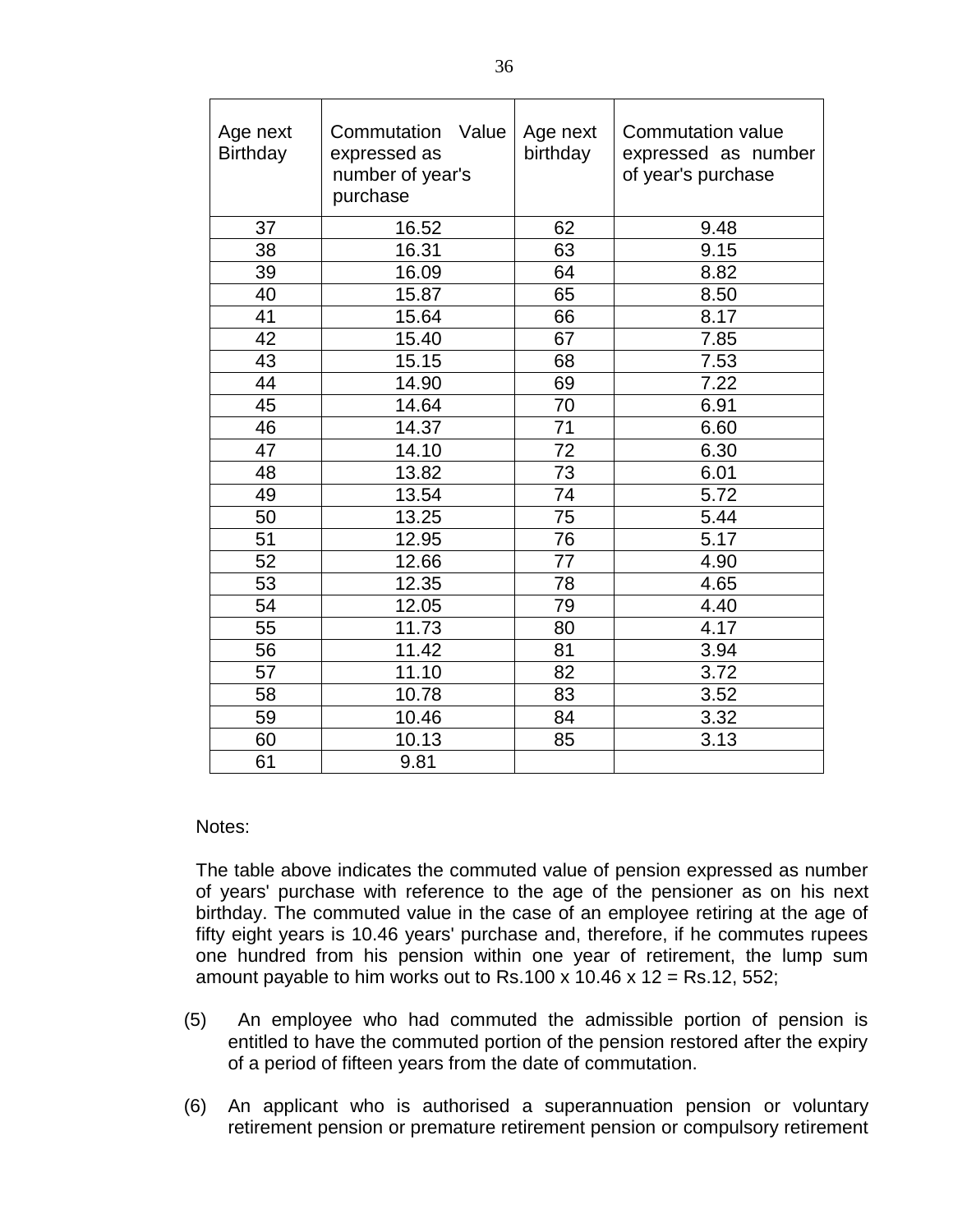pension or invalid pension or compassionate allowance shall be eligible to commute a fraction of his pension under these regulations.

Provided that on and from 01/07/2003, in case of an applicant in whose case the commuted value of pension becomes payable on the day following the date of his retirement or from the date from which the commutation becomes absolute, the reduction in the amount of pension on account of commutation shall become operative from its inception. Where, however, payment of commuted value of pension could not be made within the first month after the date of retirement or within the first month after the date when the commutation becomes absolute as the case may be, the difference between the monthly pension and the commuted pension shall be paid for the period between the date following the date of retirement or the date when the commutation becomes absolute, as the case may be, and the date preceding the date on which commuted value of pension is deemed to have been paid.<sup>41</sup>

(7) In the case of a pensioner eligible for superannuation pension or pension on voluntary retirement or premature retirement pension, no medical examination shall be necessary, if the application for commutation is made within one year from the date of retirement. However, if such a pensioner applies for commutation of pension after one year from the date of his retirement, the same will be permitted subject to medical examination:

Provided that in the case of an applicant who is in receipt of a provisional pension as in Regulation 46 and for whom pension in whole or in part on the finalisation of the departmental or judicial proceedings has been authorised, the period of one year referred to in this sub-regulation shall reckon from the date of issue of the orders consequent upon the finalisation of the departmental or judicial proceedings.

- (8) An applicant who
	- (i) retires on invalid pension under regulation 30 of these regulations; or
	- (ii) is in receipt of compassionate allowance under regulation 31 of these regulations; or
	- (iii) is compulsorily retired by the bank and is eligible for compulsory retirement pension under regulation 33

shall be eligible to commute a fraction of his pension subject to the limit specified in sub-regulation (1) after he has been declared fit by a medical officer approved by the Bank.

\_\_\_\_\_\_\_\_\_\_\_\_\_\_\_\_\_\_\_\_\_\_\_\_\_\_\_\_\_\_\_\_\_\_\_\_\_\_\_\_\_\_\_\_\_\_\_\_\_\_\_\_

<sup>41</sup> Amended w.e.f. 17.04.2004 – Ref HO Circular No.131/2004 dated 03.06.2004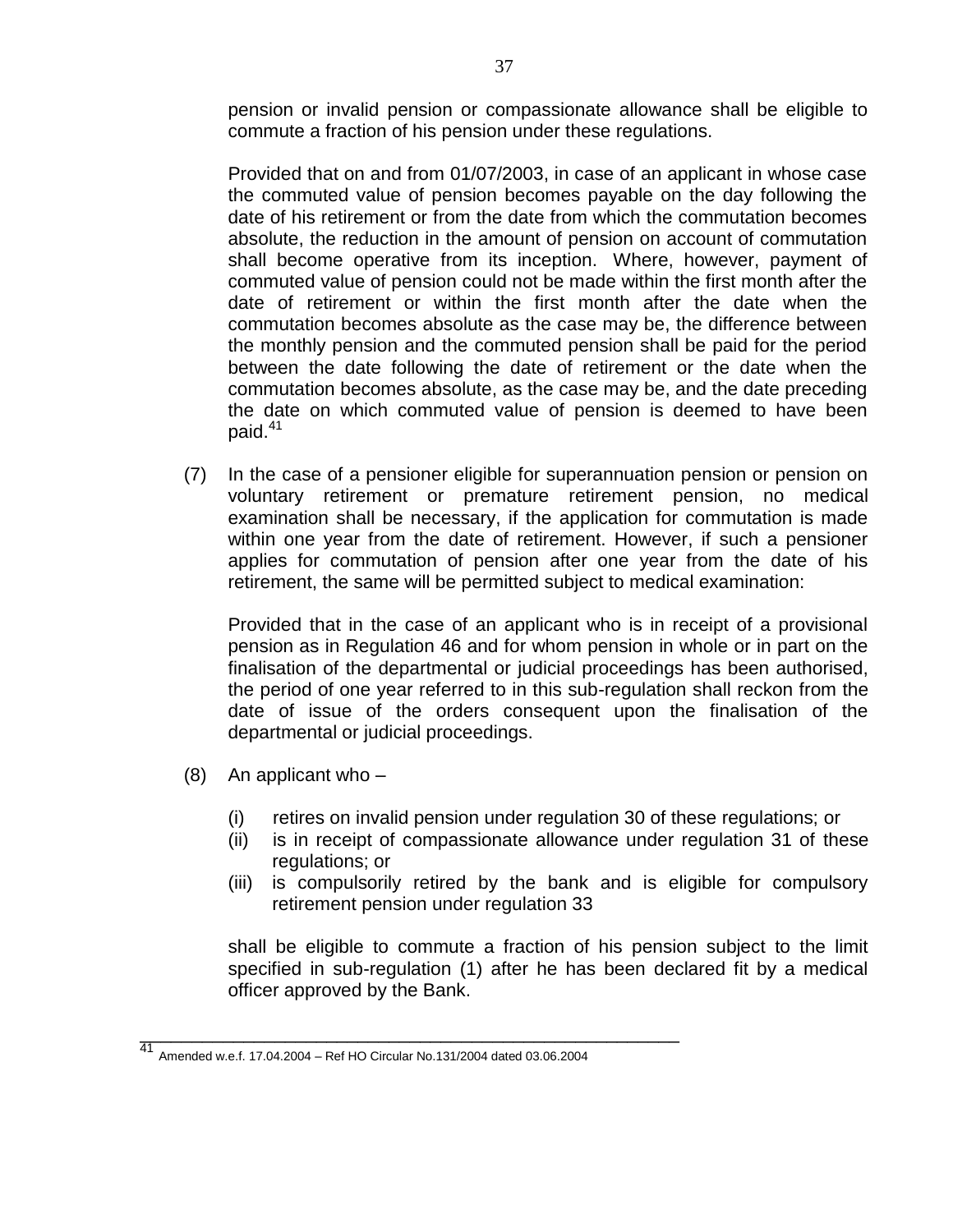- (9) The commutation of pension shall become absolute in the case of an employee ¬
	- (a) retiring on superannuation or voluntary retirement who submits an application for commutation of pension before the date of retirement, on the date following the date of retirement:

 Provided that the employee governed by sub-regulation (3) of regulation 29 shall not apply for commutation of a part of his pension before the expiry of the notice of three months and the commutation of pension shall become absolute only on the expiry of the period of notice referred to in sub-regulation (1) of regulation 29;

- (b) retiring on superannuation or on voluntary retirement or on premature retirement, if he applies for commutation of pension after the date of retirement but before the completion of one year from the date of retirement, on the date the application for commutation is received by the Competent Authority;
- (c) retiring on superannuation or on voluntary retirement or on premature retirement, if he applies for commutation of pension after one year from the date of retirement, on the date of medical certificate given by a medical officer approved by the Bank;
- (d) who has retired prior to the  $1<sup>st</sup>$  day of November 1993 and who opts to be governed by these regulations, on the  $1<sup>st</sup>$  day of November, 1993, where the application for commutation is made within the period specified by clause (b) of sub-regulation (1) of regulation 3;
- (e) who was in the service of the Bank on or after the  $1<sup>st</sup>$  day of November, 1993 but who retired prior to the publication of these regulations on the day immediately following the date of his retirement, where the application is made within the period specified by clause (b) of subregulation (2) of regulation 3;
- (f) who retired on or after the  $1<sup>st</sup>$  day of November, 1993 but died prior to the notified date, on the day immediately following the date of his retirement, where the application for commutation is made by the family of the deceased within the period specified by clause (a) of subregulation (5) of regulation 3;
- (g) in respect of whom invalid pension under regulation 30 or compassionate allowance under regulation 31 or compulsory retirement pension under regulation 33 is admissible, commutation shall become absolute on the date of the medical certificate given by a medical officer approved by the Bank.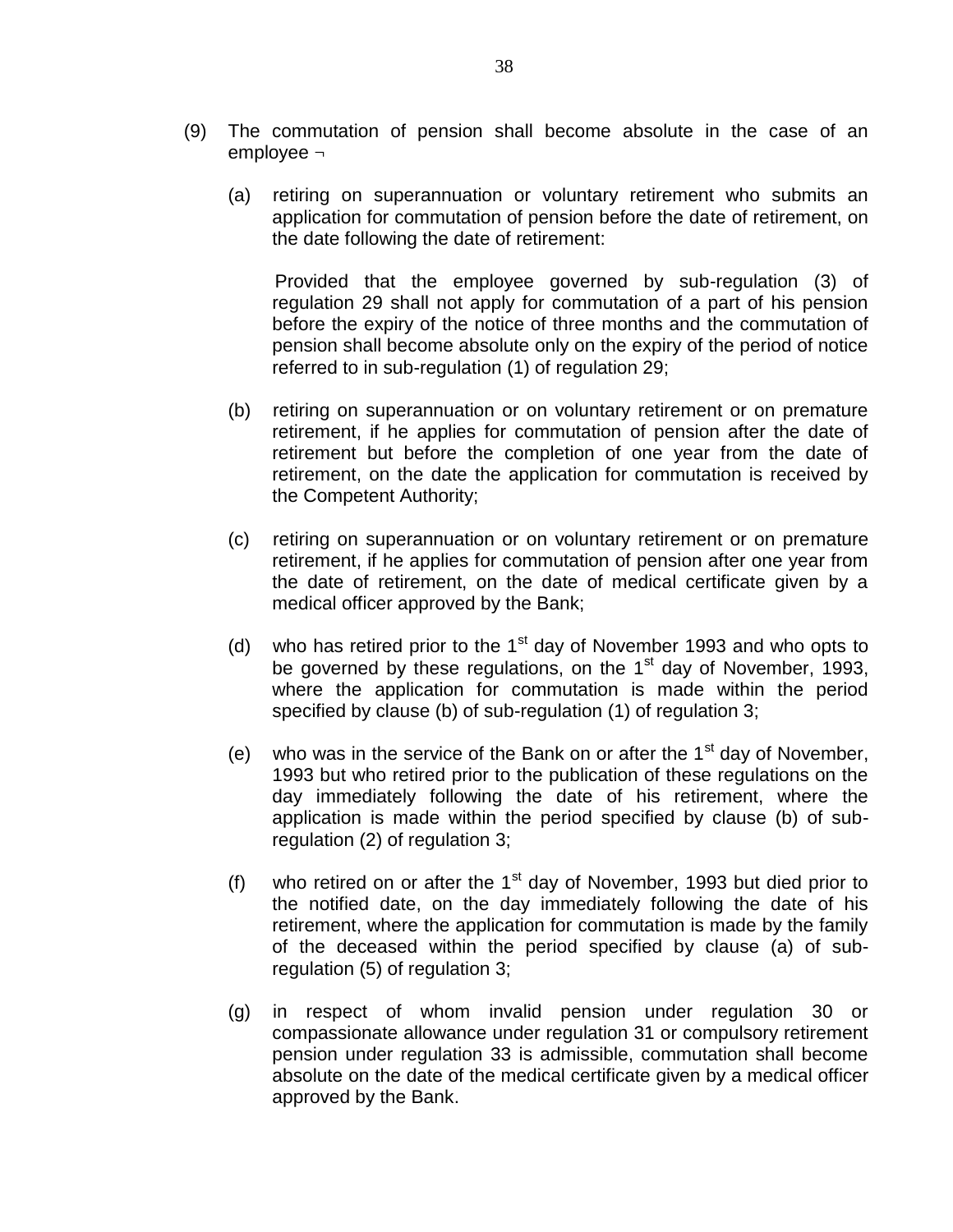# **CHAPTER IX**

# **GENERAL CONDITIONS**

#### **42. Pension subject to future good conduct:-**

Future good conduct shall be an implied condition of every grant of pension and its continuance under these regulations.

#### **43. Withholding or withdrawal of pension:-**

The Competent Authority may, by order in writing, withhold or withdraw a pension or a part thereof, whether permanently or for a specified period, if the pensioner is convicted of a serious crime or criminal breach of trust or forgery or acting fraudulently or is found guilty of grave misconduct;

Provided that where a part of pension is withheld or withdrawn the amount of such pension shall not be reduced below the minimum pension per mensem payable under these regulations.

#### **44. Conviction by Court:-**

Where a pensioner is convicted of a serious crime by a Court of Law, action shall be taken in the light of the judgement of the court relating to such conviction.

#### **45. Pensioner guilty of grave misconduct:-**

In a case not falling under Regulation 44 if the Competent Authority considers that the pensioner is prima facie guilty of grave misconduct, it shall, before passing an order, follow the procedure specified in Canara Bank Officer Employees' (Discipline and Appeal) Regulation, 1976 or in Settlement as the case may be.

#### **46. Provisional Pension:-**

(1) An employee who has retired on attaining the age of superannuation or otherwise and against whom any departmental or judicial proceedings are instituted or where departmental proceedings are continued, a provisional pension, equal to the maximum pension which would have been admissible to him, would be allowed subject to adjustment against final retirement benefits sanctioned to him, upon conclusion of the proceedings but no recovery shall be made where the pension finally sanctioned is less than the provisional pension or the pension is reduced or withheld etc., either permanently or for a specified period.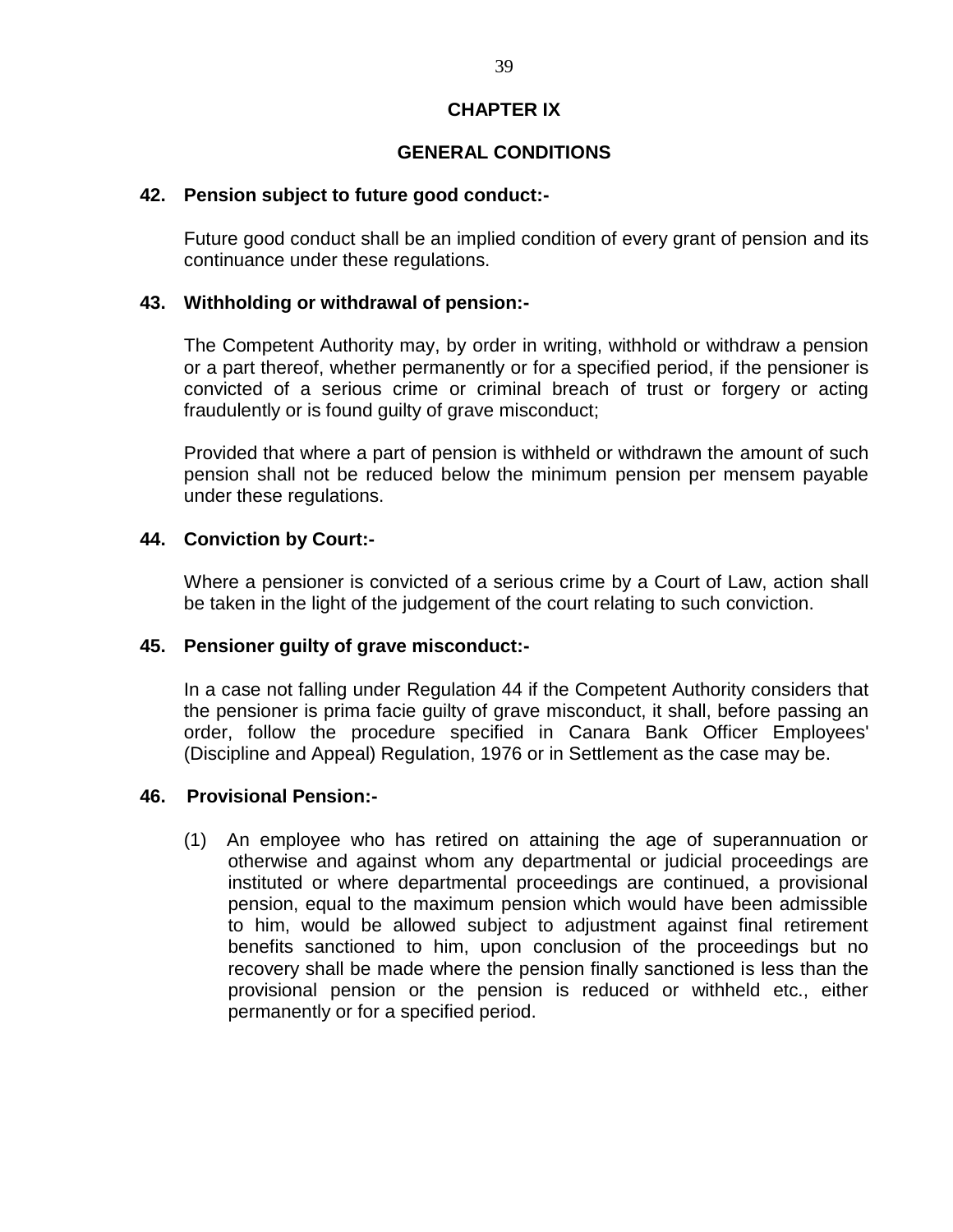(2) In such cases the gratuity shall not be paid to such an employee until the conclusion of the proceedings against him. The gratuity shall be paid to him on conclusion of the proceedings subject to the decision of the proceedings. Any recoveries to be made from an employee shall be adjusted against the amount of gratuity payable.

Explanation - In this chapter,-

- (a) the expression 'serious crime' includes a crime involving an offence under Official Secrets Act, 1923 (19 of 1923);
- (b) the expression "grave misconduct" includes the communication or disclosure of any secret official code or password or any sketch, plan, model, article, note, documents or information, such as is mentioned in section 5 of the Official Secrets Act, 1923 (19 of 1923) which was obtained while holding office in the Bank so as to prejudicially affect the interests of the general public or the security of the State.
- (c) the expression "fraudulently" shall have the meaning assigned to it under section 25 of the Indian Penal Code, 1860 (45 of 1860);
- (d) the expression "criminal breach of trust" shall have the meaning assigned to it under section 405 of the Indian Penal Code, 1860 (45 of 1860);
- (e) the expression "forgery" shall have the meaning assigned to it under section 463 of the Indian Penal Code, 1860 (45 of 1860).

# **47. Commutation of pension during departmental or judicial proceedings:-**

An employee against whom departmental or judicial proceedings have been instituted before the date of his retirement or a person against whom such proceedings are instituted after the date of his retirement shall not be eligible to commute a fraction of his provisional pension, or pension, as the case may be, authorised under these regulations during the pendency of such proceedings.

# **48. Recovery of Pecuniary loss caused to the Bank** <sup>42</sup>**:-**

(1) The Competent Authority may withhold or withdraw a pension or a part thereof, whether permanently or for a specified period, and order recovery from pension of the whole or part of any pecuniary loss caused to the Bank if in any departmental or judicial proceedings the pensioner is found guilty of grave misconduct or negligence or criminal breach of trust or forgery or for acts done fraudulently during the period of his service;

Provided that the Board shall be consulted before any final orders are passed: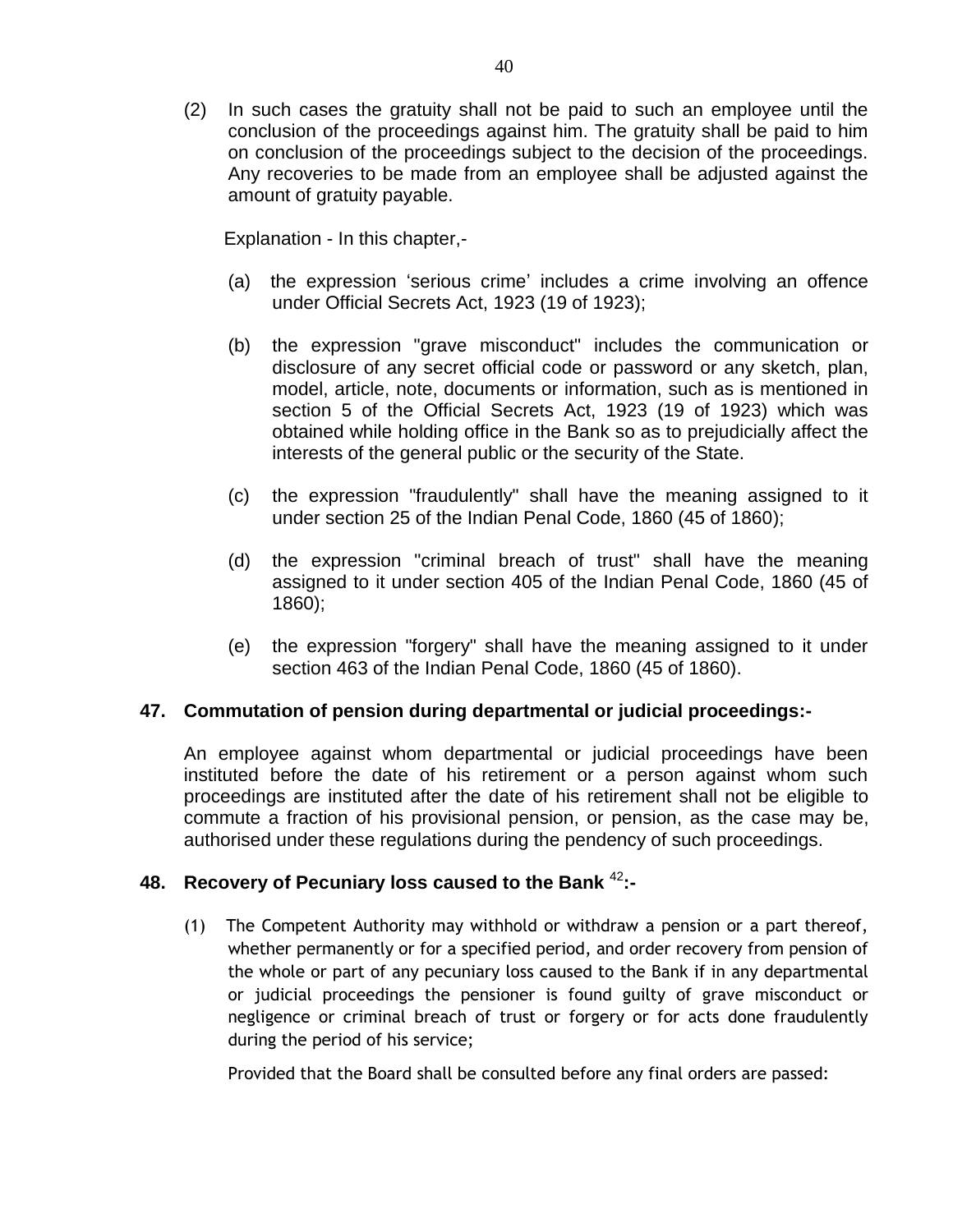Provided further that where a part of pension is withheld or withdrawn the amount of pension drawn by a pensioner shall not be less than the minimum pension payable under these regulations;

Provided also that the departmental proceedings, if instituted while the employee was in service, shall, after the retirement of the employee, be deemed to be proceedings under these regulations and shall be continued and concluded by the authority by which they were commenced in the same manner as if the employee had continued in service.

(2) No departmental proceedings, if not instituted while the employee was in service, shall be instituted in respect of an event which took place more than four years before such institutions;

Provided that the disciplinary proceedings so instituted shall be in accordance with the procedure applicable to disciplinary proceedings in relation to the employee during the period of his service.

(3) Where the Competent Authority orders recovery of pecuniary loss from the pension, the recovery shall not ordinarily be made at a rate exceeding one-third of the pension admissible on the date of retirement of the employee.

# **49. Recovery of Bank's dues:-**

The Bank shall be entitled to recover the dues to the Bank on account of housing loans, advances, license fees, other recoveries and recoveries due to staff cooperative credit society from the commutation value of the pension or the pension or the family pension.

# **50. Commercial employment after retirement:-**

- (1) if a pensioner who immediately before his retirement was holding the post of an officer and wishes to accept any commercial employment before the expiry of one year $43$  from the date of his retirement, he shall obtain the previous sanction of the Bank to such acceptance.
- (2) Subject to the provision of sub-regulation (3), the Bank may, by order in writing, on the application by a pensioner, grant, subject to such conditions, if any, as it may deem necessary, permission, or refuse, for reasons to be recorded in the order, permission to such pensioner to take up the commercial employment specified in the application.

\_\_\_\_\_\_\_\_\_\_\_\_\_\_\_\_\_\_\_\_\_\_\_\_\_\_\_\_\_\_\_\_\_\_\_\_\_\_\_\_

<sup>42</sup> Substituted vide Circular No.107/2018 dated 27.02.2018

<sup>43</sup> Amended w.e.f. 22.02.2014 – Ref HO Circular No.243/2014 dated 06.05.2014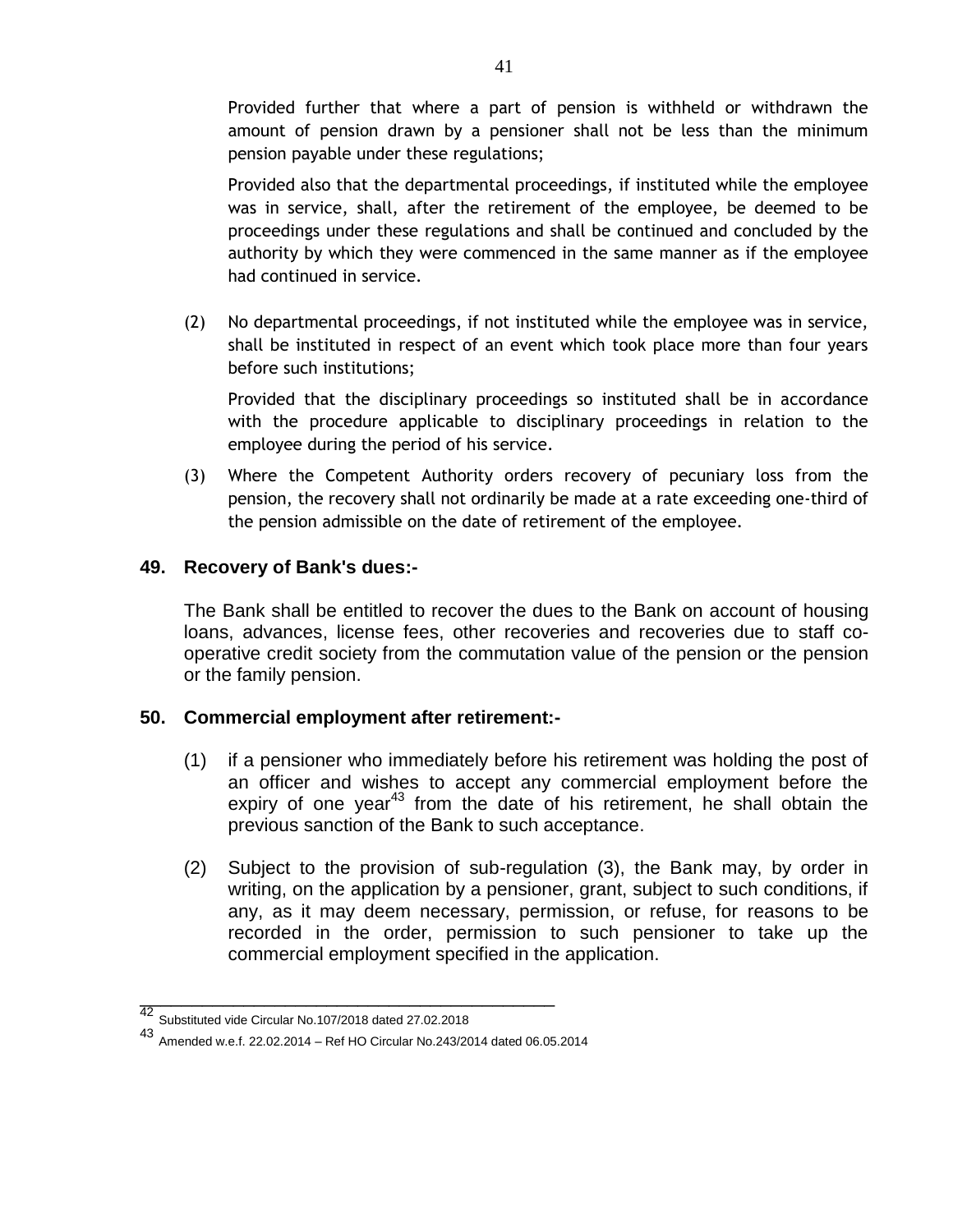- (3) In granting or refusing permission under sub-regulation (2) to a pensioner for taking up any commercial employment, the Bank shall have regard to the following factors, namely:
	- (a) the nature of the employment proposed to be taken up and the antecedents of the employer;
	- (b) whether his duties in the employment which he proposes to take up might be such as to bring him into conflict with the Bank;
	- (c) whether the pensioner while in service had any such dealing with the employer under whom he proposes to seek employment as it might afford a reasonable basis for the suspicion that such pensioner had shown favours to such employer;
	- (d) whether the duties of the commercial employment proposed involve liaison or contact work with Bank;
	- (e) whether his commercial duties will be such that his previous official position or knowledge or experience under Bank could be used to give the proposed employer an unfair advantage;
	- (f) the emoluments offered by the proposed employer; and
	- (g) any other relevant factor.
- (4) Where within a period of sixty days of the date of receipt of an application under sub-regulation (3), the Bank does not refuse to grant the permission applied for or does not communicate the refusal to the applicant, the Bank shall be deemed to have granted the permission applied for;

Provided that in any case where defective or insufficient information is furnished by the applicant and it becomes necessary for the Bank to seek further clarifications or information from him, the period of sixty days shall be counted from the date on which the defects have been removed or complete information has been furnished by the applicant.

(5) Where the Bank grants the permission applied for subject to any conditions or refuses such permission, the applicant may, within thirty days of the receipt of the order of the Bank to that effect, make a representation against any such condition or refusal and the Bank may make such orders thereon as it deems fit;

Provided that no order other than an order canceling such condition or granting such permission without any conditions shall be made under this sub-regulation without giving the pensioner making the representation an opportunity to show cause against the order proposed to be made.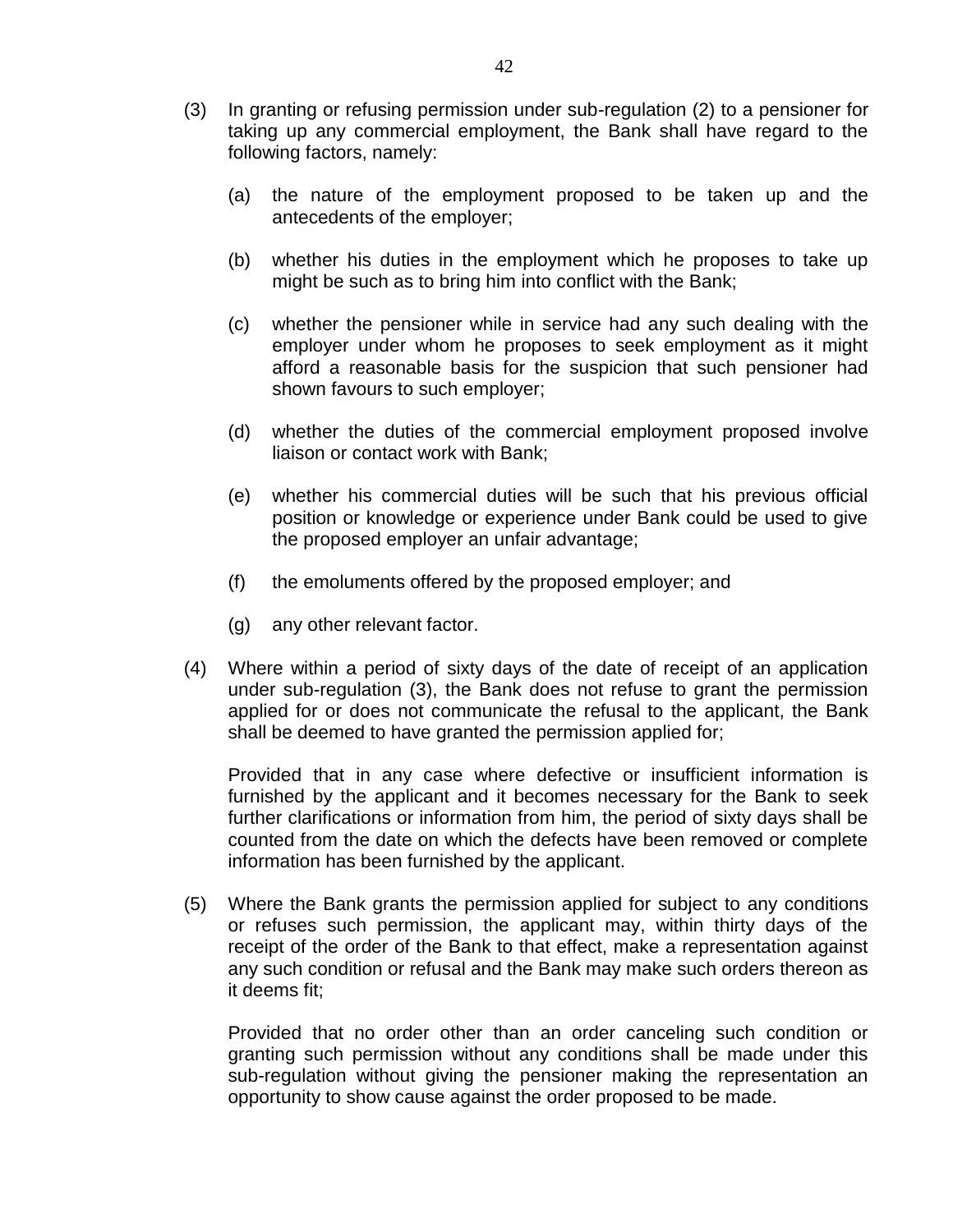(6) If any pensioner takes up any commercial employment at any time before the expiry of one year<sup>44</sup> from the date of his retirement without the prior permission of the Bank or commits a breach of any condition subject to such permission to take up any commercial employment has been granted to him under this regulation, it shall be competent for the Bank to declare by order in writing and for reasons to be recorded therein that he shall not be entitled to the whole or such part of the pension of the pension and for such periods as may be specified in the order:

Provided that no such order shall be made without giving the pensioner concerned an opportunity of show cause against such declaration:

Provided further that in making any order under this sub-regulation, the Bank shall have regard to the following factors, namely:-

- (i) the financial circumstances of the pensioner concerned;
- (ii) the nature of, and the emoluments from, the commercial employment taken up by the pensioner concerned, and;
- (iii) any other relevant factor.
- (7) Every order passed by the Bank Under this regulation shall be communicated to the pensioner concerned.
- (8) In this regulation, the expression "commercial employment" means:
	- (i) an employment in any capacity including that of an agent, under a company (including a banking company), co-operative society, firm or individual engaged in trading, commercial, industrial, financial or professional business and includes also a directorship of such company (including a banking company) and partnership of such firm, but does not include employment under a body corporate, wholly or substantially owned or controlled by the Central Government or a State Government;
	- (ii) setting up practice, either independently or as a partner of a firm, as advisor or consultant in matters in respect of which the pensioner
		- (A) has no professional qualifications and the matters in respect of which the practice is to be set up or is carried on are relatable to his official knowledge or experience, or

\_\_\_\_\_\_\_\_\_\_\_\_\_\_\_\_\_\_\_\_\_\_\_\_\_\_\_\_\_\_\_\_\_\_\_

<sup>44</sup> Amended w.e.f. 22.02.2014 – Ref. HO Circular 243/2014 dated 06.05.2014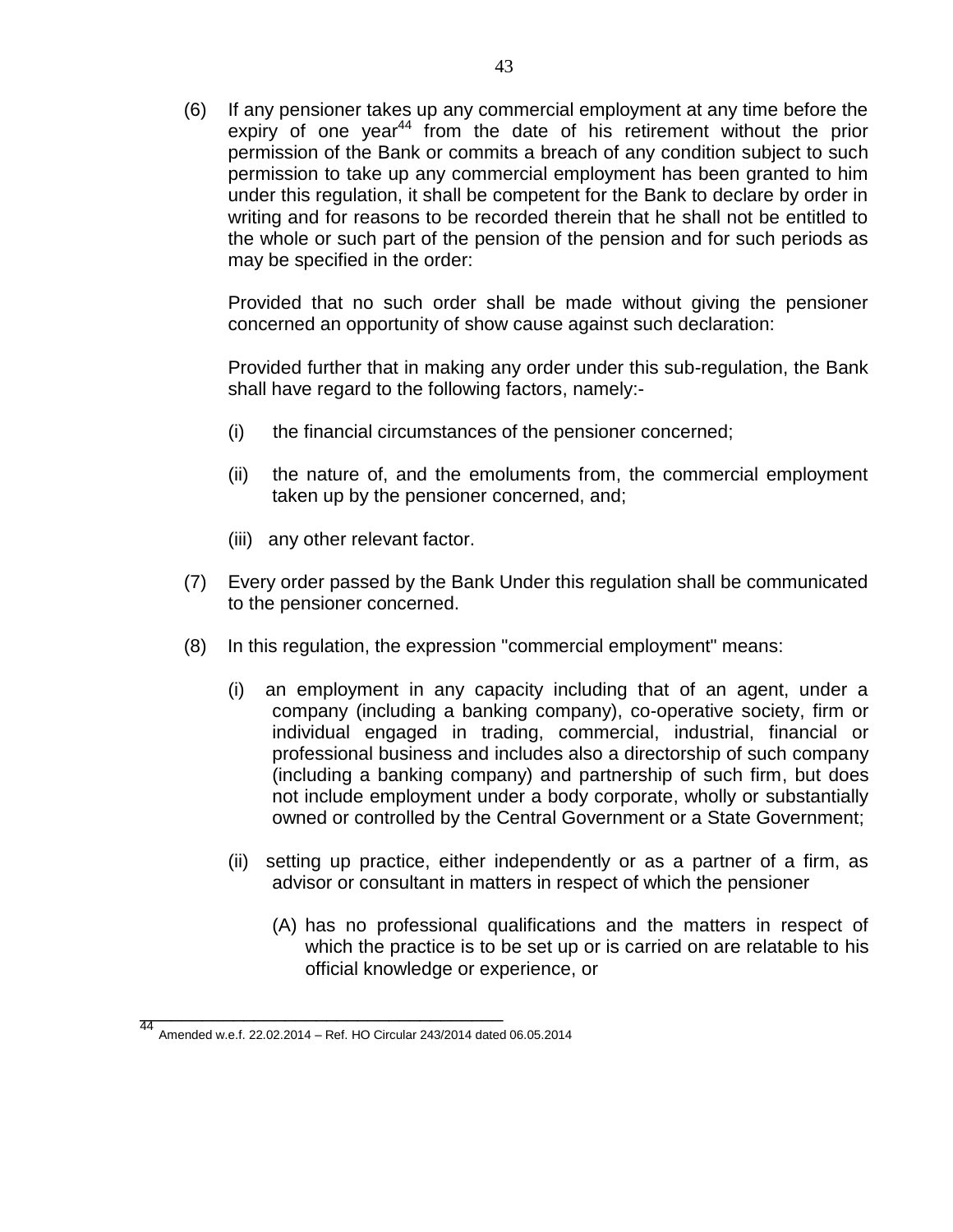- (B) has professional qualifications but the matters in respect of which such practice is to be set up are such as are likely to give his clients an unfair advantage by reason of his previous official position, or
- (C) has to undertake work involving liaison or contact with the offices or officers of the Bank.

Explanation:- For the purpose of this clause, the expression "employment under a co-operative society" includes the holding of any office, whether elective or otherwise, such as that of President, Chairman, Manager, Secretary, Treasurer and the like, by whatever name called in such society.

# **51. Nomination.**

- (1) The trust shall allow every employee governed by these regulation to make a nomination conferring on one or more persons the right to receive the amount of pensionary benefits under these regulations in the event of his death before that amount becomes payable or, having become payable, has not been paid. Such nomination shall be made in such form as may be specified by the Bank from time to time.
- (2) If any employee nominates more than one person under sub-regulation (1), he shall, in his nomination, specify the amount or share payable to each of the nominees in such a manner as to cover the whole of the amount of the pensionery benefits that may be payable in the event of his death.
- (3) A nomination made by an employee may, at any time, be modified or revoked by him after giving a written notice to the trust of his intention of doing so in such form as the Bank may from time to time specify.
- (4) A nomination or its revocation or its modification shall take effect to the extent it is valid on the date on which it is revised by the trust.

#### **52. Date from which pension becomes payable:-**

- (1) Except in the case of an employee to whom the provisions of regulation 34 or regulation 46 apply, a pension other than family pension shall become payable from the date following the date on which an employee retires.<sup>45</sup>
- (2) Family pension shall become payable from the date following the date of death of the employee or the pensioner.

\_\_\_\_\_\_\_\_\_\_\_\_\_\_\_\_\_\_\_\_\_\_\_\_\_\_\_\_\_\_\_\_ <sup>45</sup> Substituted vide HO Circular 107/2018 dated 27.02.2018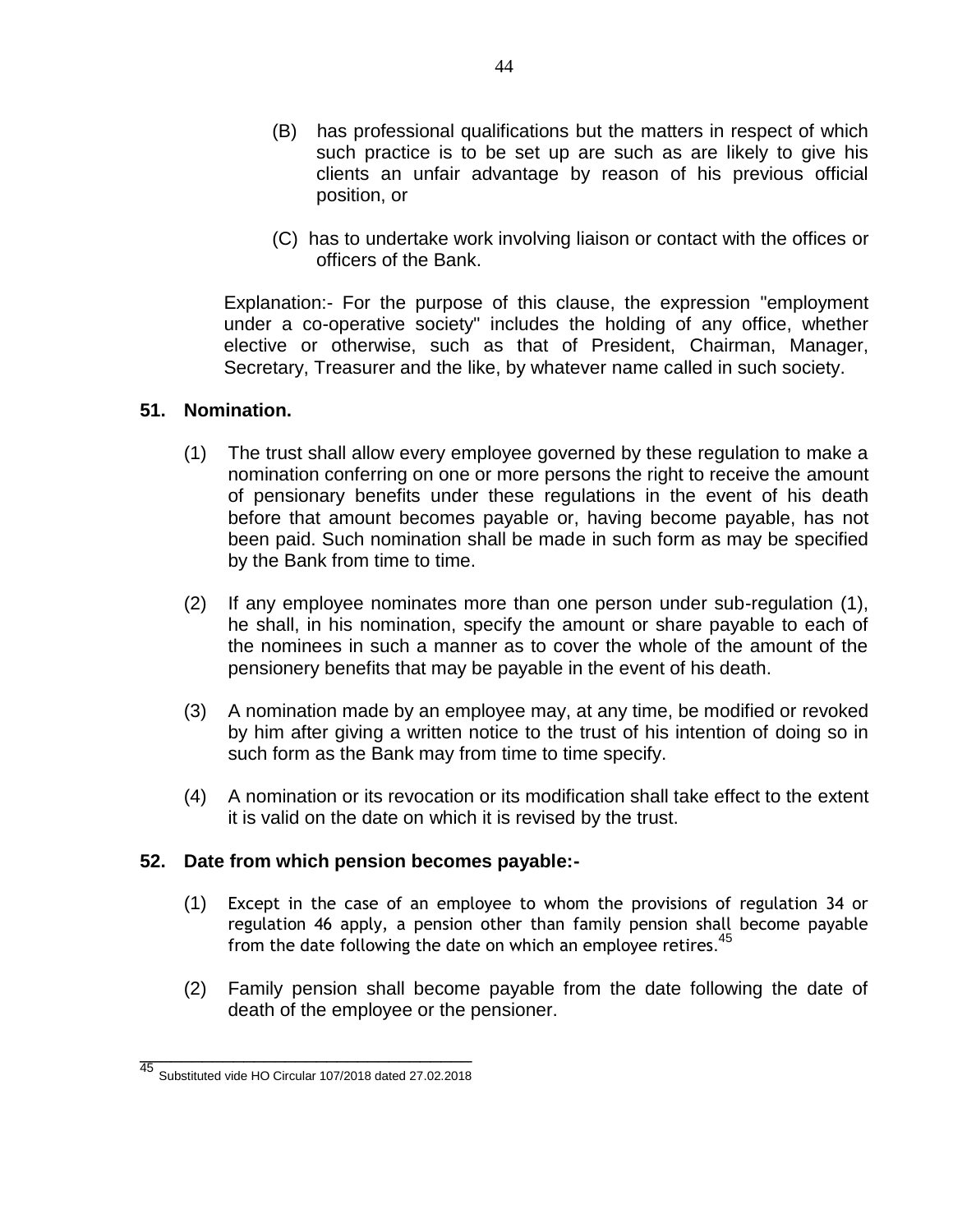(3) Pension including family pension shall be payable for the day on which its recipient dies.

Provided that pension including family pension to those who opted to join the Bank Employees' Pension Scheme on or after the 27th April, 2010 shall be payable with effect from the 27th November, 2009. 46

#### **53. Currency in which pension is payable:-**

All pensions admissible under these regulations shall be payable in rupees in India only.

#### **54. Manner of payment of pension:-**

A pension fixed at a monthly rate shall be payable monthly on or after the first day of the following month.

#### **55. Power to issue instructions:-**

The Chairman and Managing Director of the Bank may from time to time issue instructions, as may be considered necessary or expedient for the implementation of these regulations.

#### **56. Residuary provisions:**

In case of doubt, in the matter of application of these regulations, regard may be had to the corresponding provisions of Central Civil Services Rules, 1972 or Central Civil Services (Commutation of Pension) Rules, 1981 applicable for Central Government employees with such exceptions and modifications as the Bank, with the previous sanction of the Central Government, may from time to time, determine.

**\_\_\_\_\_\_\_\_\_\_\_\_\_\_\_\_\_\_\_\_\_\_\_\_\_\_\_\_\_\_\_\_\_\_\_\_\_\_\_**

<sup>46</sup> Inserted vide HO Circular 107/2018 dated 27.02.2018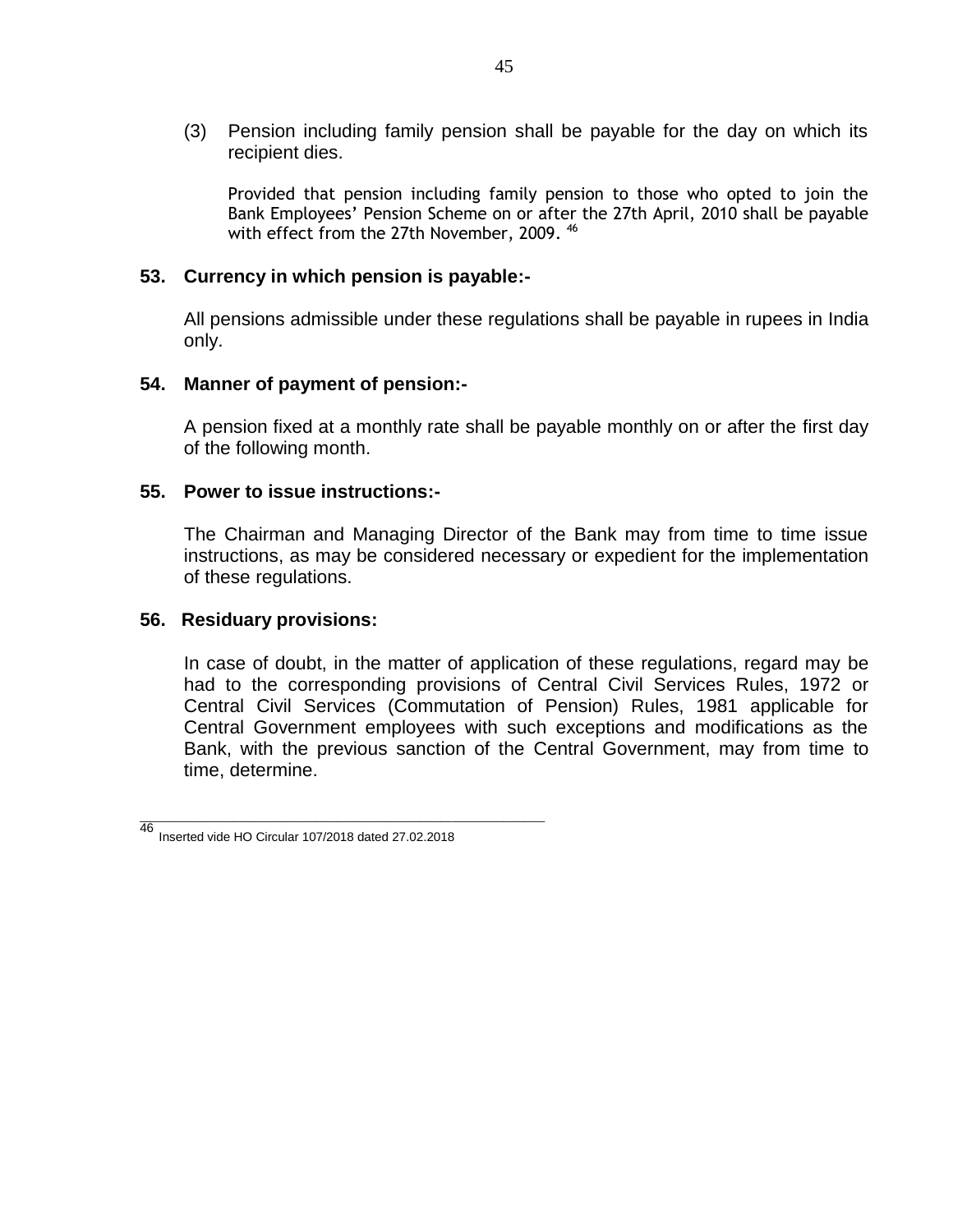# **APPENDIX – I 47**

# **(See Regulation 35)**

1. The formula for updating basic pension and additional pension in respect of employees who retired during the period 01.01.1986 to 31.10.1987 shall be as under: -

| (1) | A | (a) 50 per cent of first Rs.1000 of the $\therefore$<br>average emoluments reckonable<br>for<br>pension                                                                                                                                      |                                    | Rs. ------------          |
|-----|---|----------------------------------------------------------------------------------------------------------------------------------------------------------------------------------------------------------------------------------------------|------------------------------------|---------------------------|
|     |   | (b) 45 per cent of next Rs.500                                                                                                                                                                                                               | $\mathbb{Z}^2$                     | Rs.-------------          |
|     |   | (c)<br>per cent of the<br>40<br>emoluments reckonable for pension<br>exceeding Rs.1500                                                                                                                                                       |                                    | average :: Rs.----------- |
|     |   | Total of $(a+b+c)$                                                                                                                                                                                                                           |                                    | Rs.------------ (A)       |
|     | B | per cent of the average monthly :: Rs.----------- (B)<br>50<br>emoluments for the last 10 months in<br>service prior to retirement                                                                                                           |                                    |                           |
|     | C | Dearness Relief at index number 600 :: Rs.----------- (C)<br>All India Average Consumer<br>the<br>in.<br>Price Index for Industrial Workers in the series<br>1960=100, on basic pension calculated at (A)<br>above, as per Table given below |                                    |                           |
|     | D | Total basic pension<br>$=(B)+(C)$ x Number of years<br>of qualifying service (Maximum of 33 years)<br>33                                                                                                                                     | $\mathbb{Z}^{\mathbb{Z}^{\times}}$ | Rs.----------- (D)        |
|     | E | Basic pension as on 01.11.1993<br>(Rounded off to the next higher rupee)                                                                                                                                                                     |                                    | Rs.------------ (E)       |

(2) Special allowances to the extent of the amount ranking for making contributions to the Provident Fund in terms of the Bipartite Settlement dated 10th April, 1989 or Officers' Service Regulations, as the case may be, corresponding to the special allowances drawn at the time of retirement shall be reckoned for the purpose of additional pension.

**\_\_\_\_\_\_\_\_\_\_\_\_\_\_\_\_\_\_\_\_\_\_\_\_\_\_\_\_\_\_\_**

<sup>47</sup> Amended w.e.f. 30.11.2002 – Ref HO Circular 265/2002 dated 24.12.2002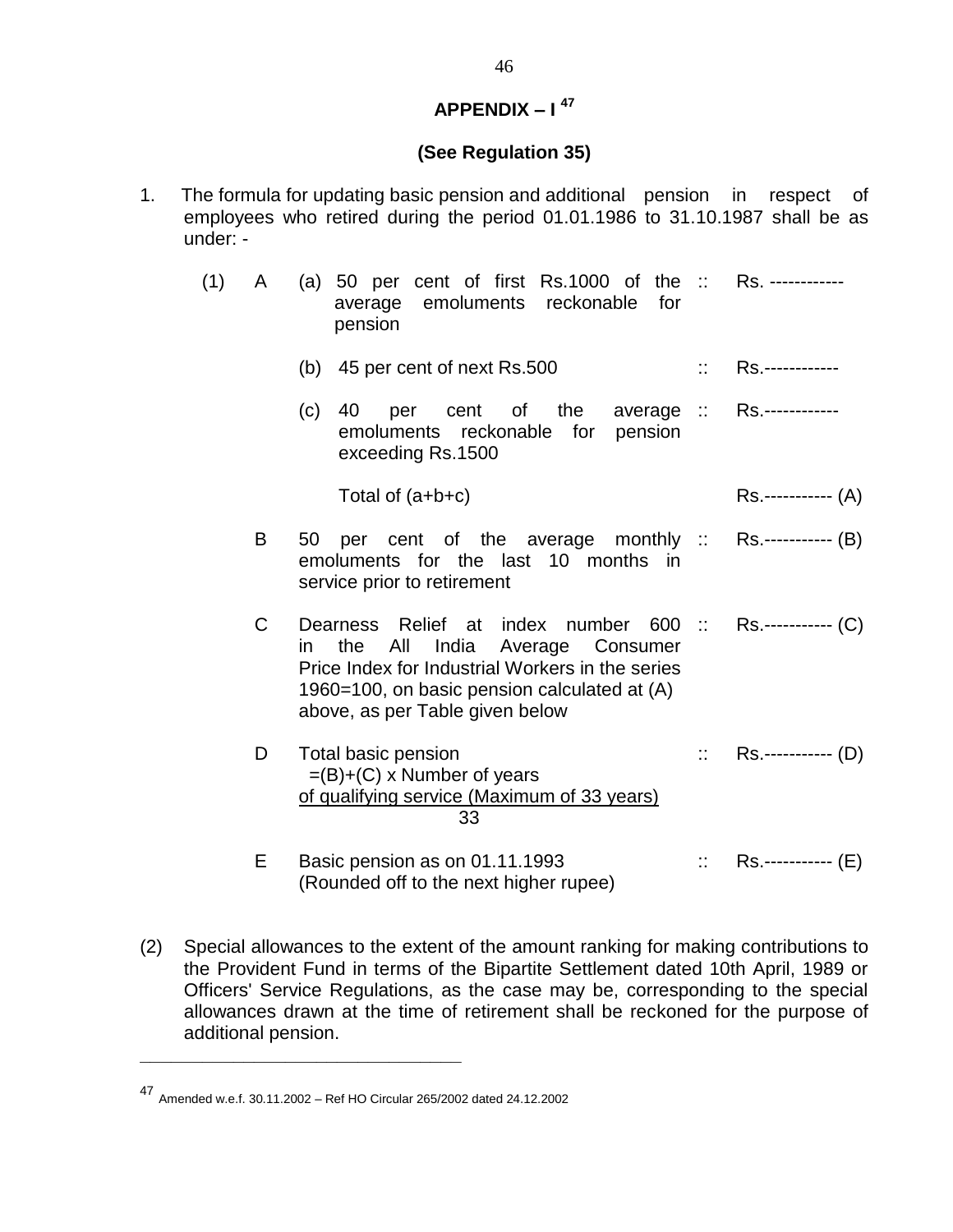#### **TABLE**

1. Rates of dearness relief worked out at index number 600 in the All India Average Consumer Price Index for Industrial Workers in the series 1960=100 for all classes of employees who retired during the period 01.01.1986 to 31.10.1987:

| (a) | Employees in subordinate staff :: 80.40 per cent of pension |  |  |  |                            |  |
|-----|-------------------------------------------------------------|--|--|--|----------------------------|--|
|     | cadre                                                       |  |  |  | calculated at $A(1)$ above |  |
| (B) | Employees in clerical staff :: 67 per cent of pension       |  |  |  |                            |  |

- cadre drawing pension upto Rs.756/- per month calculated at A above
- (c) Employees in clerical staff cadre drawing pension of Rs.757/- per month and above will be eligible for dearness relief as under: -

| of<br>basic<br>Amount | pension | The amount of dearness |  |  |  |
|-----------------------|---------|------------------------|--|--|--|
| drawn per month       |         | relief admissible      |  |  |  |
| Rs.                   |         | Rs.                    |  |  |  |
|                       |         |                        |  |  |  |
| 757-796               |         | 508-00                 |  |  |  |
| 797-804               |         | 534-00                 |  |  |  |
| 805-824               |         | 540-00                 |  |  |  |
| 825-844               |         | 553-00                 |  |  |  |
| 845-864               |         | 567-00                 |  |  |  |
| 865-884               |         | 580-00                 |  |  |  |
| 885-904               |         | 593-00                 |  |  |  |
| 905-924               |         | 607-00                 |  |  |  |
| 925-944               |         | 620-00                 |  |  |  |
| 945-964               |         | 634-00                 |  |  |  |
| 965-984               |         | 647-00                 |  |  |  |
| 985-1004              |         | 660-00                 |  |  |  |
| 1005-1024             |         | 674-00                 |  |  |  |
| 1025-1044             |         | 687-00                 |  |  |  |
| 1045-1064             |         | 701-00                 |  |  |  |
| 1065-1084             |         | 714-00                 |  |  |  |
| 1085<br>above         |         | 727-00                 |  |  |  |

- (d) Employees in officer cadre shall be eligible for dearness relief as under:
	- (i) For those drawing basic pension Upto Rs.765/- per month 66 per cent of the amount of Pension calculated at A (1) above subject to a maximum of Rs.500/-
	- (ii) For those drawing basic pension From Rs.766/- to Rs.1165/- per month Rs.500/-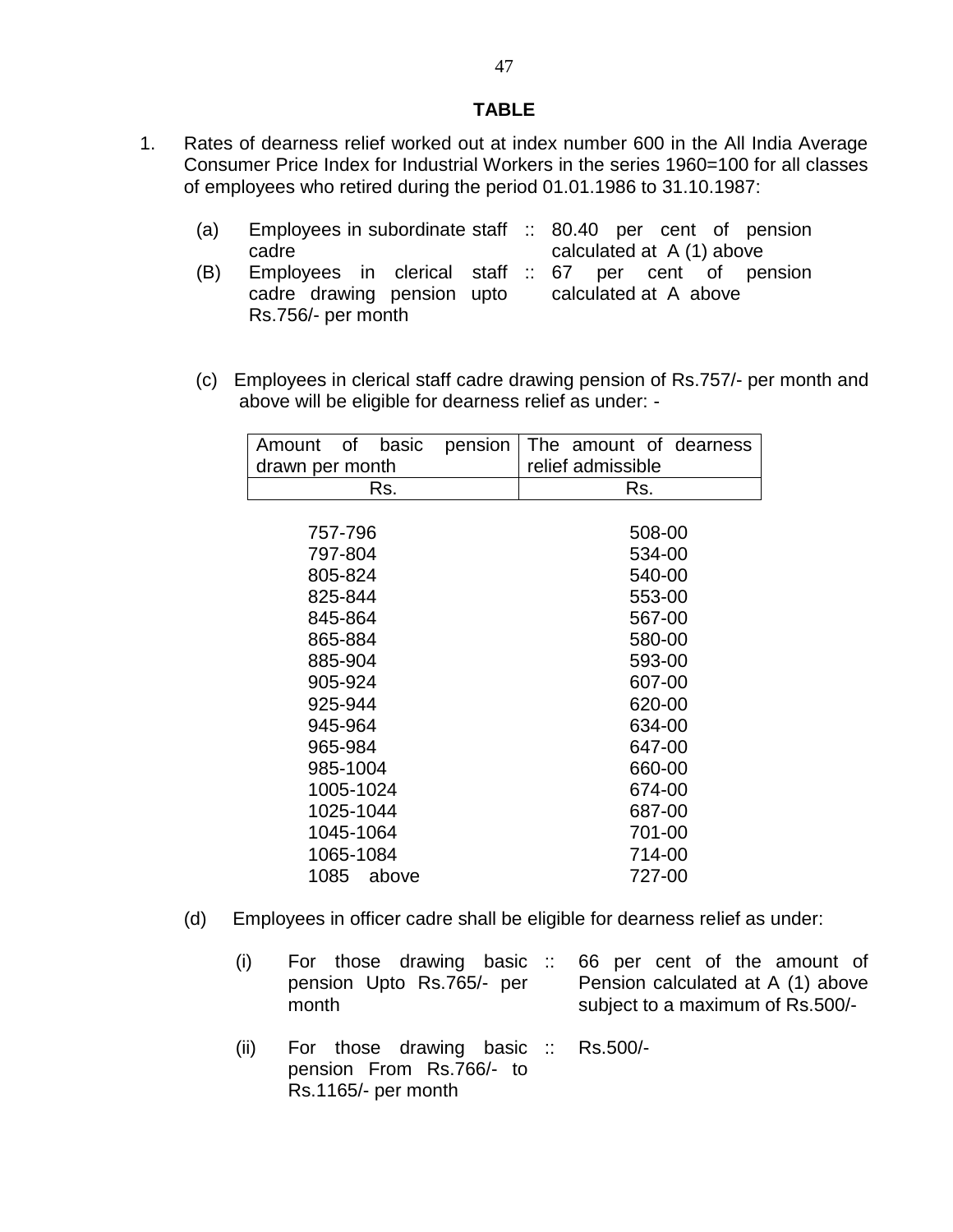- (iii) For those drawing basic :: pension Of Rs.1166/- per month or above :: 42.90 per cent of amount of pension calculated as at A above Subject to a maximum of Rs.715/-.
- 2. The formula for updating basic pension in respect of workmen who have retired on or after the 1<sup>st</sup> day of November, 1992 but before the 1<sup>st</sup> day of September, 1993 and in respect of officers who have retired on or after the  $1<sup>st</sup>$  of July, 1993 but before the 1<sup>st</sup> day of May, 1994 shall be as under:  $-$ 
	- 1. Total of pay drawn as per the old scales for the month/s during the last 10 months of qualifying service Rs.
	- 2. Total of dearness allowance actually drawn or dearness allowance at 1148 points, whichever is less, for each month of pay calculated at (1) above Rs.
	- 3. Total of pay drawn as per (1) above plus total of :: dearness allowance drawn as per (2) above Rs.
	- 4. Total of pay drawn as per revised scales of pay for the month/s during the last 10 months of qualifying service including the month in which the employee retired. Rs.
	- 5. Total of columns  $(3)$  and  $(4)$  :: Rs.
	- 6. Average emoluments for the purpose of pension i.e., Total as per (5) above 10 :: Rs.
	- 7. Updated basic pension 50% of (6) above x Number of years of qualifying service (max. 33 years) 33 and 2010 and 2010 and 2010 and 2010 and 2010 and 2010 and 2010 and 2010 and 2010 and 2010 and 2010 and 2010 Rs.
	- 8. Basic Pension (Rounded off to next higher rupee) :: Rs.
- 3. In respect of workmen who have retired on or after the  $1<sup>st</sup>$  day of November, 1992 but before the 1<sup>st</sup> day of November, 1994 and in respect of officers who have retired on or after the  $1<sup>st</sup>$  day of July, 1993 but before the  $1<sup>st</sup>$  day of November, 1994 the amount of special allowances in terms of Bipartite Settlement dated 14<sup>th</sup> February, 1995 or the Officers' Service Regulations, as the case may be, corresponding to the special allowances actually drawn at the time of retirement shall be reckoned for the purpose of computation of additional pension, w.e.f., 1<sup>st</sup> November, 1994: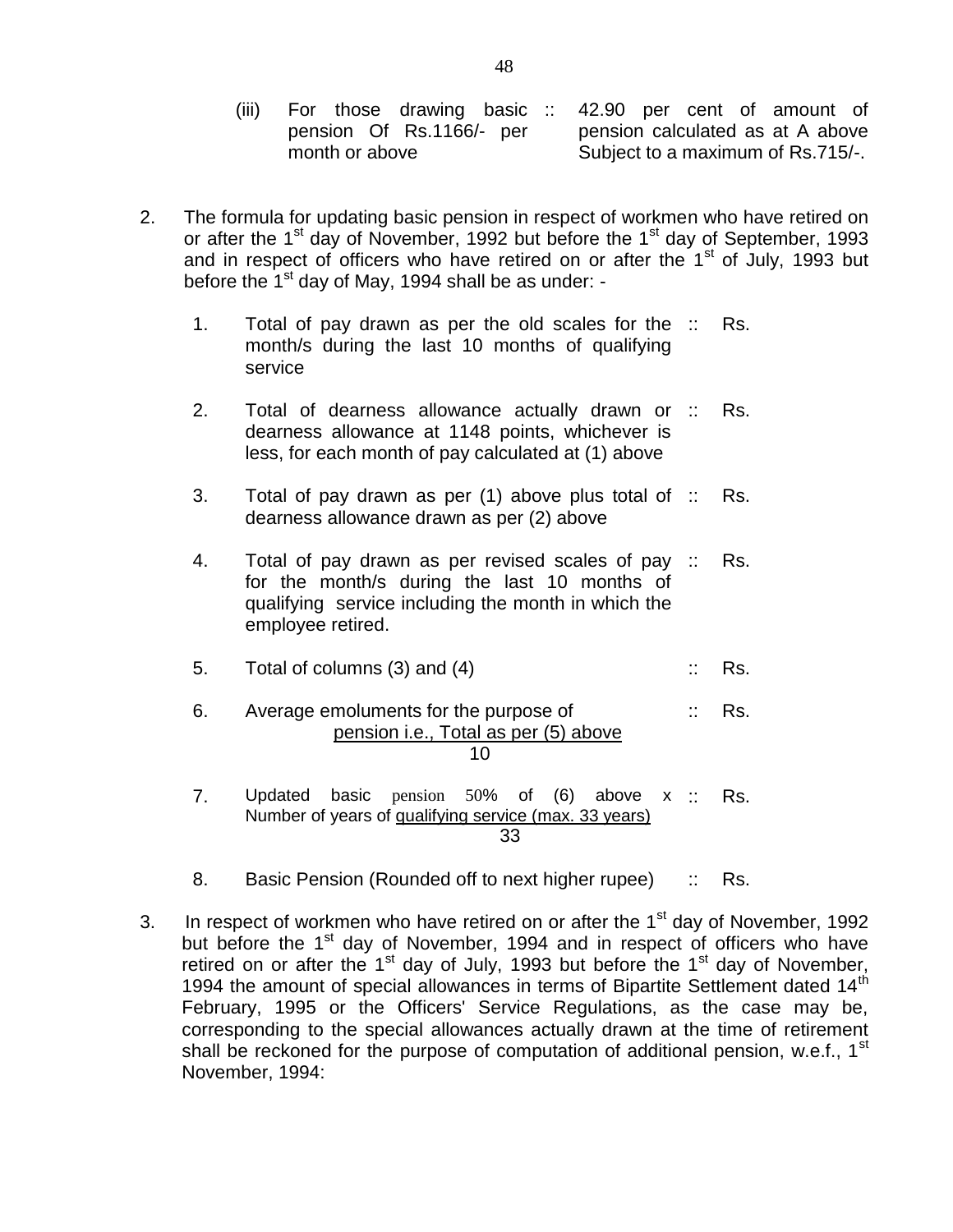Provided that for the period from  $1<sup>st</sup>$  day of November, 1992 or from the date of retirement, whichever is later, till the  $31<sup>st</sup>$  day of October, 1994 the amount ranking for provident fund at pre-revised rates shall be reckoned for the purpose of computation of additional pension.

4. In respect of employees who have retired on or after the  $1<sup>st</sup>$  day of November, 1994 and have drawn special allowance both at the pre-revised and revised rates during the last 10 months of service before retirement, the amount of special allowance in terms of the Bipartite Settlement dated  $14<sup>th</sup>$  February, 1995 or the Officers' Service Regulations, as the case may be, corresponding to the prerevised special allowance actually drawn at the time of retirement shall be reckoned for the purpose of computation of additional pension.

#### **Note:**

The amount of revised special allowance drawn on or after the 1<sup>st</sup> day of November, 1994 shall be reckoned for computation of basic pension.

5. In respect of subordinate staff who have retired on or after the  $1<sup>st</sup>$  day of November, 1992 and have drawn pre-revised special allowance as also those who have retired on or after the  $1<sup>st</sup>$  day of November, 1994 and have drawn special allowance both at the pre-revised and revised rates during the last ten months of service before retirement, the amount of special allowance actually drawn at the pre-revised rates shall be reckoned for the purpose of computation of basic pension and shall draw dearness relief at the rates for every rise or fall of 4 points over 600 points in the quarterly average of All India Consumer Price Index for Industrial Workers in the series 1960=100.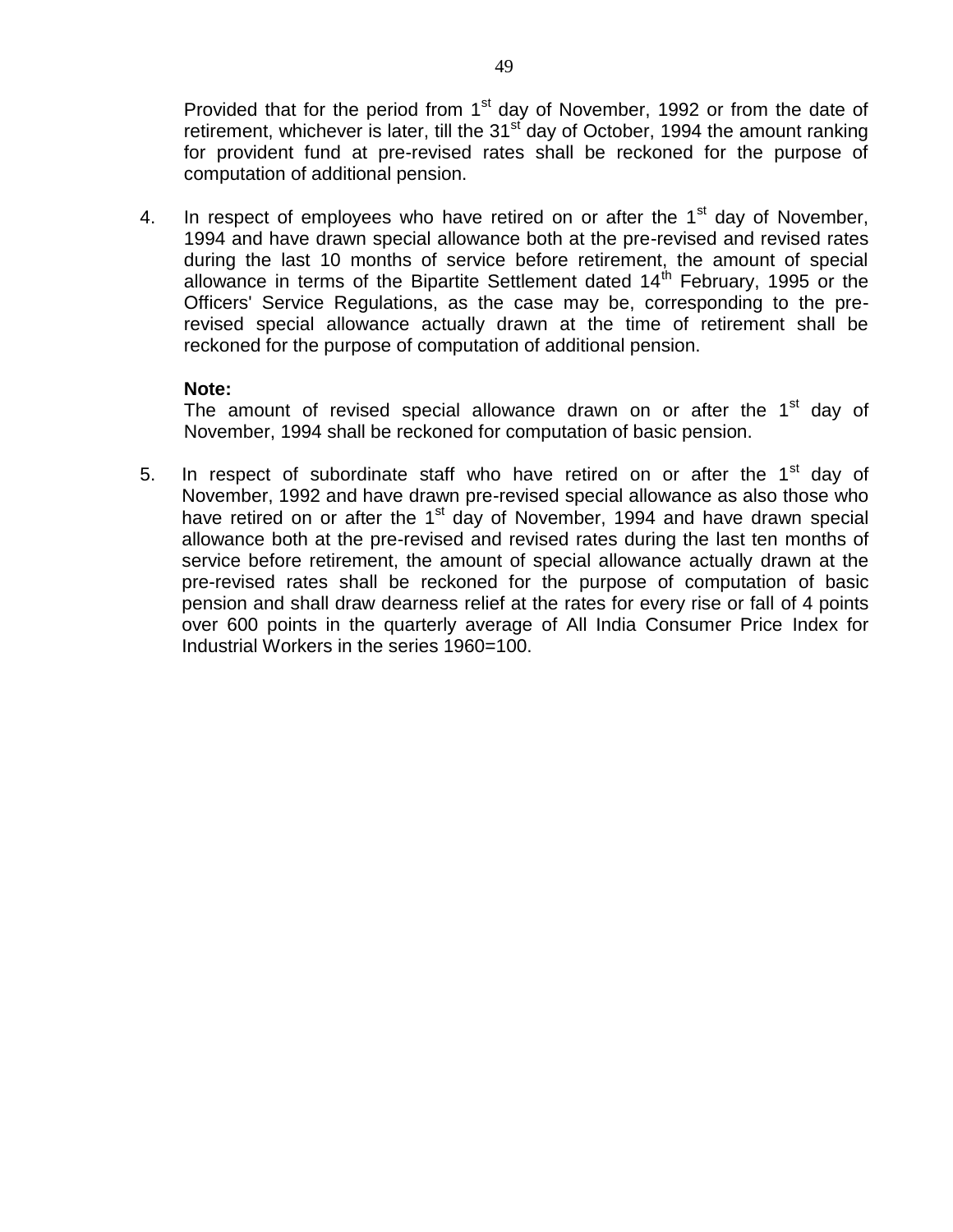# **Appendix II <sup>48</sup> (See regulation 37)**

Dearness relief on basic pension shall be as under :-

(1) In the case of employees who were in the workmen cadre and who retired on or after the 1<sup>st</sup> day of January, 1986, but before the 1<sup>st</sup> day of November, 1992; and in the case of employees who were in the officers' cadre and who retired on or after the 1<sup>st</sup> day of January, 1986, but before the 1<sup>st</sup> day of July, 1993, dearness relief shall be payable for every rise or be recoverable for every fall, as the case may be, of every 4 points over 600 points in the quarterly average of the All India Average Consumer Price Index for Industrial Workers in the series 1960 = 100. Such increase or decrease in dearness relief for every said four points shall be calculated in the manner given below:-

|       | Scale                | <b>of</b> | <b>Basic</b> |                        | The rate of Dearness relief as a percentage of     |
|-------|----------------------|-----------|--------------|------------------------|----------------------------------------------------|
|       | Pension per month    |           |              |                        | <b>Basic Pension</b>                               |
|       |                      | (1)       |              |                        | (2)                                                |
| (i)   | <b>Upto Rs. 1250</b> |           |              | $\ddots$               | 0.67 per cent                                      |
| (ii)  | Rs.1251 to Rs.2000   |           |              | $\ddots$               | $0.67$ per cent of Rs.1250 plus $0.55$ per cent of |
|       |                      |           |              |                        | basic pension in excess of Rs.1250                 |
| (iii) | Rs.2001 to Rs.2130   |           |              | $\mathbb{R}^{\bullet}$ | 0.67 per cent of Rs.1250 plus 0.55 per cent of     |
|       |                      |           |              |                        | the difference between Rs.2000 and Rs.1250 plus    |
|       |                      |           |              |                        | 0.33 per cent of basic pension in excess of        |
|       |                      |           |              |                        | Rs.2000                                            |
| (iv)  | Above Rs.2130        |           |              | $\ddots$               | 0.67 percent of Rs.1250 plus 0.55 percent the      |
|       |                      |           |              |                        | difference between Rs.2000 and Rs.1250 plus        |
|       |                      |           |              |                        | 0.33 per cent of the difference between Rs.2130    |
|       |                      |           |              |                        | and Rs.2000 plus 0.17 per cent of basic pension    |
|       |                      |           |              |                        | in excess of Rs.2130                               |

(2) In the case of employees who are in workmen cadre and who retired on or after the 1<sup>st</sup> day of November, 1992; and in the case of employees who are in the officers' cadre and who retired on or after the  $1<sup>st</sup>$  day of July, 1993, dearness relief shall be payable for every rise or be recoverable for every fall, as the case may be, of every 4 points over 1148 points in the quarterly average of All India Average Consumer Price Index for Industrial Workers in the series 1960=100. Such increase or decrease in dearness relief for every said four points shall be calculated in the manner given below :-

\_\_\_\_\_\_\_\_\_\_\_\_\_\_\_\_\_\_\_\_\_\_\_\_\_\_\_\_\_\_\_\_\_\_\_\_\_\_\_\_\_

 $^{48}$  Substituted vide HO Circular 107/2018 dated 27.02.2018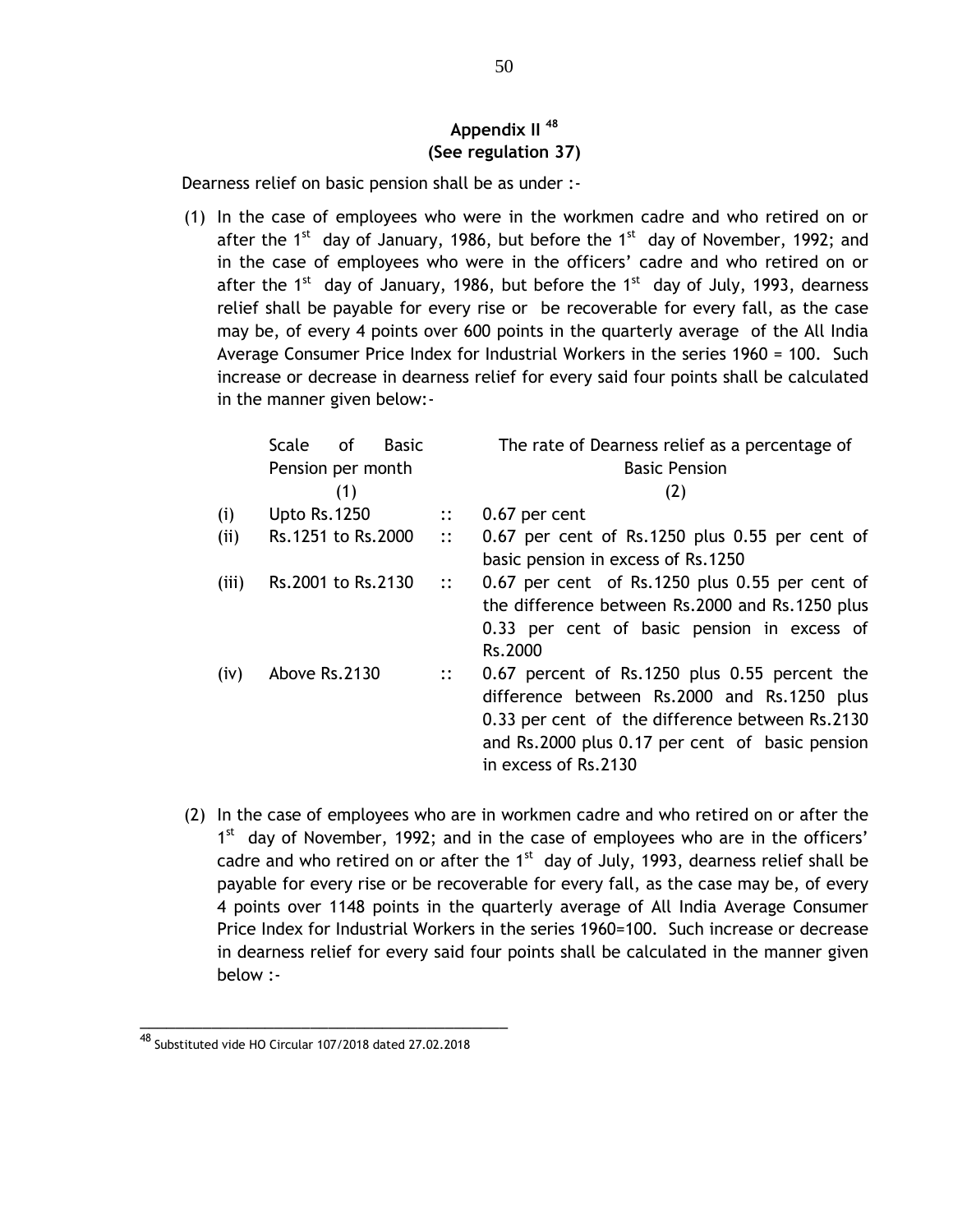|       | Scale<br>0f<br><b>Basic</b><br>Pension per month |                        | The rate of Dearness relief as a percentage of<br><b>Basic Pension</b>                                                                                                                                                               |
|-------|--------------------------------------------------|------------------------|--------------------------------------------------------------------------------------------------------------------------------------------------------------------------------------------------------------------------------------|
|       | (1)                                              |                        | (2)                                                                                                                                                                                                                                  |
| (i)   | <b>Upto Rs.2400</b>                              | $\ddots$               | $0.35$ per cent                                                                                                                                                                                                                      |
| (i)   | Rs.2401 to Rs.3850                               | $\ddots$               | 0.35 percent of Rs.2400 plus 0.29 percent of<br>basic pension in excess of Rs.2400                                                                                                                                                   |
| (iii) | Rs.3851 to Rs.4100                               | $\dddot{\mathbf{r}}$   | 0.35 percent of Rs.2400 plus 0.29 percent of the<br>difference between Rs.3850 and Rs.2400 plus<br>0.17 percent of basic pension in excess of<br>Rs.3850                                                                             |
| (iv)  | above Rs.4100                                    | $\mathbb{R}^{\bullet}$ | $0.35$ per cent of Rs. 2400 plus $0.29$ per cent of<br>the difference between Rs.3850 and Rs.2400 plus<br>0.17 per cent of the difference between Rs.4100<br>and Rs.3850 plus 0.09 per cent of basic pension<br>in excess of Rs.4100 |

(3) In the case of employees who retired on or after the 1st day of April, 1998, dearness relief shall be payable for every rise or be recoverable for every fall, as the case may be, of every 4 points over 1616 points in the quarterly average of the All India Average Consumer Price Index for Industrial Workers in the series 1960=100. Such increase or decrease in dearness relief for every said four points shall be calculated in the manner given below :-

|       | Scale<br>of         | <b>Basic</b> |          | The rate of Dearness relief as a percentage of                                                                                                                                                                                 |
|-------|---------------------|--------------|----------|--------------------------------------------------------------------------------------------------------------------------------------------------------------------------------------------------------------------------------|
|       | Pension per month   |              |          | <b>Basic Pension</b>                                                                                                                                                                                                           |
|       | (1)                 |              |          | (2)                                                                                                                                                                                                                            |
| (i)   | <b>Upto Rs.3380</b> |              | $\ddots$ | 0.25 per cent                                                                                                                                                                                                                  |
| (ii)  | Rs.3381 to Rs.5420  |              | $\ddots$ | 0.25 per cent of Rs.3380 plus 0.21 percent basic<br>pension in excess of Rs.3380                                                                                                                                               |
| (iii) | Rs.5421 to Rs.5770  |              | $\ddots$ | 0.25 per cent of Rs.3380 plus 0.21 percent of the<br>difference between Rs.5420 and Rs.3380 plus<br>0.12 per cent of basic pension in excess of<br>Rs.5420                                                                     |
| (iv)  | Above Rs.5770       |              | $\ddots$ | 0.25 per cent of Rs.3380 plus 0.21 percent of the<br>difference between Rs.5420 and Rs.3380 plus<br>0.12 per cent of the difference between Rs.5770<br>and Rs.5420 plus 0.06 per cent of basic pension<br>in excess of Rs.5770 |

Provided that on or from the  $1<sup>st</sup>$  day of May 2005 in the case of employees who retired on or after the 1<sup>st</sup> day of April 1998 but on or before the  $31<sup>st</sup>$  October 2002, dearness relief shall be payable for every rise or be recoverable for every fall, as the case may be, of every 4 points over 1684 points in the quarterly average of the All India Average Consumer Price Index for Industrial Workers in the series

51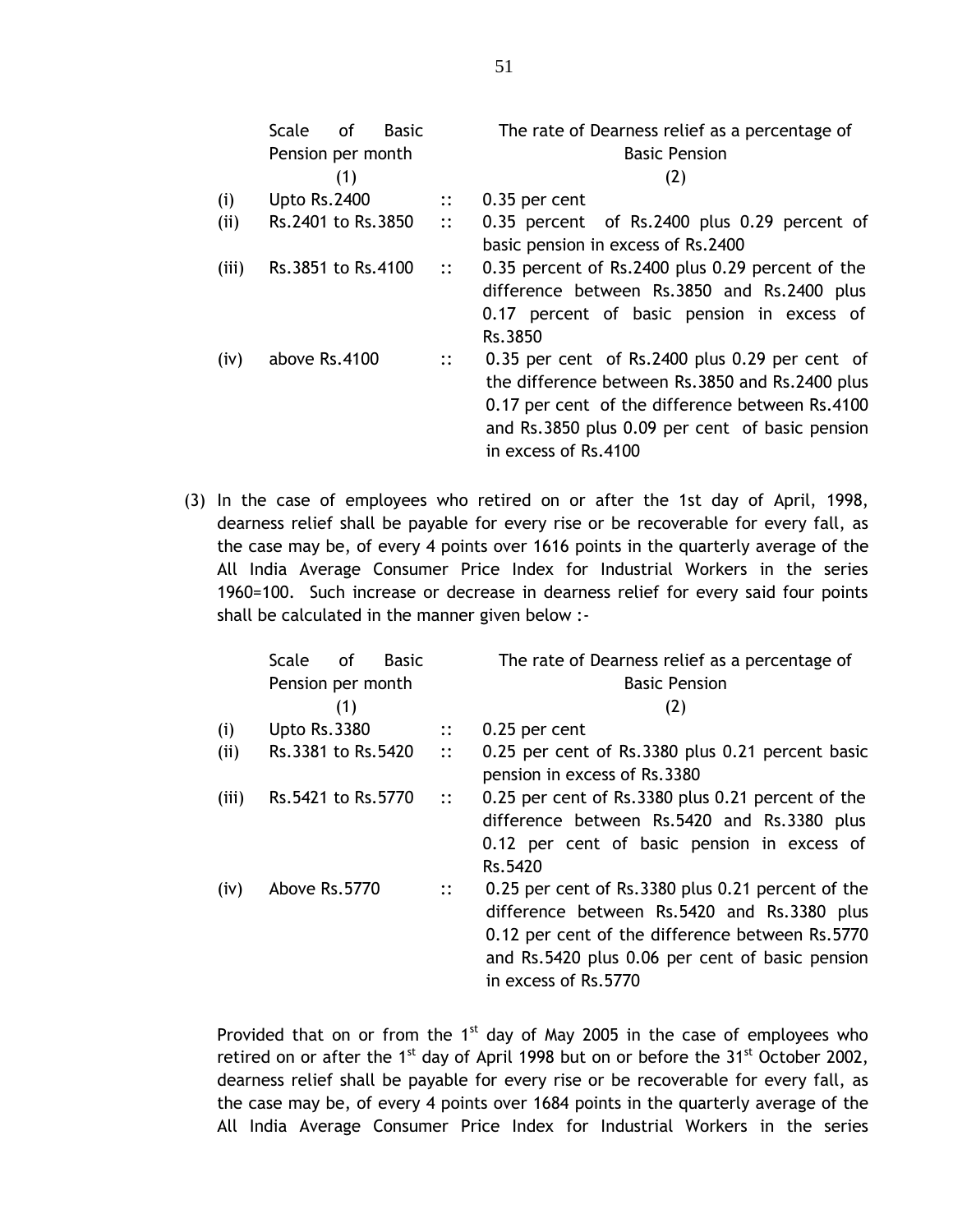1960=100. Such increase or decrease in dearness relief for every said 4 points shall be calculated in the manner given below:

|       | <b>Scale</b><br>οf<br><b>Basic</b> |          | The rate of Dearness relief as a percentage of                                                                                                                                                                                  |
|-------|------------------------------------|----------|---------------------------------------------------------------------------------------------------------------------------------------------------------------------------------------------------------------------------------|
|       | Pension per month                  |          | <b>Basic Pension</b>                                                                                                                                                                                                            |
|       | (1)                                |          | (2)                                                                                                                                                                                                                             |
| (i)   | <b>Upto Rs.3550</b>                | $\ddots$ | 0.24 per cent                                                                                                                                                                                                                   |
| (ii)  | Rs.3551 to Rs.5650                 | $\ddots$ | 0.24 per cent of Rs.3550 plus 0.20 per cent<br>basic pension in excess of Rs.3550                                                                                                                                               |
| (iii) | Rs.5651 to Rs.6010                 | $\ddots$ | 0.24 per cent of Rs.3550 plus 0.20 per cent of<br>the difference between Rs.5650 and Rs.3550 plus<br>0.12 of basic pension in excess of Rs.5650                                                                                 |
| (iv)  | Above Rs.6010                      | $\ddots$ | 0.24 per cent of Rs.3550 plus 0.20 per cent of<br>the difference between Rs.5650 and Rs.3550 plus<br>0.12 per cent of the difference between Rs.6010<br>and Rs.5650 plus 0.06 per cent of basic pension<br>in excess of Rs.6010 |

(4) In respect of employees who retire on or after the 1st day of May, 2005, dearness relief shall be payable for every rise or be recoverable for every fall, as the case may be, of every 4 points over 2288 points in the quarterly average of the All India Average Consumer Price Index for Industrial Workers in the series 1960=100. Such increase or decrease in dearness relief for every said 4 points shall be calculated at the rate of 0.18 per cent of basic pension:

Provided that on and from the  $1<sup>st</sup>$  day of May 2005, in respect of employees who retired on or after  $1^{st}$  day of November 2002 but on or before  $30^{th}$  day of April 2005, dearness relief shall be payable in terms of this clause:

Provided further that in respect of employees who retired on or after the  $1<sup>st</sup>$  day of November 2007, Dearness Relief shall be payable for every rise or be recoverable for every fall, as the case may be, of every 4 points over 2836 points in the quarterly average of the All India Average Consumer Price Index for Industrial Workers in the series 1960=100. Such increase or decrease in dearness relief for every said 4 points shall be calculated at the rate of 0.15 per cent of basic pension.

- (5) Dearness relief shall be payable for the half year commencing from the 1st day of February and ending with the 31st day of July on the quarterly average of the index figures published for the months of October, November and December of the previous year and for the half year commencing from the 1st day of August and ending with the 31st day of January on the quarterly average of the index figures published for the months of April, May and June of the same year.
- (6) In the case of family pension, invalid pension and compassionate allowance, dearness relief shall be payable in accordance with the rates mentioned above.
- (7) Dearness relief will be allowed on full basic pension even after commutation.
- (8) Dearness relief is not payable on additional pension.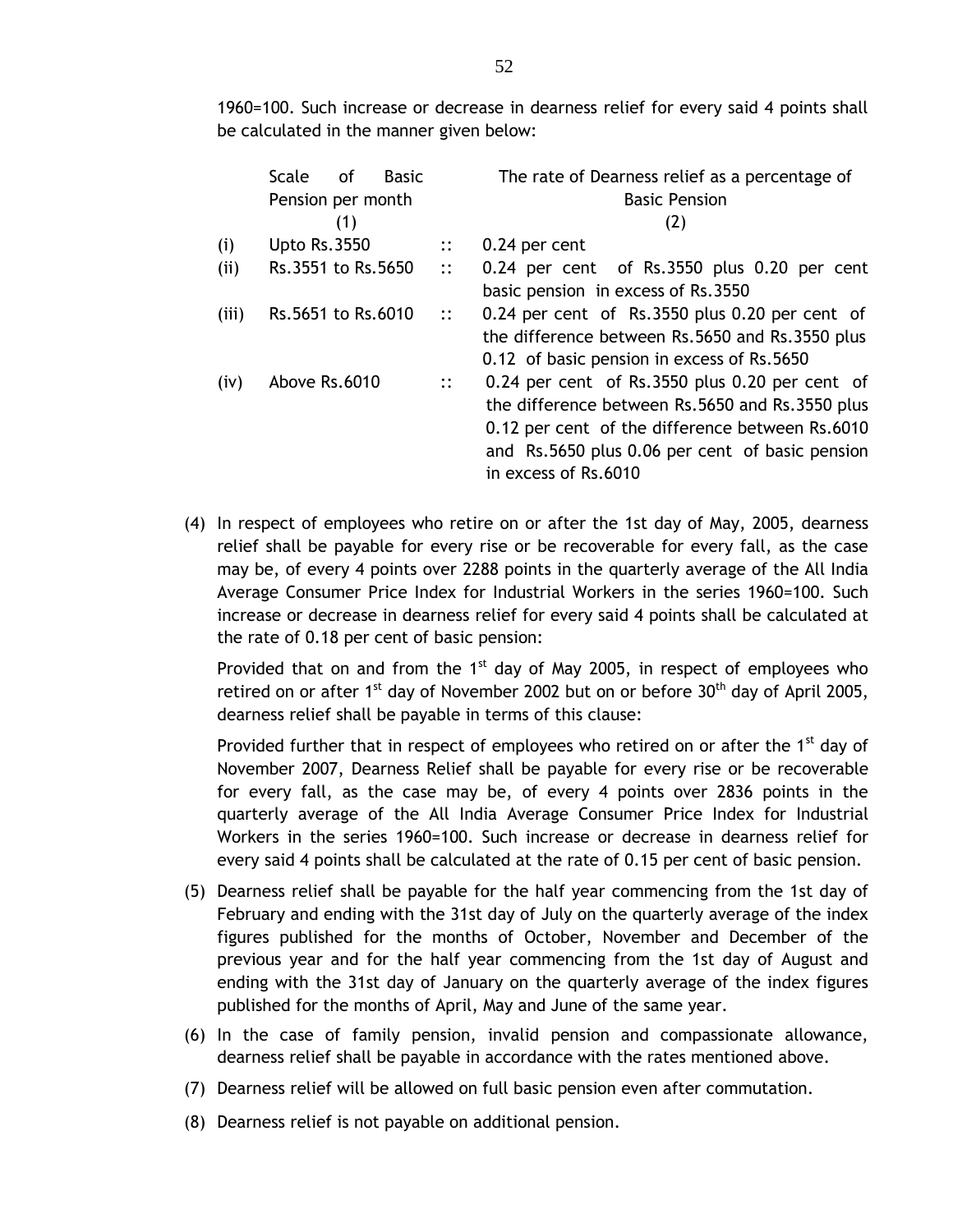(9) Pensioner whose basic pension is less than minimum pension but the aggregate of basic pension and additional pension is more than the minimum pension shall draw dearness relief as applicable to minimum pension.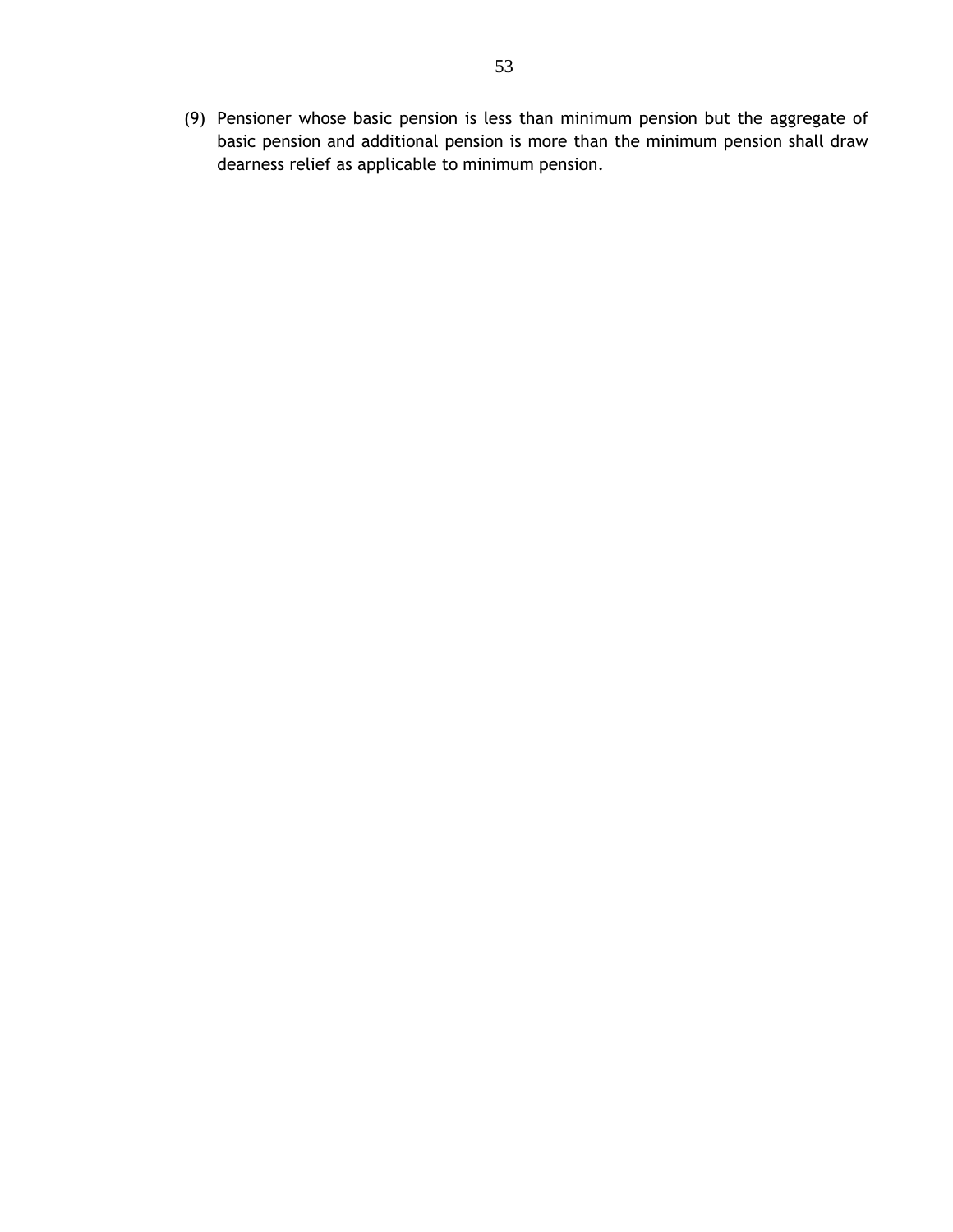# **Appendix III <sup>49</sup> (See Regulation 39)**

The ordinary rates of family pension shall be as under:-

(a) In respect of employees other than part-time employees, where the employee was in the workmen cadre and retired before the  $1<sup>st</sup>$  day of November, 1992 or where the employee was in the officers' cadre and retired before the  $1<sup>st</sup>$  day of July, 1993:-

|       | <b>Scale</b><br>Pension per month | 0f  | <b>Basic</b> |          | Amount of monthly Family pension                                                                                                                                                                                                                                                                                                                                                  |
|-------|-----------------------------------|-----|--------------|----------|-----------------------------------------------------------------------------------------------------------------------------------------------------------------------------------------------------------------------------------------------------------------------------------------------------------------------------------------------------------------------------------|
|       |                                   | (1) |              |          | (2)                                                                                                                                                                                                                                                                                                                                                                               |
| (i)   | <b>Upto Rs.1500</b>               |     |              | $\vdots$ | 30 per cent of the Pay shall be the basic family<br>pension plus 30 per cent of allowances which are<br>counted for making contributions to Provident<br>Fund but not for dearness allowance shall be the<br>additional family pension. The aggregate of basic<br>and additional family pension shall not be less<br>than Rs.375 per month                                        |
| (ii)  | Rs.1501 to Rs.3000                |     |              | $\ddots$ | 20 per cent of the Pay shall be the basic family<br>pension plus 20 percent of allowances which are<br>counted for making contributions to Provident<br>Fund but not dearness allowance shall be the<br>additional family pension. The aggregate of basic<br>and additional family pension shall not be less<br>than Rs.450 per month                                             |
| (iii) | Above Rs.3000                     |     |              | $\vdots$ | 15 per cent of the Pay shall be the basic family<br>pension plus 15 per cent of allowances which are<br>counted for making contributions to Provident<br>Fund but not for dearness allowance shall be the<br>additional family pension. The aggregate of basic<br>and additional family pension shall not be less<br>than Rs.600 per month and not more than<br>Rs.1250 per month |
|       |                                   |     |              |          |                                                                                                                                                                                                                                                                                                                                                                                   |

(b) In respect of employees other than part-time employees, where the employee was in the workmen cadre and retired on or after the 1st day of November, 1992 or where the employee was in the officers' cadre and retired on or after the 1st day of July 1993:-

\_\_\_\_\_\_\_\_\_\_\_\_\_\_\_\_\_\_\_\_\_\_\_\_\_\_\_\_\_\_\_\_\_\_\_\_\_\_

<sup>49</sup> Amended w.e.f. 30.11.2002 ref Circular No.265/2002 dated 24.12.2002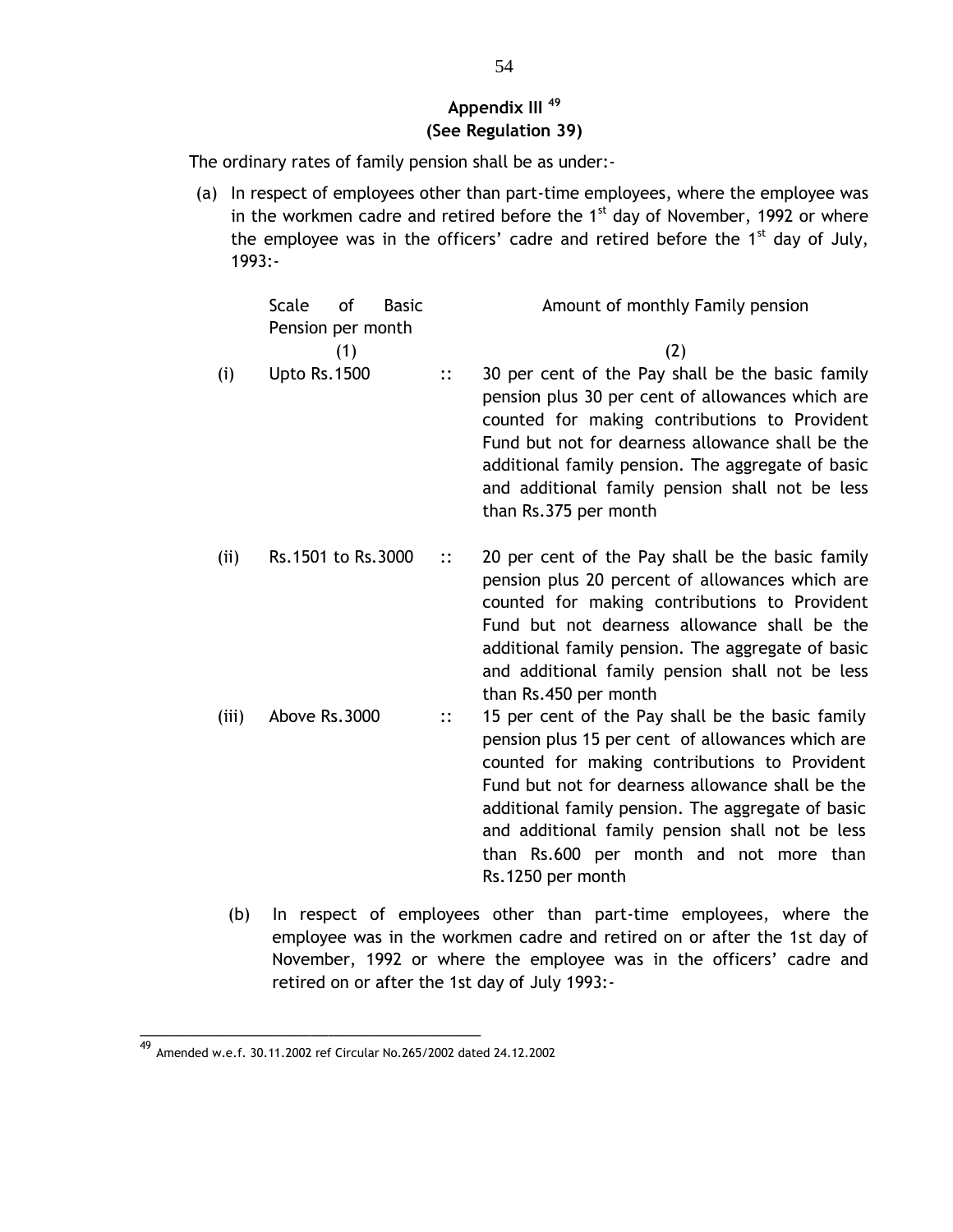|       | Scale<br>Pension per month | of  | <b>Basic</b> | Amount of monthly Family pension                                                                                                                                                                                                                                                                                                                                                             |
|-------|----------------------------|-----|--------------|----------------------------------------------------------------------------------------------------------------------------------------------------------------------------------------------------------------------------------------------------------------------------------------------------------------------------------------------------------------------------------------------|
|       |                            | (1) |              | (2)                                                                                                                                                                                                                                                                                                                                                                                          |
| (i)   | <b>Upto Rs.2870</b>        |     |              | 30 per cent of the Pay shall be the basic family<br>pension plus 30 per cent of allowances which are<br>counted for making contributions to Provident<br>Fund but not for dearness allowance shall be the<br>additional family pension. The aggregate of basic<br>and additional family pension shall be subject to<br>a minimum of Rs.720 per month.                                        |
| (i)   | Rs.2871 to Rs.5740         |     |              | 20 per cent of the Pay shall be the basic family<br>pension plus 20 per cent of allowances which are<br>counted for making contributions to Provident<br>Fund but not for dearness allowance shall be the<br>additional family pension. The aggregate of basic<br>and additional family pension shall be subject to<br>a minimum of Rs.860 per month.                                        |
| (iii) | Above Rs.5740              |     |              | 15 per cent of the Pay shall be the basic family<br>pension plus 15 per cent of allowances which are<br>counted for making contributions to Provident<br>Fund but not for dearness allowance shall be the<br>additional family pension. The aggregate of<br>basic and additional family pension shall be<br>subject to a minimum of Rs.1150 per month and<br>a maximum of Rs.2400 per month. |

(c) In respect of employees (both officers and workmen) other than part-time employees retiring on or after the 1st day of April, 1998: -

|     | Scale               | of  | Basic | Amount of monthly Family pension                                                                                                                                                                                                                                                                                                             |
|-----|---------------------|-----|-------|----------------------------------------------------------------------------------------------------------------------------------------------------------------------------------------------------------------------------------------------------------------------------------------------------------------------------------------------|
|     | Pension per month   | (1) |       | (2)                                                                                                                                                                                                                                                                                                                                          |
| (i) | <b>Upto Rs.4040</b> |     |       | 30 per cent of the Pay shall be the basic family<br>pension plus 30 per cent of allowances which are<br>counted for making contributions to Provident<br>Fund but not for dearness allowance shall be the<br>additional family pension. The aggregate of basic<br>and additional family pension shall not be less<br>than Rs.1015 per month. |
| (i) | Rs.4041 to Rs.8080  |     |       | 20 per cent of the Pay shall be the basic family<br>pension plus 20 per cent of allowances which are<br>counted for making contributions to Provident<br>Fund but not for dearness allowance shall be the<br>additional family pension. The aggregate of basic<br>and additional family pension shall not be less                            |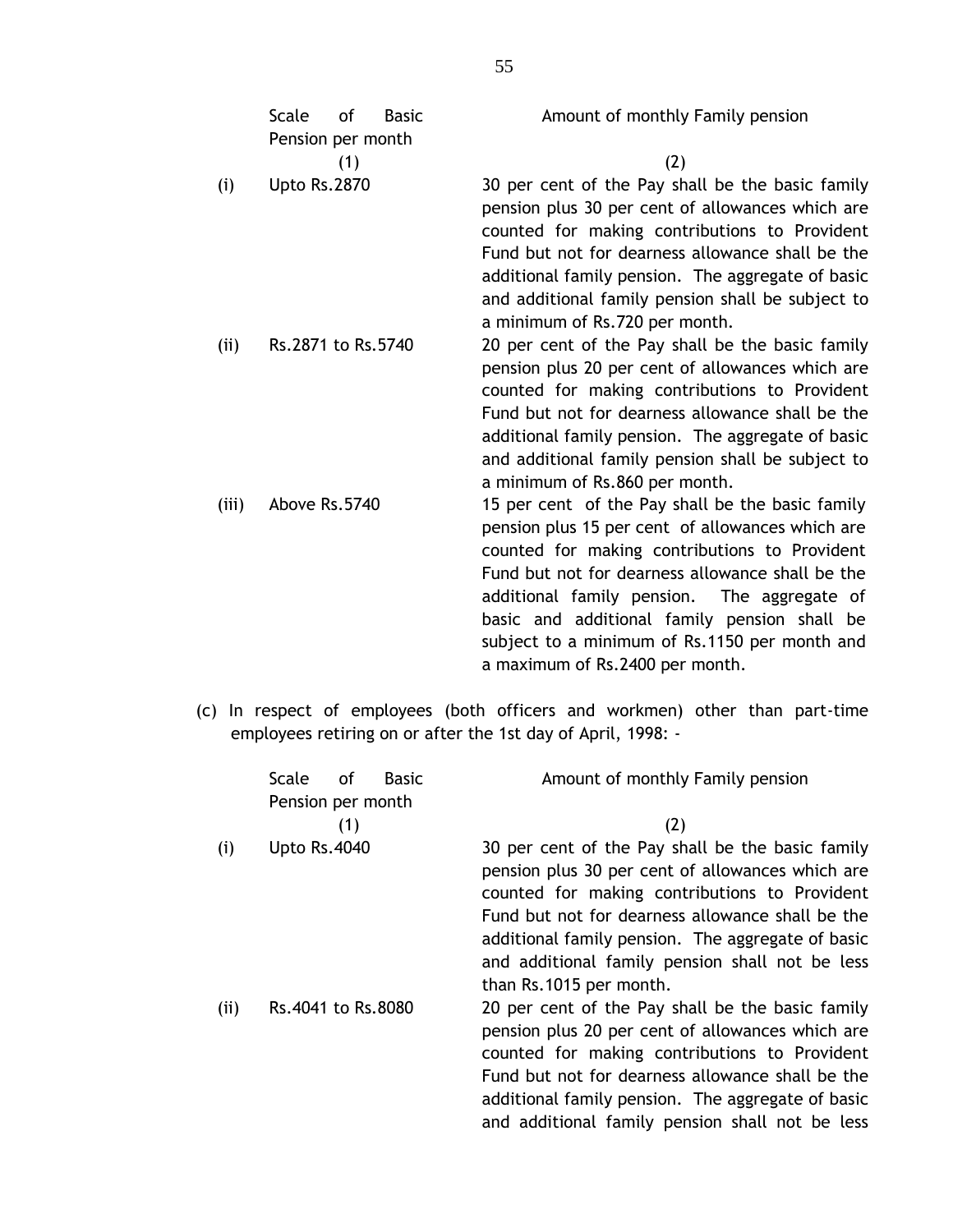than Rs.1212 per month. (iii) Above Rs.8080 15 per cent of the Pay shall be the basic family pension plus 15 per cent of allowances which are counted for making contributions to Provident Fund but not for dearness allowance shall be the additional family pension. The aggregate of basic and additional family pension shall not be less than Rs.1616/- per month and a maximum of Rs.3378 per month.

Provided that on and from the  $1<sup>st</sup>$  day of May, 2005 in respect of the employees (both officers and workmen), other than part time employees, who retired on or after the 1<sup>st</sup> day of April 1998 but on or before the 31<sup>st</sup> day of October, 2002, the ordinary rate of family pension shall be as under:-

|       | οf<br><b>Scale</b><br><b>Basic</b><br>Pension per month | Amount of monthly Family pension                                                                                                                                                                                                                                                                                                                                                      |
|-------|---------------------------------------------------------|---------------------------------------------------------------------------------------------------------------------------------------------------------------------------------------------------------------------------------------------------------------------------------------------------------------------------------------------------------------------------------------|
|       | (1)                                                     | (2)                                                                                                                                                                                                                                                                                                                                                                                   |
| (i)   | Up to Rs.4210                                           | 30 per cent of the Pay shall be the basic family<br>pension plus 30 per cent of allowances which are<br>counted for making contributions to Provident<br>Fund but not for dearness allowance, shall be the<br>additional family pension. The aggregate of basic<br>and additional family pension shall be subject to<br>a minimum of Rs. 1056 p.m.                                    |
| (i)   | Rs.4211 to Rs.8420                                      | 20 per cent of the Pay shall be the basic family<br>pension plus 20 per cent of allowances which are<br>counted for making contributions to Provident<br>Fund but not for dearness allowance, shall be the<br>additional family pension. The aggregate of basic<br>and additional family pension shall be subject to<br>a minimum of Rs. 1262 p.m.                                    |
| (iii) | Above Rs.8420                                           | 15 per cent of the Pay shall be the basic family<br>pension plus 15 per cent of allowances which are<br>counted for making contributions to Provident<br>Fund but not for dearness allowance, shall be the<br>additional family<br>pension. The aggregate of<br>basic and additional family pension shall be<br>subject to a minimum of Rs.1687 p.m. and a<br>maximum of Rs.3521 p.m. |

(d) In respect of employees (both officers and workmen) other than part-time employees retiring on or after the 1st day of the May 2005:-

56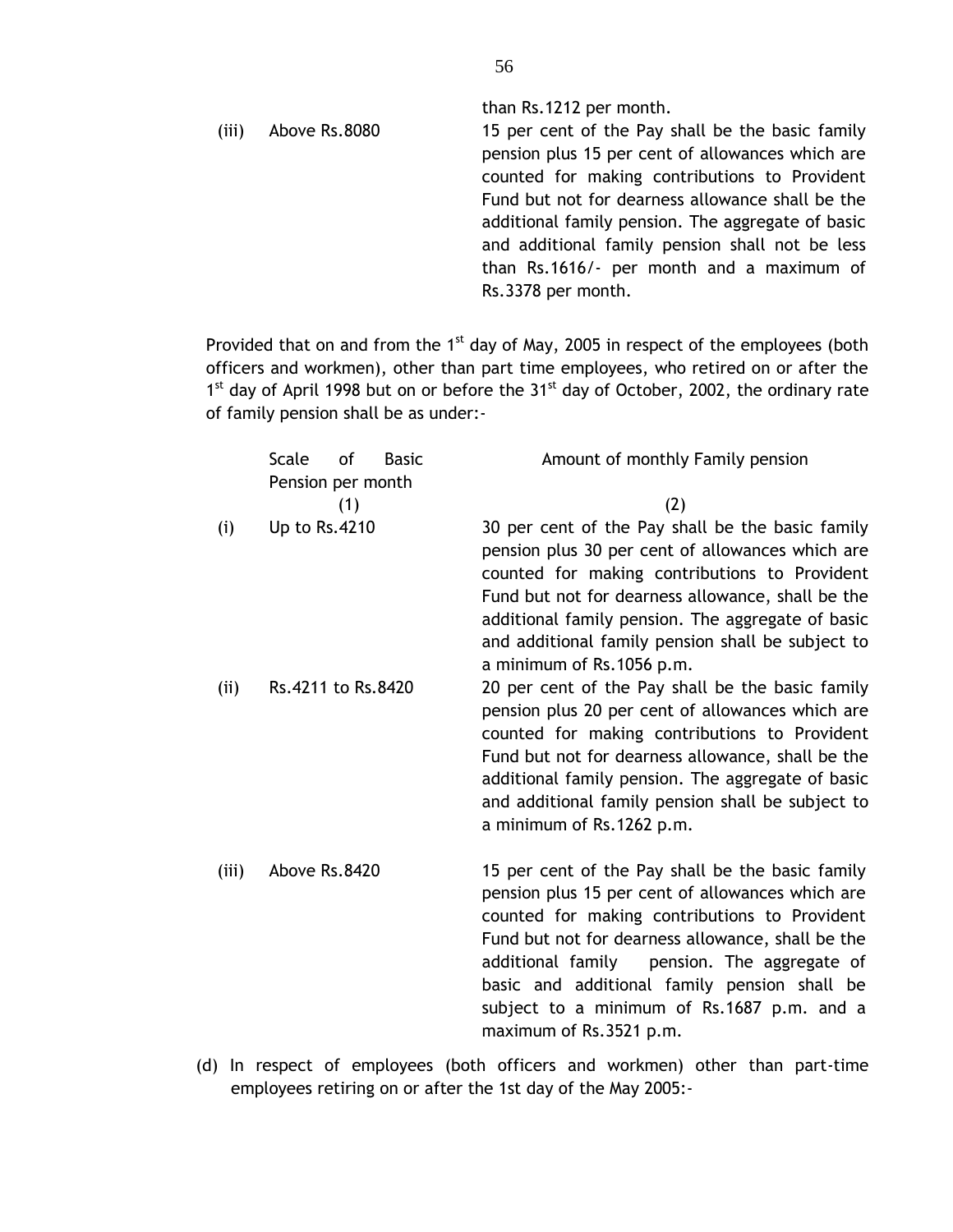|       | <b>Scale</b><br>Pension per month | 0f  | <b>Basic</b> | Amount of monthly Family pension                                                                                                                                                                                                                                                                                                                                                     |
|-------|-----------------------------------|-----|--------------|--------------------------------------------------------------------------------------------------------------------------------------------------------------------------------------------------------------------------------------------------------------------------------------------------------------------------------------------------------------------------------------|
|       |                                   | (1) |              | (2)                                                                                                                                                                                                                                                                                                                                                                                  |
| (i)   | <b>Upto Rs.5720</b>               |     |              | 30 per cent of the Pay shall be the basic family<br>pension plus 30 per cent of allowance which are<br>counted for making contribution to Provident<br>Fund but not for dearness allowance, shall be the<br>additional family pension. The aggregate of basic<br>and additional family pension shall be subject to<br>a minimum of Rs.1435 p.m.                                      |
| (i)   | Rs.5721 to Rs.11440               |     |              | 20 per cent of the Pay shall be basic family<br>pension plus 20 per cent of allowance which are<br>counted for making contributions to Provident<br>Fund but not for dearness allowance, shall be the<br>additional family pension. The aggregate of basic<br>and additional family pension shall be subject to<br>minimum of Rs.1715 p.m.                                           |
| (iii) | Above Rs. 11440                   |     |              | 15 per cent of the Pay shall be the basic family<br>pension plus 15 per cent of allowances which are<br>counted for making contributions to Provident<br>Fund but not for the dearness allowance, shall be<br>the additional family pension. The aggregate of<br>basic and additional family pension shall be<br>subject to a minimum of Rs.2292 p.m. and<br>maximum of Rs.4784 p.m. |

Provided that on and from the  $1<sup>st</sup>$  day of May 2005, in respect of employees who retired on or after the 1<sup>st</sup> day of November 2002 but on or before the  $30<sup>th</sup>$  April 2005, ordinary rates of family pension shall be in terms of this clause.

(e) In respect of employees (both officers and workmen) other than part-time employees retiring on or after the 1st day of November 2007:-

|      | Scale<br>οf         | <b>Basic</b> | Amount of monthly Family pension                  |
|------|---------------------|--------------|---------------------------------------------------|
|      | Pension per month   |              |                                                   |
|      |                     |              | (2)                                               |
| (i)  | <b>Upto Rs.7090</b> |              | 30 per cent of the Pay shall be the basic family  |
|      |                     |              | pension plus 30 per cent of allowance which are   |
|      |                     |              | counted for making contribution to Provident      |
|      |                     |              | Fund but not for dearness allowance, shall be the |
|      |                     |              | additional family pension. The aggregate of basic |
|      |                     |              | and additional family pension shall be subject to |
|      |                     |              | a minimum of Rs.1779 p.m.                         |
| (ii) | Rs.7091 to Rs.14180 |              | 20 per cent of the Pay shall be basic family      |
|      |                     |              | pension plus 20 per cent of allowance which are   |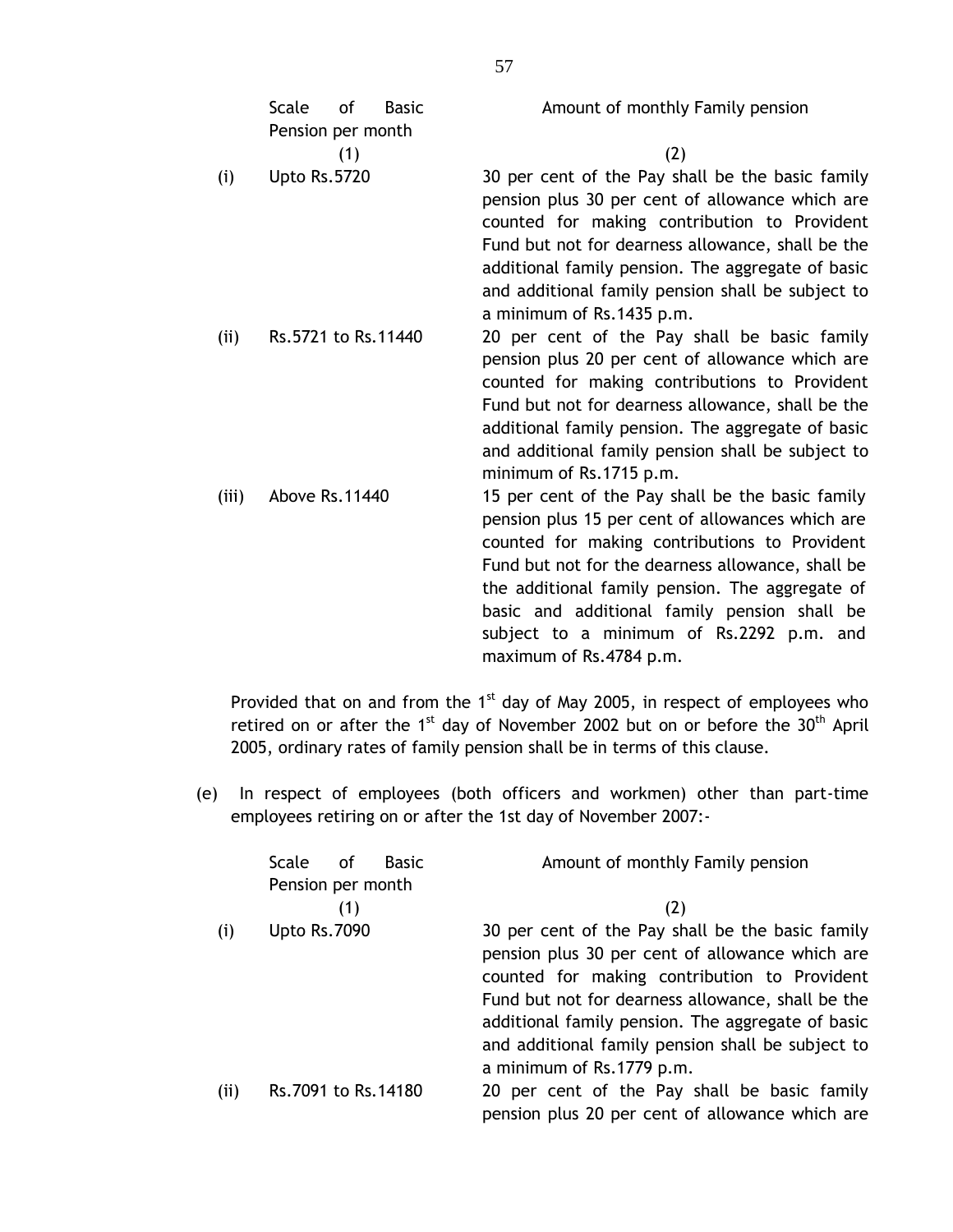|       |                 | counted for making contributions to Provident<br>Fund but not for dearness allowance, shall be the<br>additional family pension. The aggregate of basic<br>and additional family pension shall be subject to<br>minimum of Rs.2186 p.m.                                                                                                                                              |
|-------|-----------------|--------------------------------------------------------------------------------------------------------------------------------------------------------------------------------------------------------------------------------------------------------------------------------------------------------------------------------------------------------------------------------------|
| (iii) | Above Rs. 14180 | 15 per cent of the Pay shall be the basic family<br>pension plus 15 per cent of allowances which are<br>counted for making contributions to Provident<br>Fund but not for the dearness allowance, shall be<br>the additional family pension. The aggregate of<br>basic and additional family pension shall be<br>subject to a minimum of Rs.2841 p.m. and<br>maximum of Rs.5930 p.m. |

Notes :-

- (1) Dearness relief is not payable on additional family pension.
- (2) Scale of pay for the purpose of calculation of family pension as above shall be the aggregate of Pay as defined in clause (s) of regulation 2 and allowances as defined in the Explanation to sub-regulation (3) of regulation 35.
- (3) In the case of a part-time employee, the minimum amount of family pension and maximum amount of family pension shall be in proportion to the rate of scale wages drawn by the employee.
- (4) In case the aggregate of basic family pension and additional family pension falls short of minimum pension the pensioner may be given minimum family pension and dearness relief may be paid on such minimum family pension. However, no additional family pension shall be payable over and above the minimum family pension.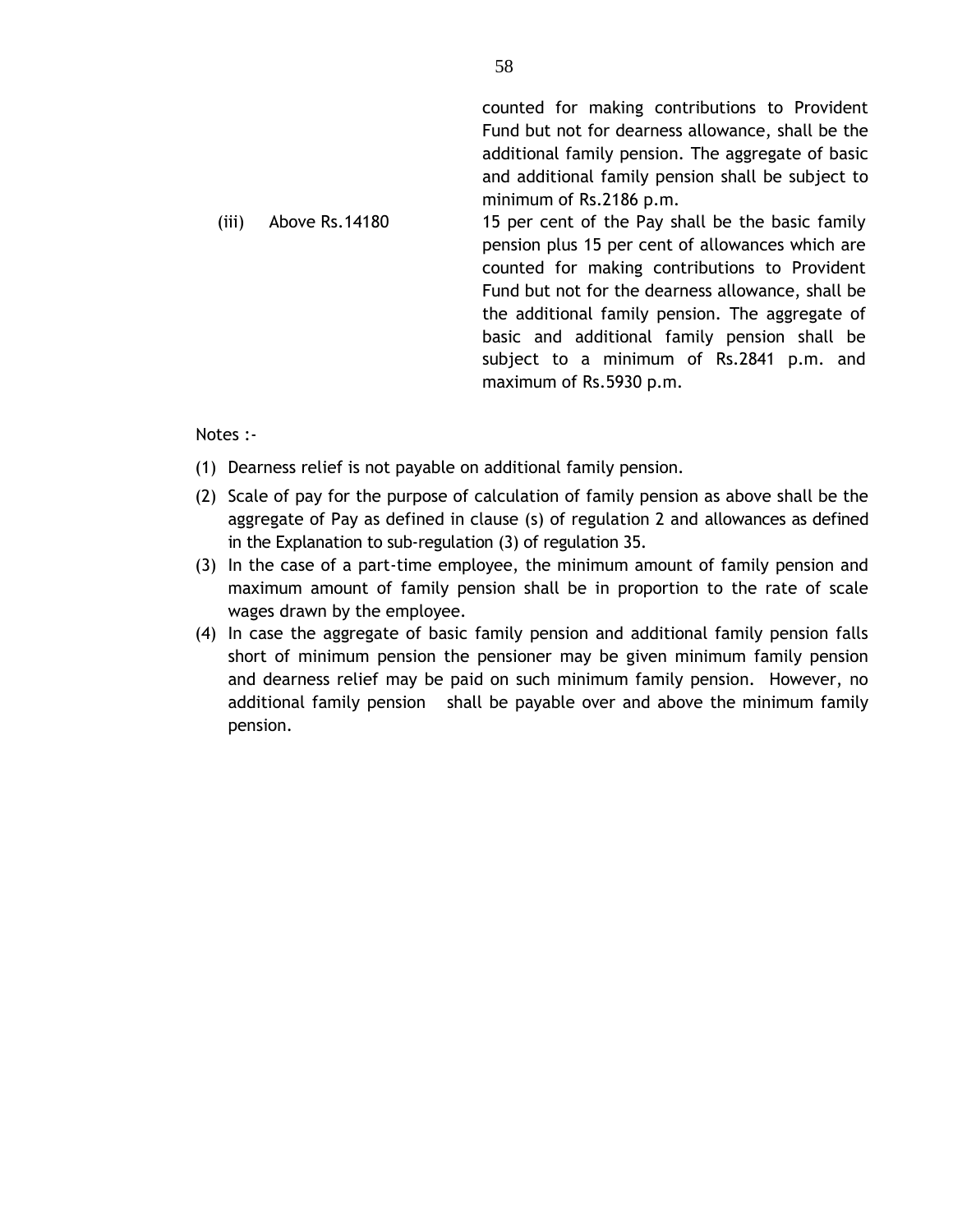# **APPENDIX – IV** <sup>50</sup>

# **(See Regulation 27)**

Actual service on scale wages rendered on permanent part-time basis in one week. Length of corresponding qualifying service for each year of service rendered on permanent part-time basis for calculating the amount of pension.

| (1)                                  | (2)                    |
|--------------------------------------|------------------------|
| Six hours or more but upto 13 hours  | One third of a year    |
| More than 13 hours upto 19 hours     | One half of a year     |
| More than 19 hours but upto 29 hours | Three fourth of a year |
| More than 29 hours                   | One year               |

50 Amended w.e.f. 30.11.2002 – Ref HO Circular 265/2002 dated 24.12.2002

\_\_\_\_\_\_\_\_\_\_\_\_\_\_\_\_\_\_\_\_\_\_\_\_\_\_\_\_\_\_\_\_\_\_\_\_\_\_\_\_\_\_\_\_\_\_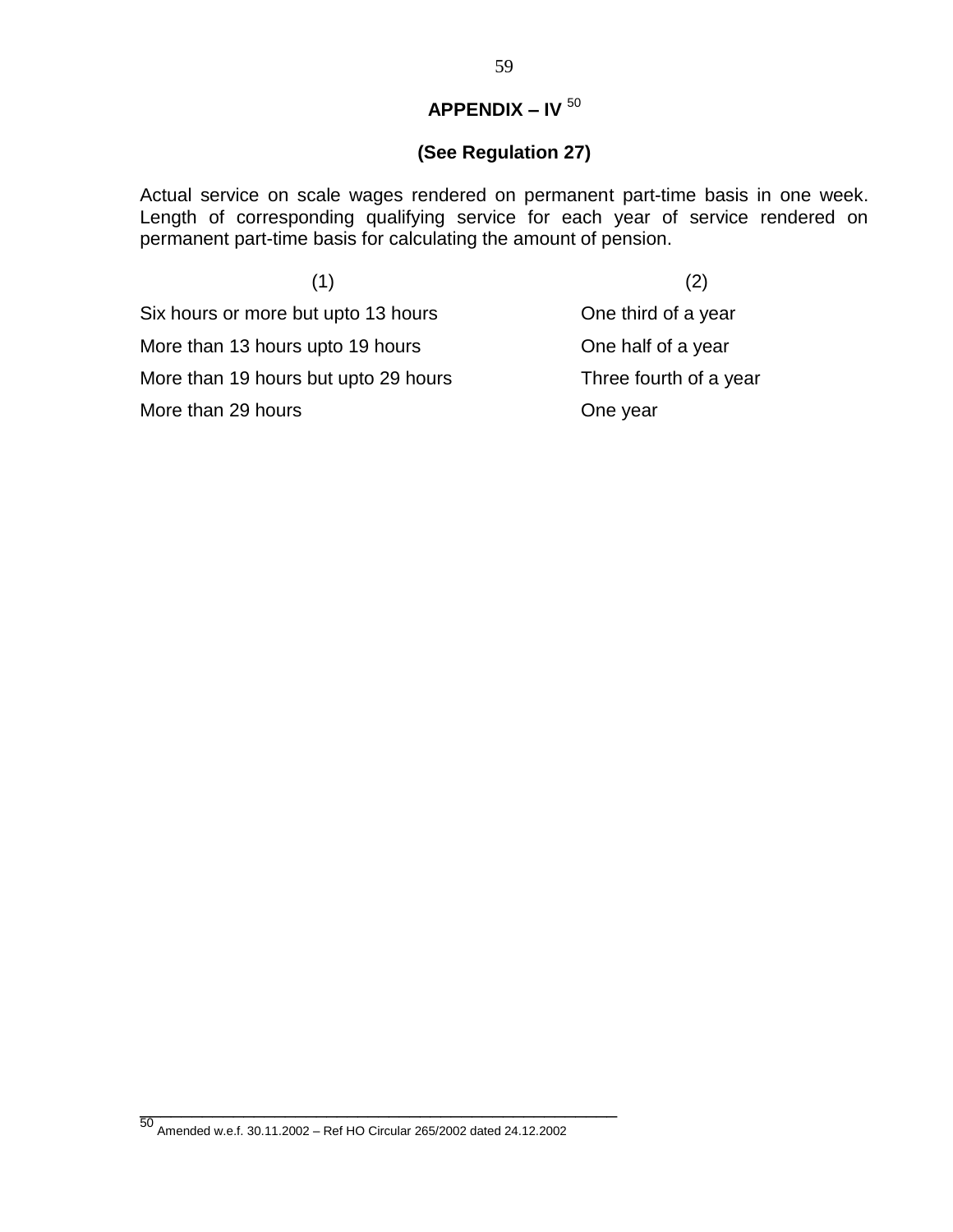# **Appendix V**<sup>51</sup>

# **(See Regulation 39)**

The formula for computing basic family pension and additional family pension in respect of employees who were in the service of the Bank on or after the 1<sup>st</sup> day of January, 1986 and had died while in service on or before the 31<sup>st</sup> day of October, 1987 or had retired on or before the  $31<sup>st</sup>$  day of October, 1987 but died shall be as under:-

# (1) **Basic Family Pension:**

| (A) | Pay drawn by the deceased employee at the time of<br>death / retirement                                                                                                                                                    | Rs. |
|-----|----------------------------------------------------------------------------------------------------------------------------------------------------------------------------------------------------------------------------|-----|
| (B) | Basic family pension at the ordinary rate as per<br>Table given below                                                                                                                                                      | Rs. |
| (C) | Dearness Relief at index 600 in the All India<br>Average Consumer Price Index for Industrial<br>Workers in the series 1960=100 as per Table I<br>given in Appendix - I on basic family pension<br>calculated at (B) above. | Rs. |
| (D) | Updated basic family pension i.e., $(B) + (C)$                                                                                                                                                                             | Rs. |
| (E) | basic family pension as<br>Updated<br>(D)<br>per<br>above (rounded off to next higher rupee)                                                                                                                               | Rs. |
| (F) | Basic family pension at one and half times or twice<br>the updated basic family pension as the case may<br>be of (D) above (rounded off to next higher rupee)                                                              | Rs. |

(2) Additional Family Pension

Special allowance to the extent of the amount ranking for making contributions to the Provident Fund in terms of the Bipartite Settlement dated 10.04.1989/ Officers' Service Regulations corresponding to the special allowance drawn before retirement/death shall be reckoned for the purpose of additional family pension.

Note: -

- (1) Dearness relief is not payable on additional family pension.
- (2) In case the aggregate of updated basic family pension and updated additional family pension falls short of Rs.375, the pensioner may be paid Rs.375 with dearness relief thereon in which case no updated additional family pension shall be payable.

\_\_\_\_\_\_\_\_\_\_\_\_\_\_\_\_\_\_\_\_\_\_\_\_\_\_\_\_\_\_\_\_\_\_\_\_\_

<sup>51</sup> Inserted w.e.f. 30.11.2002 – Ref HO Circular 265/2002 dated 24.12.2002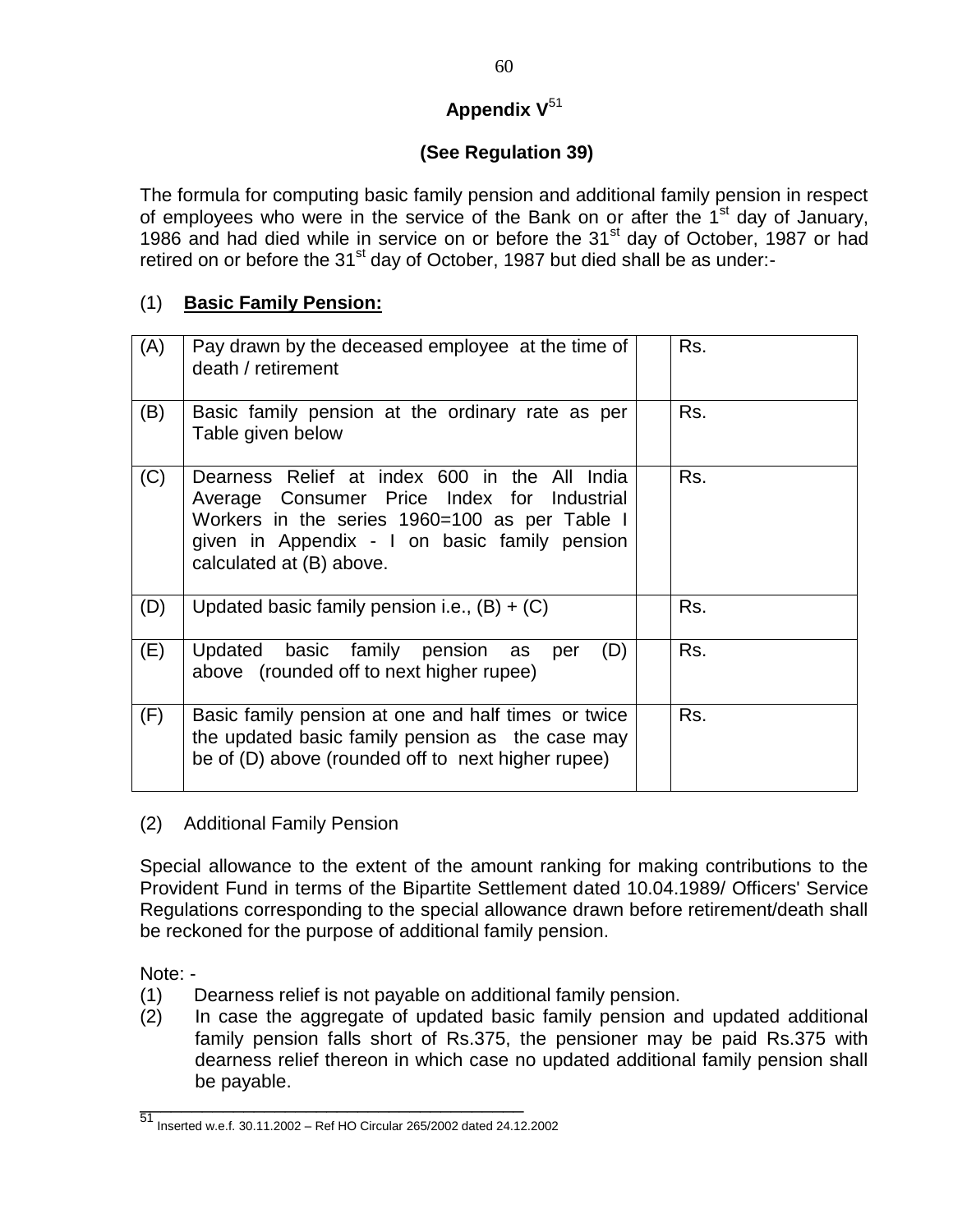#### **Table**

Pay Range **Amount of Family Pension** 

- Below Rs.664/- 30 per cent of 'pay' shall be the basic family pension plus 30 per cent of the allowances which counted for making contributions to Provident Fund but not for dearness allowance shall be the additional family pension with a minimum of Rs.100 and maximum of Rs.166/-
- Rs.664/- and above but below Rs.1992/- 15 per cent of 'pay' shall be the basic family pension plus 15 per cent of the allowances which counted for making contributions to Provident Fund but not for dearness allowance shall be the additional family pension with a minimum of Rs.166/- and maximum of Rs.266/-.
- Rs. 1992/- and above 12 per cent of 'pay' shall be the basic family pension plus 12 per cent of the allowances which counted for making contributions to Provident Fund but not for dearness allowance shall be the additional family pension with a minimum of Rs.266/- and maximum of Rs.415/-.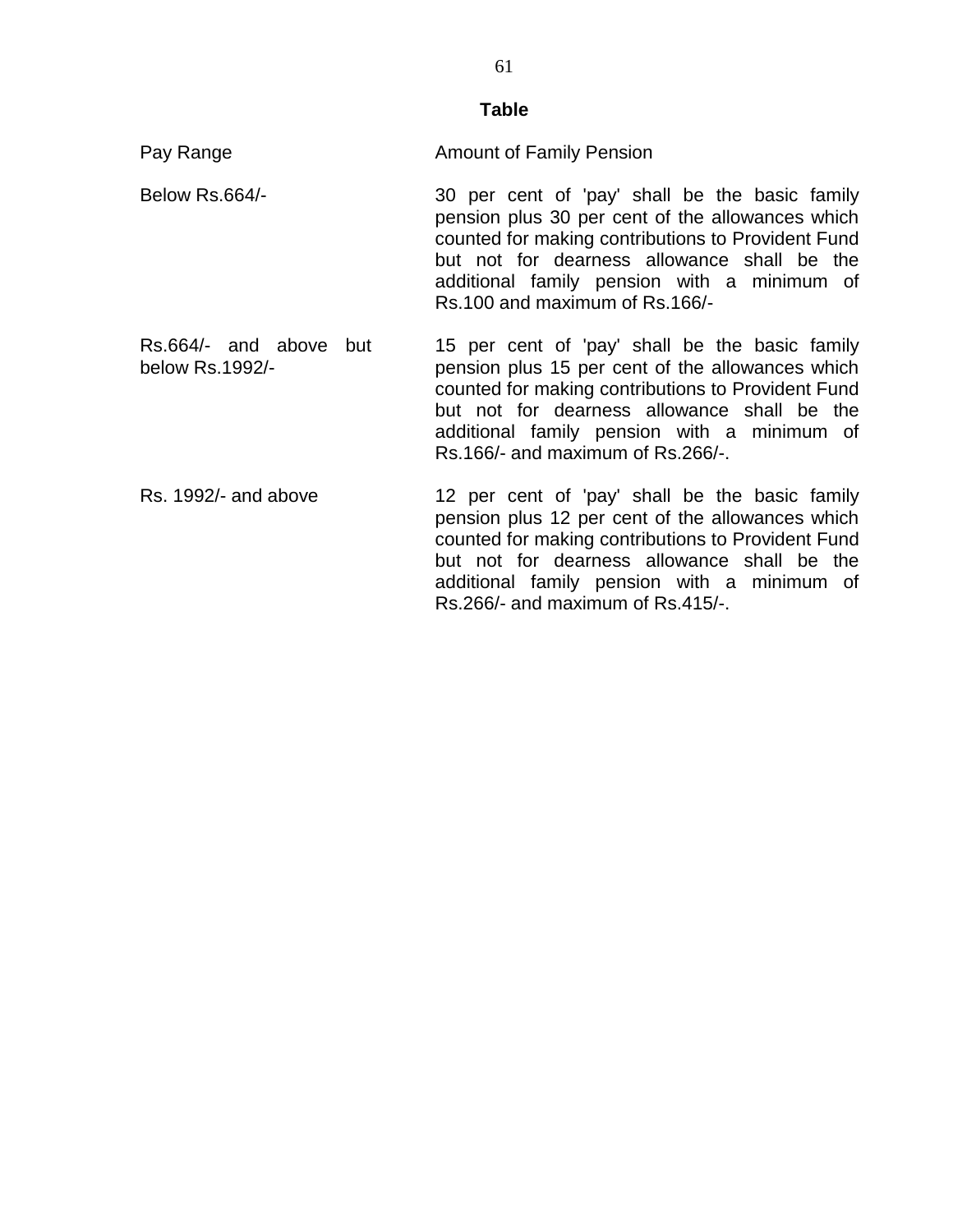#### **EXPLANATORY MEMORANDUM TO REGULATION 28:**

- 1. Indian Banks' Association, after taking a no-objection from the Government of India, circulated a model Voluntary Retirement Scheme (VRS) to all the Public Sector Banks on 31.08.2000. The Scheme, inter alia, provided that employees who have rendered 15 years' service are eligible for the Scheme. According to the existing provisions in the pension regulations, it is only employees who opt voluntary retirement after completing 20 years of qualifying service and after giving notice of not less than 3 months in writing to the appointing authority, are eligible for pensionary benefits. The eligibility criteria and the benefits flowing out of the above provisions in the Pension Regulations are distinct and separate from that envisaged under VRS circulated on 31.08.2000. There are no provisions available in the Pension Regulations for extending pensionary benefits to a member employee who retires before attaining the age of superannuation under such specific schemes. It has been, therefore, decided to provide the benefit of pro-rata pensionary benefits to members of Pension Fund who opt for voluntary retirement under specified scheme(s).
- 2. It is, therefore, necessary that the amendment may be made effective from 1st September 2000 so that all employees who are members of the Pension Fund and have taken voluntary retirement under the scheme after completion of 15 years of service can draw the benefit of pension.
- 3. It is certified that no employee/officer of Canara Bank is likely to be affected adversely by the Notification being given retrospective effect.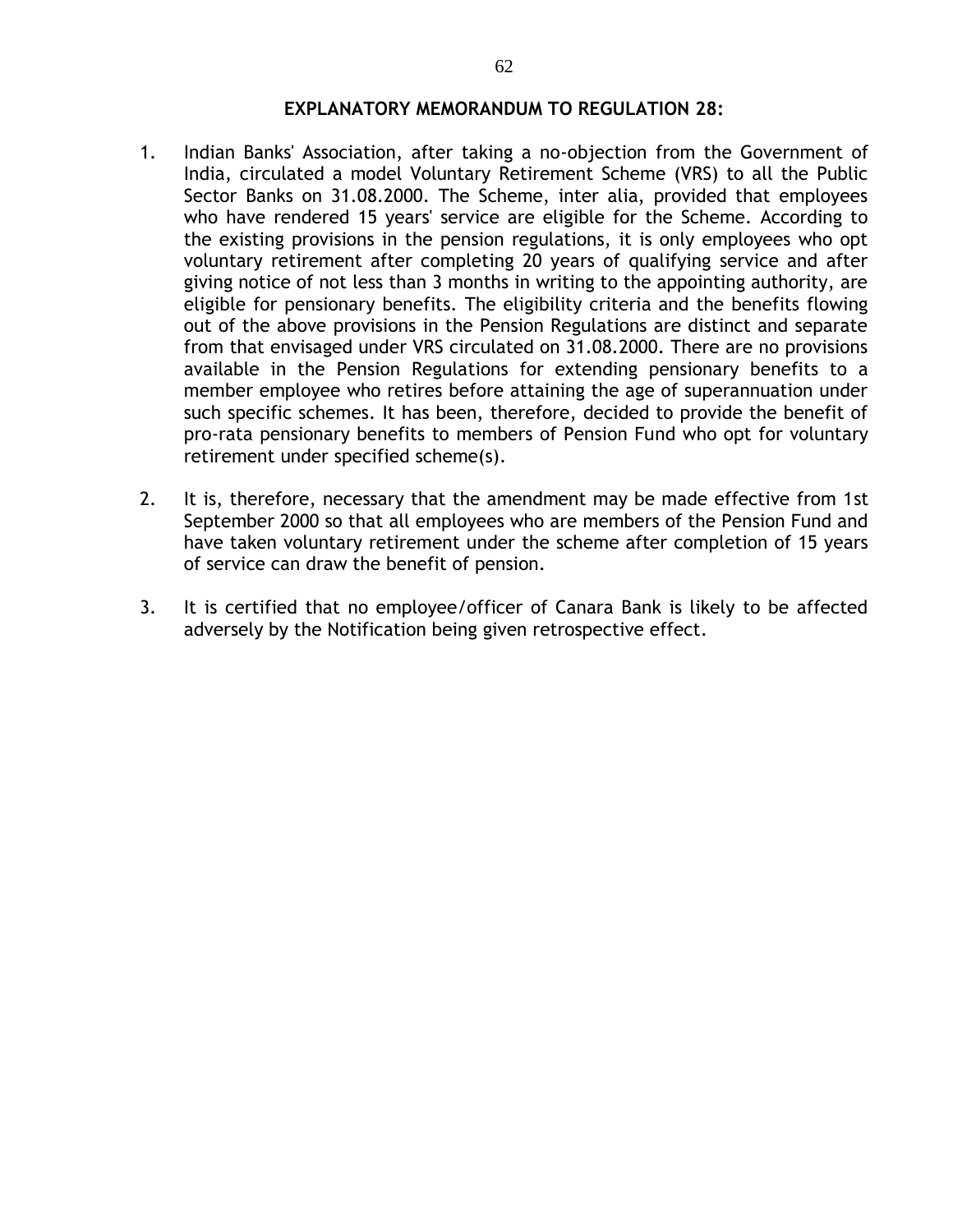# **EXPLANATORY MEMORANDUM FOR THE CLAUSES WHICH HAVE RETROSPECTIVE EFFECT** <sup>52</sup>

The Regulations which have been given retrospective effect are as per the agreed terms and conditions of the settlements and Joint Notes signed between the Indian Banks' Association on behalf of member banks on the basis of specific mandate given by the respective banks in this regard and apex level workmen unions and officers' associations of the banks. Therefore, interests of no person shall be adversely affected by such retrospective effect.

---------------------------

52 Inserted vide HO Circular No.107/2018 dated 27.02.2018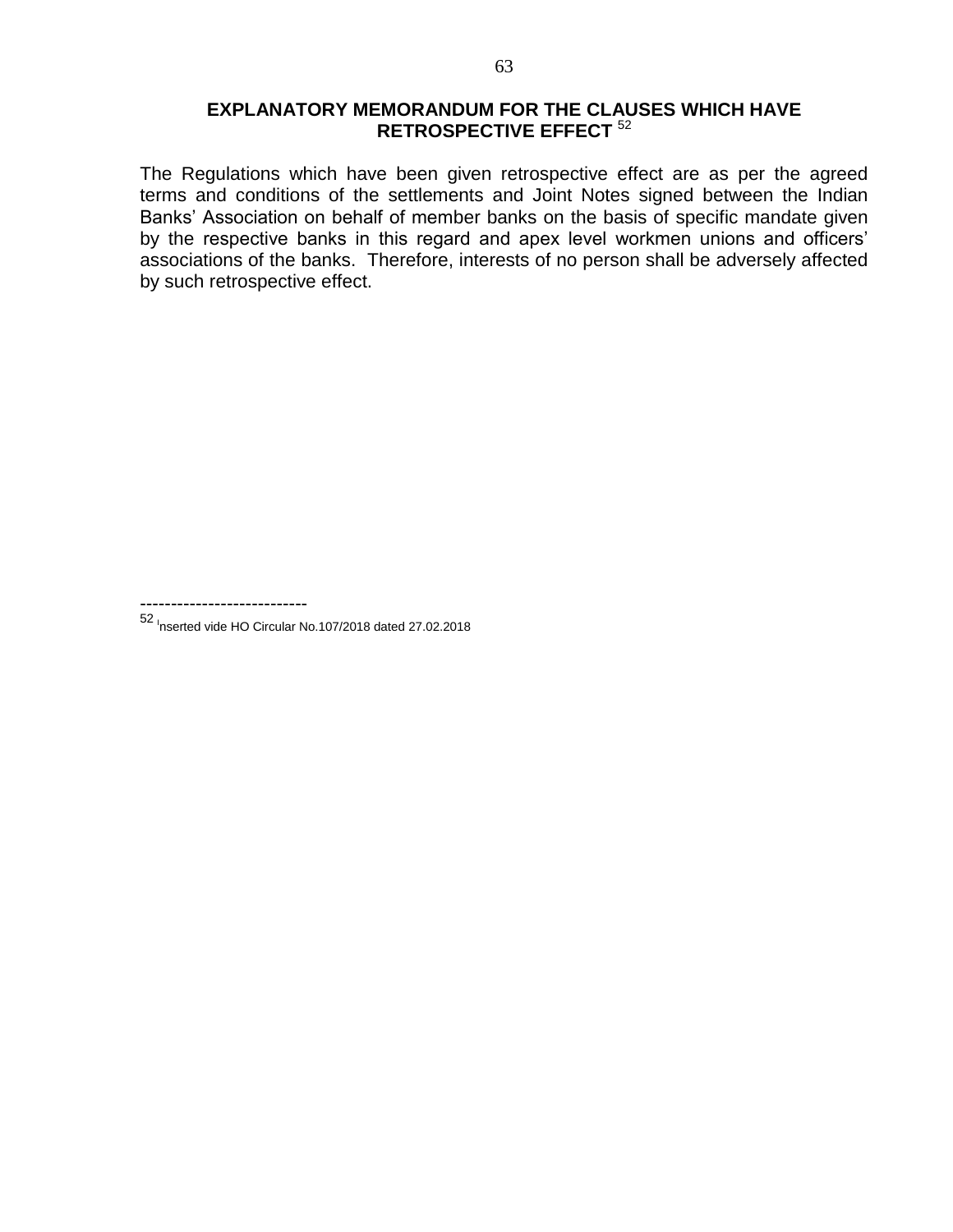# **SCHEDULE TO CANARA BANK (EMPLOYEES') PENSION REGULATIONS, 1995**

| SI.<br>No.     | Reg                      | Purpose                                                                                                                                                                                                                            | <b>Competent Authority</b>                                                                                                                                                                                                                                                                                                                                                                                                                                                                                                                                               |
|----------------|--------------------------|------------------------------------------------------------------------------------------------------------------------------------------------------------------------------------------------------------------------------------|--------------------------------------------------------------------------------------------------------------------------------------------------------------------------------------------------------------------------------------------------------------------------------------------------------------------------------------------------------------------------------------------------------------------------------------------------------------------------------------------------------------------------------------------------------------------------|
|                |                          |                                                                                                                                                                                                                                    | Re-designated                                                                                                                                                                                                                                                                                                                                                                                                                                                                                                                                                            |
| $\mathbf{1}$   | 3                        | of<br>Acceptance<br>option<br>from<br>Employees/ Retired<br>Employees/ Family<br>of the<br>deceased<br>employees/<br>retired<br>employees                                                                                          | As nominated by the Managing Director                                                                                                                                                                                                                                                                                                                                                                                                                                                                                                                                    |
| $\overline{2}$ | 29                       | Acceptance<br>of<br>Voluntary<br>Retirement                                                                                                                                                                                        | Workmen Employees - Deputy General Manager at<br>Circle Office/ Assistant General Manager heading<br>Circle office.<br>Assistant General Manager, Human Resources<br>Wing for Workmen Employees at Head Office.<br>Officers in Scale, I II & III & Executives in Scale IV,<br>V - General Manager/ Chief General Manager,<br>Human Resources Wing.<br>Executives in Scale VI - Executive Director.<br>Executives in Scale VII & VIII - Managing Director<br>& CEO.                                                                                                       |
| $\overline{2}$ | 41<br>$\mathbf{a}$<br>51 | $\triangleright$ Sanction<br>of<br>Pension<br>$\triangleright$ Commutation<br>of<br>Pension<br>&.<br>of<br>receipt<br>application<br>for<br>commutation.<br>of<br>$\triangleright$ Receipt<br>nomination<br>for<br>pension benefit | Workmen & Officers up to Scale- III - Assistant<br>General Manager at Circle Office.<br>Assistant General Manager, Human Resources<br>Wing for Workmen & Officers up to Scale- III at<br>Head Office.<br>Scale<br>Executives in<br>IV I<br>& V<br>General<br>Manager/Chief<br>General<br>Manager,<br>Human<br>Resources Wing.<br>Executives in Scale VI - Executive Director.<br>Executives in Scale VII & VIII - Managing Director<br>& CEO.<br>For all nomination purposes under Regulation 51<br>the Competent Authority shall be the Pension<br>Fund for all cadres. |
| 3              | 43                       | $\triangleright$ With holding and<br>withdrawal<br>of<br>Pension                                                                                                                                                                   | Workmen & Officers in Scale I to III - Assistant<br>General Manager.                                                                                                                                                                                                                                                                                                                                                                                                                                                                                                     |
|                | 45                       |                                                                                                                                                                                                                                    | Executives in Scale IV & V - General Manager/<br>> Pensioner guilty   Chief General Manager, Human Resources Wing                                                                                                                                                                                                                                                                                                                                                                                                                                                        |

# **COMPETENT AUTHORITY<sup>53</sup>**